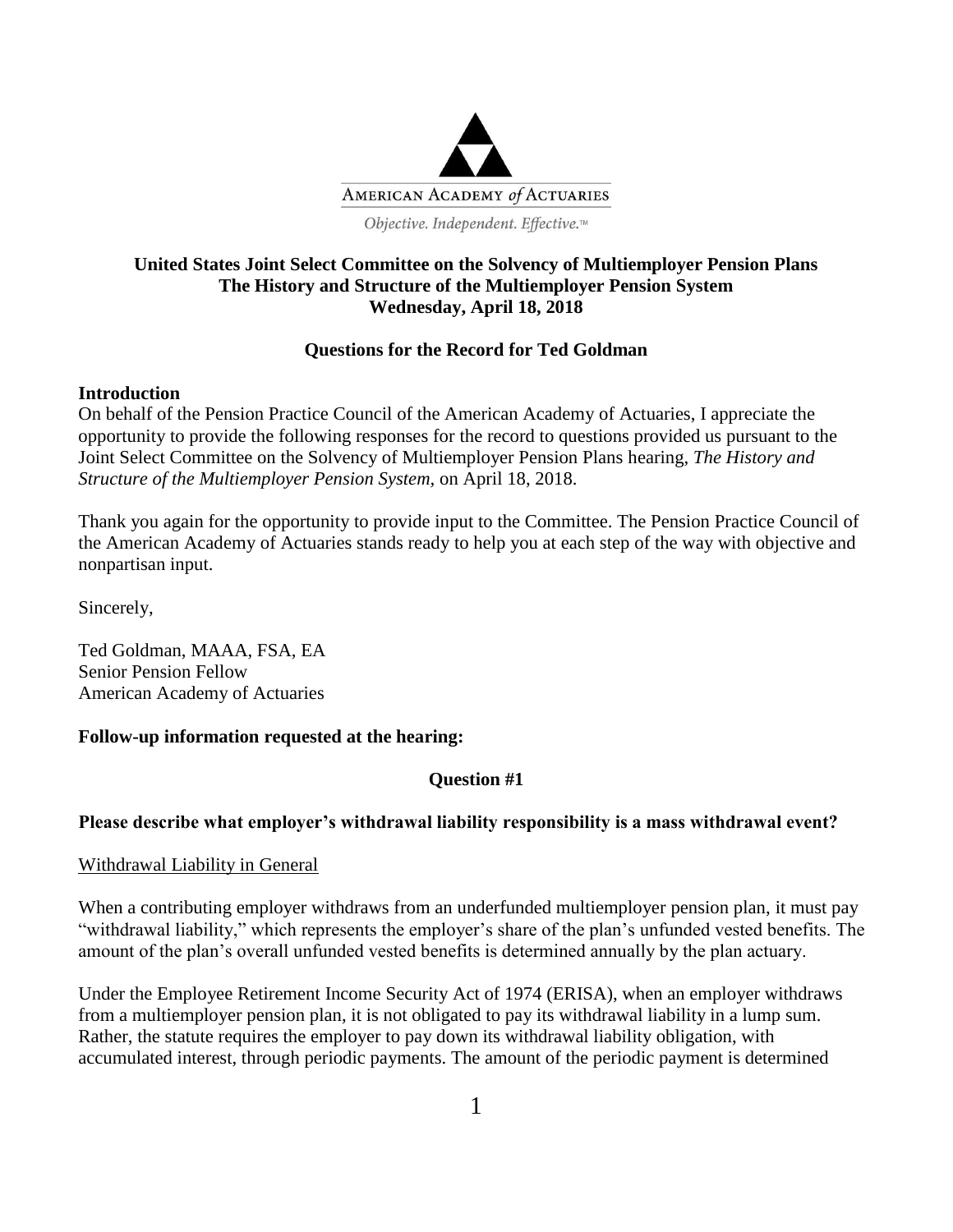based on the employer's historical contribution rates and contribution base units, such as covered hours or wages.

In general, the statute limits an employer's withdrawal liability payments to 20 years; this is often called the "20-year cap." In other words, if the statutory periodic payments are not sufficient to pay down the employer's allocated withdrawal liability, with accumulated interest, the payments stop after 20 years. Any unpaid withdrawal liability must be reallocated among the remaining employers in the plan.

#### Withdrawal Liability in a Mass Withdrawal

A mass withdrawal has occurred for a multiemployer pension plan when every employer—or substantially every employer—has withdrawn from the plan. In a mass withdrawal situation, different rules apply to how employer withdrawal liability is calculated.

- The plan's overall unfunded vested benefits must be calculated based on assumptions prescribed by the Pension Benefit Guaranty Corporation (PBGC) for plan termination situations. These conservative assumptions could substantially increase the amount of unfunded vested benefits allocated to each employer.
- The other notable difference under a mass withdrawal is that the 20-year cap ceases to apply. In many mass withdrawal situations, the removal of the 20-year cap means that employers will be obligated to make their statutory withdrawal liability payments indefinitely.

#### **Question #2**

#### **Where do pension obligations fall in the order of priority in bankruptcy?**

The status of withdrawal liability claims against an employer that has filed for bankruptcy protection is not expressly dealt with in either the U.S. bankruptcy code or ERISA. However, in our observation, courts have generally held that a claim for withdrawal liability is not entitled to priority status as an administrative claim. As a result, withdrawal liability does not have priority status and withdrawal liability is treated as a general unsecured claim.

#### **Questions from Senator Hatch**

## **Senator Hatch, Question #1 Funding Standards**

**In our initial review of the issues surrounding the multiemployer pension plans, one of the primary concerns the committee plans to investigate are the funding standards for these plans. The issue is whether the funding standards are adequate, providing the proper level of assets to cover the future liabilities of the plans. As a preliminary, can you describe the funding methods for the multiemployer plans prior to the enactment of the Employee Retirement Income Security Act? What new funding standards were established by ERISA, and what impact did these standards have on the funding of the plans?**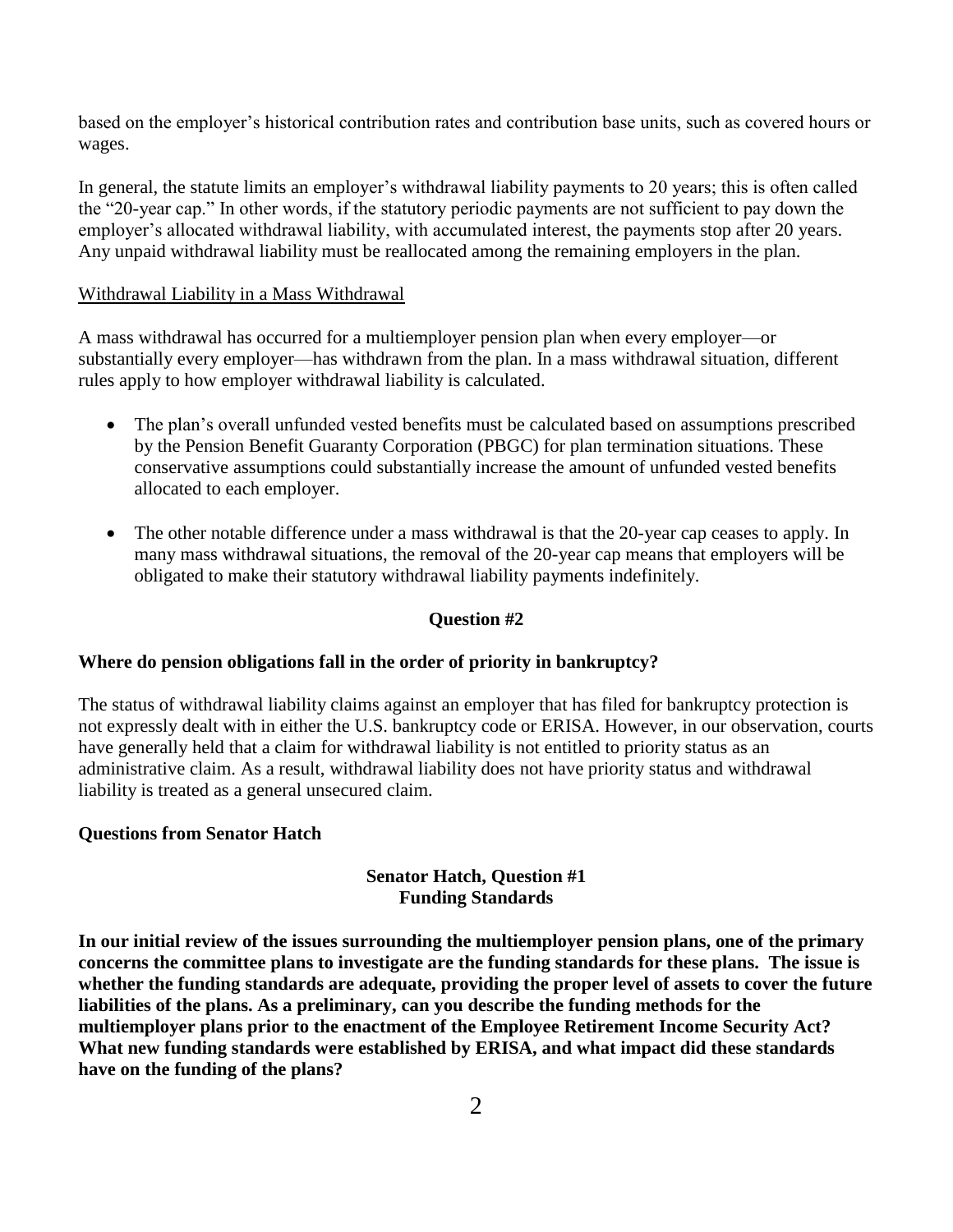Before discussing statutory funding standards and funding methods, it may be helpful to define certain terms commonly used in pension funding. The "normal cost" is the value of benefits being attributed to the coming plan year, and it often includes an adjustment for expected administrative expenses. The "actuarial liability" is the value of benefits that are attributed to prior plan years, in other words, past service liabilities. To the extent that plan assets are less than the actuarial liability, there is an "unfunded liability."

Prior to the 1976 effective date of ERISA, there were no federal statutory funding standards. Actuaries would advise plan sponsors as to whether contributions and benefits were in balance. In simplified terms, it was desirable for contributions to cover plan costs, which included the normal cost and some amortization of the unfunded liability. To the extent contributions equaled or exceeded plan costs, the plan would be projected to become 100 percent funded over time.

ERISA imposed new minimum funding requirements on private sector pension plans. The minimum requirements are determined annually based on a notional "funding standard account." Under the funding standard account calculations, employer contributions must cover plan costs, which include the normal cost and amortizations of changes in the unfunded liability over a fixed period. Currently, the amortization period is generally 15 years from inception, though there are legacy layers of liability that have a longer outstanding period. To the extent that accumulated contributions exceed accumulated plan costs, the funding standard account will develop a "credit balance." If, however, contributions fall short of plan costs, there will be an "accumulated funding deficiency," meaning the plan is not meeting its minimum funding requirements. In that case, excise taxes on contributing employers and other penalties may apply until the deficiency is corrected.

Focusing only on multiemployer pension plans, the funding standards under ERISA—as amended by the Pension Protection Act of 2006 (PPA)—have provided a framework to target improving funding levels and work toward restoring a credit balance for plans that are facing a funding deficiency. Overall, funding levels for multiemployer pension plans have improved in recent years, after the damage rendered by the poor investment performance of the early 2000s and the recession of 2008–09. Today, more than 60 percent of the nearly 1,300 multiemployer plans are in the "green zone" under PPA. However, approximately 100-120 plans approaching insolvency will not be able to pay promised benefits without a legislative solution or enhanced access to regulatory approval of the restructuring remedies provided by the Multiemployer Pension Reform Act of 2014 (MPRA).

#### **Senator Hatch, Question #2 Discount rates**

**In your testimony, you note that the majority of multiemployer plans remain healthy. Is this actually the case, when in fact PPA zone status reflects pension liabilities discounted at the plans expected long-term investment return assumption? Given a low return investment environment, is the use of a long-term, higher, discount rate appropriate? Would your assessment of the relative health of the multiemployer plans change if we used investment return assumptions that reflect current market valuations or other more conservative measures?**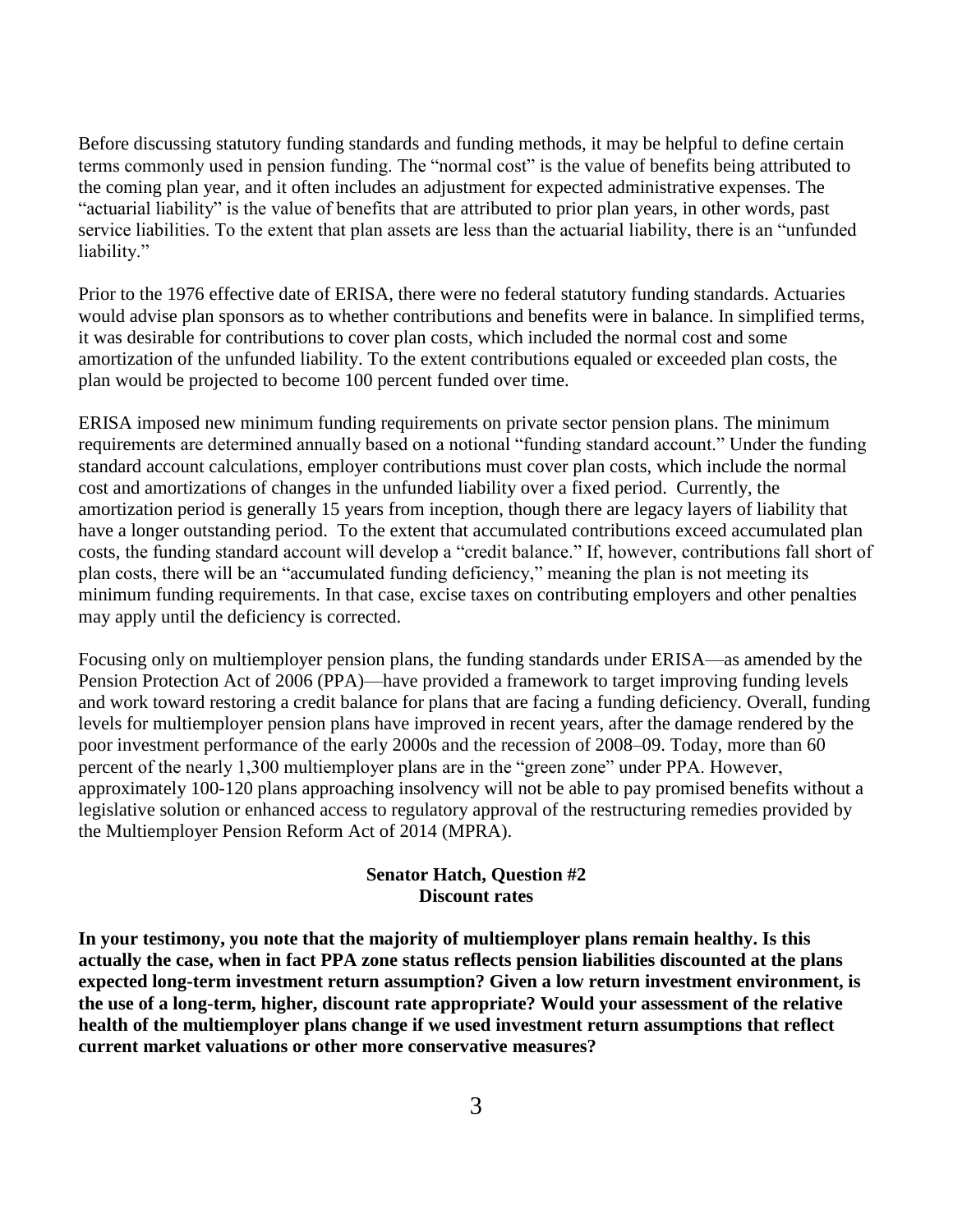Two major concepts are implicit in these questions: (1) the selection of an investment return assumption and (2) how different measurements can inform an assessment of the health of a multiemployer pension plan.

#### Investment Return Assumptions

Under actuarial standards of practice (ASOPs) No. 27, the *purpose of measurement* is an important factor in selecting a reasonable and appropriate interest rate or investment return assumption. For example, an investment return assumption may be used as a discount rate—often referred to as the valuation interest rate—to determine the actuarial present value of benefits under a pension plan. Alternatively, an investment return assumption may apply to the rate of return expected to be earned on plan assets over a period of time. For some purposes, the valuation interest rate and the assumed rate of return on plan assets are the same; for others, they are necessarily different.

The following are three common measurements relevant to multiemployer pension plan funding, each of which uses a different investment return assumption.

- *Actuarial accrued liability*. This is the measurement of the plan's accrued liability for benefits earned to date and is based on a valuation interest rate assumption that represents the expected return on plan assets over the long term. Under ERISA, the assumption is the actuary's best estimate. For most multiemployer plans, the assumption is in the range of 7.0 and 7.5 percent, which is set considering the plan's investment policy, asset class expectations, and other factors. The actuarial accrued liability generally serves as the basis for determining ERISA minimum funding requirements, budgeting for long-term sufficiency of contribution rates, and PPA zone status.
- *Current liability*. This is a measurement of the plan's accrued liability and is based on a discount rate and mortality tables prescribed by statute. Current liability is used for certain disclosures and for determining maximum tax-deductible limitations. It is also similar—but not identical to—an assessment of the value of plan liabilities in a settlement or immunization situation. The current liability interest rate represents a weighted average of 30-year Treasury securities, which is considered to be a proxy for current risk-free interest rates. In other words, the current liability interest rate is set independent of the expected return on plan assets. For 2017, current liability interest rates were slightly above 3.0 percent.
- *Actuarial projections*. When performing projections of future solvency or funding levels, actuaries often use an investment return assumption that is the same as the valuation interest rate. Increasingly, however, actuaries are performing projections under different investment return assumptions. For example, actuaries may perform sensitivity projections reflecting higher or lower expected returns on plan assets over the short term. There is no statutory requirement to perform sensitivity projections, but actuaries may do so to reflect the expectation that investment returns will be lower in the near-term than their historical averages in the current low interest rate environment. Additionally, actuaries may perform sensitivity projections—such as sensitivity analysis, scenario testing, and risk tolerance—for purposes of plan sponsor education and planning.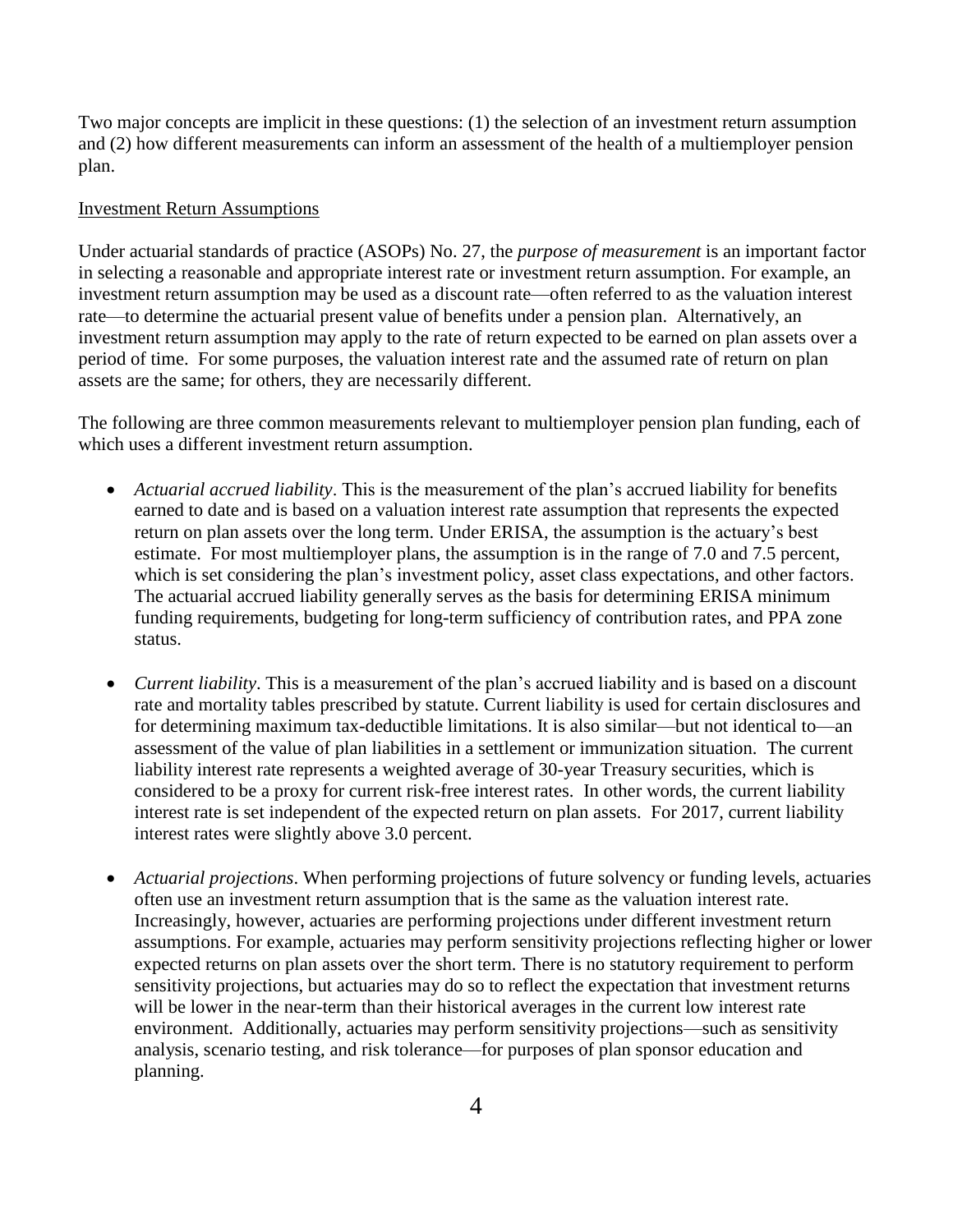#### Assessing Plan Health

When assessing whether a multiemployer pension plan is "healthy," it is often helpful to consider more than one single number or perspective. The following are metrics often considered when evaluating the health of a multiemployer pension plan.

- *Statutory requirements*. Minimum funding requirements and PPA zone status are largely based on a funded percentage (assets divided by the actuarial liability) and the current and projected funding standard account. These measurements are designed to support the determination of a contribution amount that balances considerations of long-term stability and sufficiency.
- *Market-based measurements*. Additional metrics can provide further insight into the health of a plan. For example, valuations can be performed using current bond market interest rates rather than expected returns. Such an approach can provide greater comparability across plans that have different investment allocations or capital market expectations. It can also help to illustrate the extent to which expected future investment returns are relied upon to provide for the targeted benefits outlined in the plan. The current liability measure mentioned earlier is an example of a market-based measure calculated and disclosed for multiemployer pension plans.
- *Current and projected funding levels*. Rather than focusing solely on the current funded status of a multiemployer pension plan, an assessment of plan health should also consider what its funding levels are projected to be in the future. For example, consider a plan that is currently 90 percent funded and projected to remain about 90 percent funded in all future years. Next, consider a plan that is currently 80 percent funded and projected to become 105 percent funded within the next 15 years. All other factors being equal, one may argue that the second plan is healthier than the first, in that its upward trajectory makes it more likely to be resilient to future adverse experience.

# **Senator Hatch, Question #3 Plan experience gains and losses**

#### **In examining the financial status of the multiemployer plans, the Committee is compiling plan data on experience gains and losses. Is this data gathered by plan administrators or trustees?**

Actuarial gains and losses represent the differences between actual plan experience and the actuarial assumptions. Actuaries review gains and losses each year as part of the annual actuarial valuation process. Historical gains and losses are often summarized in the actuarial valuation reports, which are presented to the plan trustees and retained by plan administrators.

When reviewing data on gains and losses, it is important to distinguish between those arising from demographic sources and those arising from investments. For multiemployer pension plans, investment experience tends to be much more volatile than demographic experience (such as mortality and retirement experience).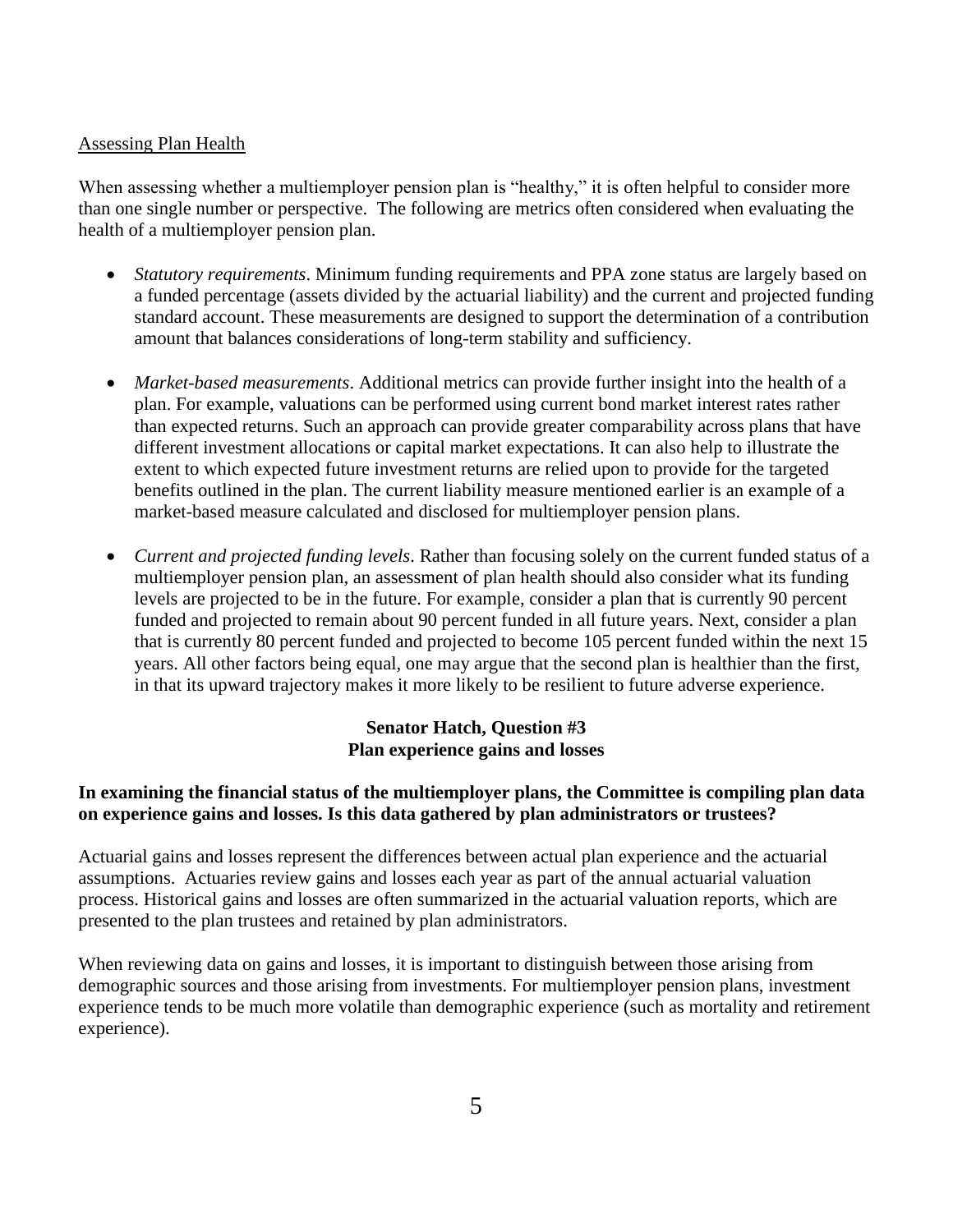Annual gains and losses from demographic sources are usually relatively small when compared to those related to investment returns. It is also important to note that gains and losses related to contribution levels may have a relatively small impact on a plan's *current* funding level, but they can have significant effects on *projected* funding levels. To get a more complete picture of experience gains and losses and their impact on projected funding levels, it is important to understand how contribution levels have changed over time, and how they have compared with assumed levels over the years.

#### **Senator Hatch, Question #4 Mortality**

#### **In general terms, what are the mortality assumptions used by these plans and how have these assumptions changed since 2000? How are these assumptions established, and are they subject to any manner of oversight, or legal or professional standards?**

In general, actuaries who practice in multiemployer pension plans use mortality assumptions that are based on published tables. In rare cases involving very large plans that can demonstrate that experience is fully credible and significantly different from the mortality rates under the published tables, the actuary may develop a table of mortality rates based on plan experience.

When setting a mortality assumption based on published tables, actuaries who work with multiemployer pension plans may make adjustments to rates in the published tables based on industry trends, individual plan experience, and professional judgment. For example, actuaries who practice in multiemployer plans often use the "blue collar" version of the published mortality table, which may be a better representation of anticipated experience for the participant population than the "white collar" or general tables.

The published mortality tables most commonly used by actuaries are developed by the Retirement Plan Experience Committee (RPEC) of the Society of Actuaries (SOA). Since 2000, the RPEC has published the "RP-2000" and "RP-2014" mortality tables, along with a series of different scales to project future improvements in life expectancies. In general, the studies that the RPEC has published have shown improvements in mortality over time—in other words, increasingly longer life expectancies.

When selecting actuarial assumptions to be used in determining minimum funding requirements under ERISA, actuaries must operate in accordance with actuarial standards of practice (ASOPs). ASOP No. 35 deals with the selection of mortality assumptions and was recently updated to provide actuaries with more specific guidance related to selecting the appropriate mortality table, making adjustments to the table as appropriate, and projecting future improvements in life expectancies.

An actuary who is believed to have violated the ASOPs may be reported to the Actuarial Board for Counseling and Discipline (ABCD). After reviewing the situation, the ABCD may recommend disciplinary action if the actuary is found to have violated the ASOPs or the Code of Professional Conduct. Discipline may include reprimand or recommendation of suspension of credentials by the issuing actuarial organizations.

**How do mortality assumptions for multiemployer plans compare to the prescribed single employer /current liability mortality tables? Have these assumptions changed in any manner since 2000?**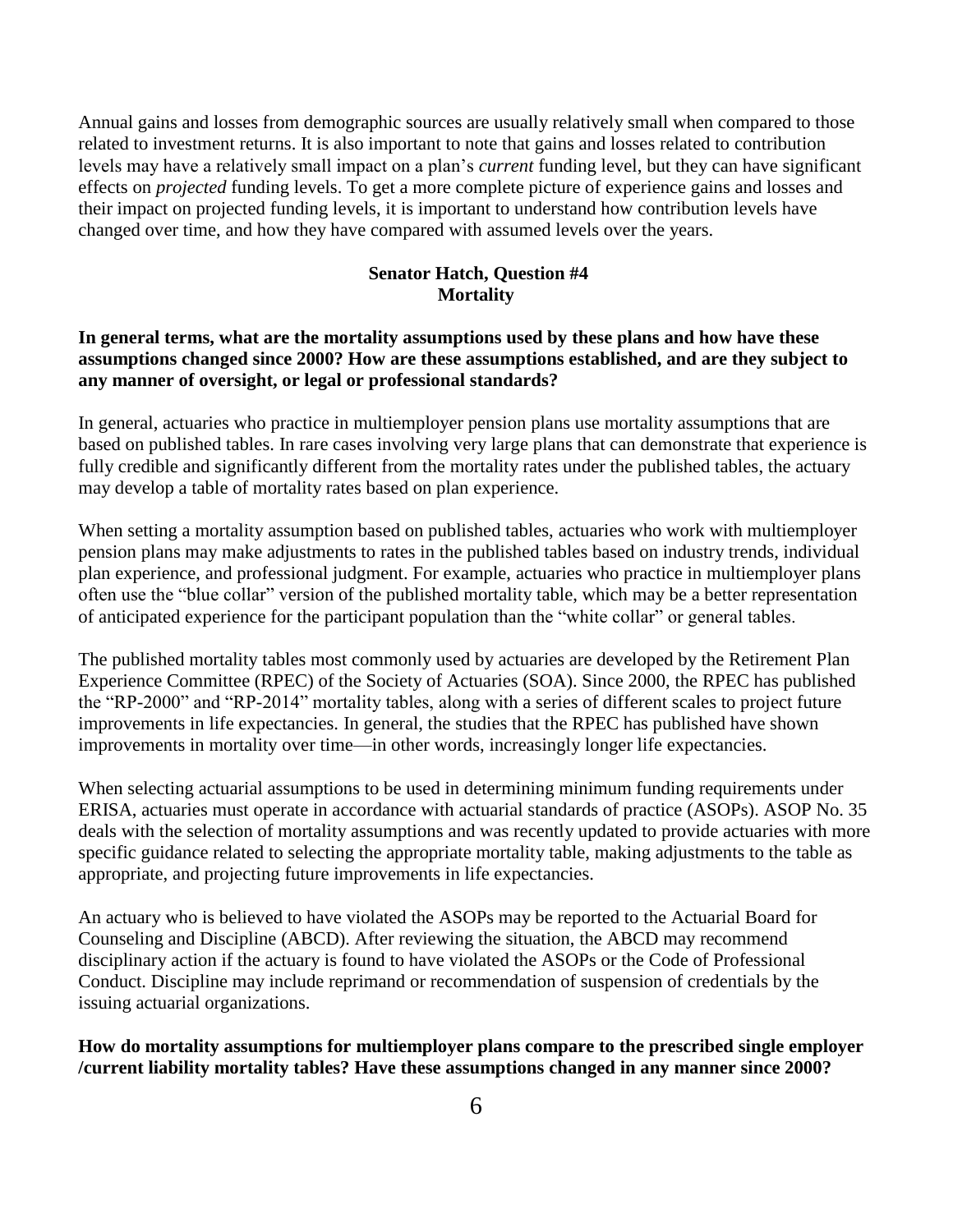In late 2017, the Department of Treasury and Internal Revenue Service issued a new rule regarding mortality tables that must be used in determining minimum funding requirements for single-employer pension plans. The same mortality tables must also be used for determining current liability for multiemployer plans. In general, the new mortality tables must be used for plan years beginning on or after Jan. 1, 2018.

The prescribed current liability mortality tables are based on the RP-2014 mortality tables, adjusted for expected future improvement in life expectancies. Mortality assumptions for determining minimum funding requirements for multiemployer plans will vary plan by plan—again, based on industry trends, plan experience, and reflecting the actuary's professional judgment. For that reason, the extent to which the plan's own assumptions will differ from the prescribed current liability tables will also vary plan by plan. The following are some common differences between the current liability mortality tables and the mortality assumptions developed by actuaries for purposes of multiemployer plan minimum funding:

- *Blue collar adjustments.* Current liability mortality tables are based on the general population, in other words, all pension plan participants regardless of occupation. Many actuaries use a mortality assumption that reflects a "blue collar" adjustment in multiemployer plans to reflect the individual plan's demographic characteristics. Based on the tables published by the RPEC, blue collar populations tend to have shorter life expectancies than the general population.
- *Plan-specific adjustments*. Similarly, currently liability mortality tables include no provision to adjust for actual observed plan experience. If experience for a multiemployer pension plan is credible and differs from the mortality rates in the published tables, the actuary may make appropriate adjustments to those rates when setting the mortality assumption.
- *Projected improvements*. The current liability mortality tables include a full projection of expected future improvement based on the scale published by the RPEC. Many actuaries working with multiemployer plans use a mortality assumption that includes a provision for future improvement, but not all do. It is difficult to predict how much mortality rates will improve in the future. Rising obesity rates and the opioid epidemic are frequently cited as factors that may shorten life expectancies, at least for certain segments of the population. Additionally, recent mortality improvements in the general population have been heavily weighted toward higher-income individuals, with substantially less improvement observed in lower-income groups.

**In reviewing the actual mortality experience of these plans, do you have any aggregate or summary data on the mortality gains and losses for these plans since 2000? Is there any information available that you could share or provide us access to that would show to what extent actual deaths that have occurred or didn't occur versus changes to the underlying mortality assumptions?**

The American Academy of Actuaries Pension Practice Council does not track data regarding mortality gains or losses.

**What actual mortality developments (whether within a plan or in the wider population) cause plans to change their mortality assumptions?**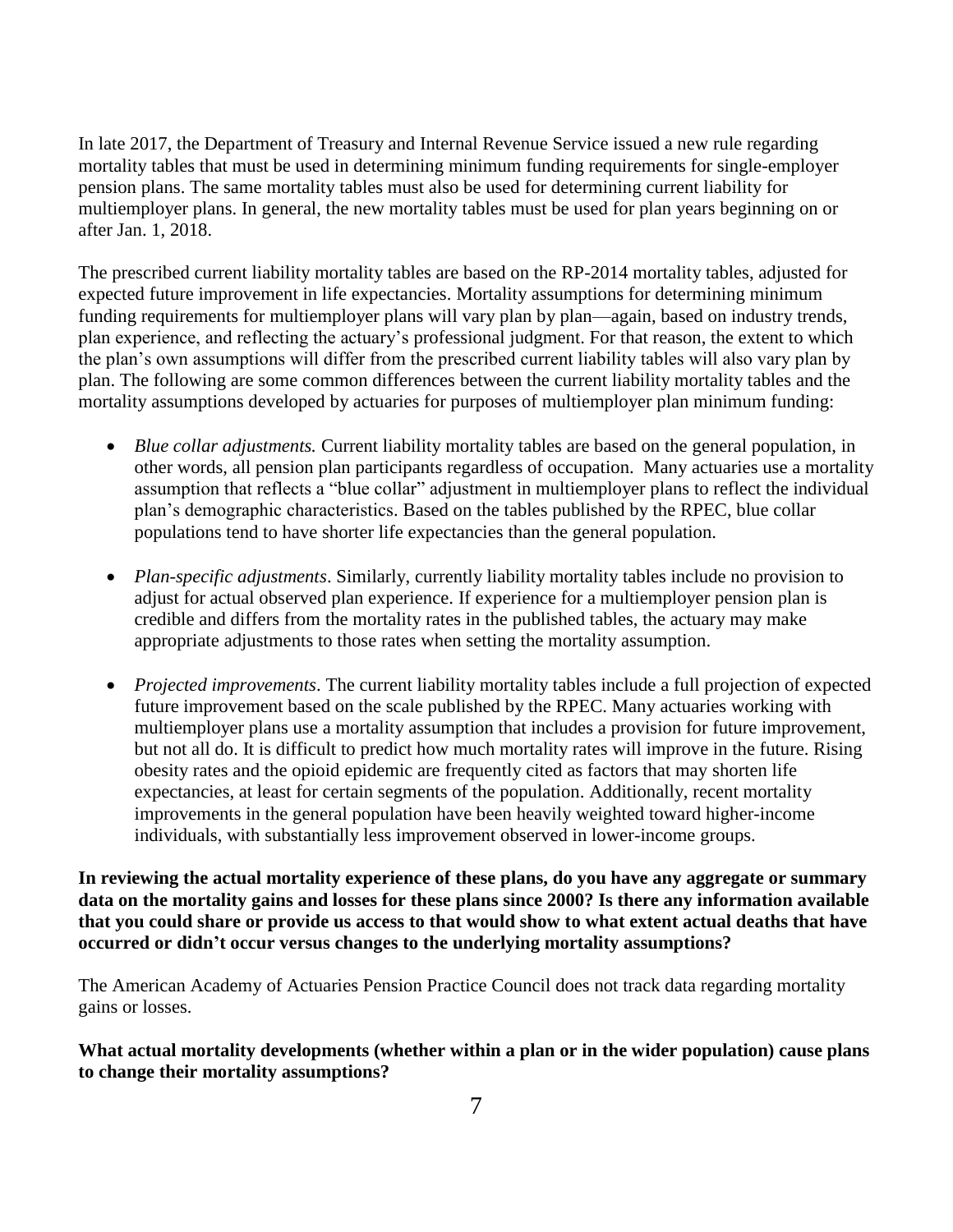As described earlier, actuarial gains and losses represent the differences between actual plan experience and the actuarial assumptions. Actuaries review gains and losses each year as part of the annual actuarial valuation process. If a pattern of consistent gains or losses emerges, the actuary would be compelled to do a closer review of plan experience and update the assumption if appropriate. This review applies to all demographic actuarial assumptions, including mortality. In addition, when new mortality tables are published, many multiemployer plan actuaries will review the new tables to see if they may offer a better representation of anticipated plan experience.

#### **Senator Hatch, Question #5 Benefit Accruals and Contributions**

**Could you provide information on the benefit accrual rates in the multiemployer plans? Similarly, is there any information available on the contribution levels of these plan for each year since 1974? Do you have information comparing plan contributions to other all other compensation in CBAs that govern these programs?**

Benefit accrual rates vary widely plan by plan, industry by industry, and region by region. Often, the health of a plan can affect the accrual rate. For example, an underfunded plan that must devote more from each contribution dollar to pay down its unfunded liability will likely have less left over to provide for future benefit accruals. How the bargaining parties prioritize pension benefits within the overall wage package is another important factor. Two otherwise identical plans could have significantly different accrual rates due to decisions made by bargaining parties over time.

The Academy's Pension Practice Council does not track historical data on contribution rates and levels for multiemployer plans. Furthermore, most plans themselves do not track this sort of information that many years in the past (going back to 1974). Most analyses of aggregate trends among multiemployer pension plans are based on data from Form 5500 filings. Form 5500 data is available on the Department of Labor (DOL) website, but only from 1999 or 2000 forward. Furthermore, while the Form 5500 data includes the aggregate amounts of contributions made to the plan each year, it is limited in what it can tell us about contribution rates and accrual rates for multiemployer pension plans. It is also important to note that Form 5500 data does not provide information pertaining to the overall wage package.

With those caveats, Form  $5500$  data<sup>1</sup> does show the following noteworthy trends in employer contributions made to multiemployer pension plans since 2000:

 $\overline{a}$ 

 Aggregate employer contributions to all plans were about \$28 billion in 2015. For comparison, aggregate contributions to all plans were about \$11 billion in 2001. Note that these aggregate amounts are affected by changes in covered employment levels as well as increases in employer contribution rates. These amounts may also include employer withdrawal liability payments.

 $1$  The figures that follow are based on an analysis of historical Form 5500 data performed by Horizon Actuarial Services LLC. This analysis serves as the basis for the *Multiemployer Retirement Landscape* reports published by the International Foundation of Employee Benefit Plans.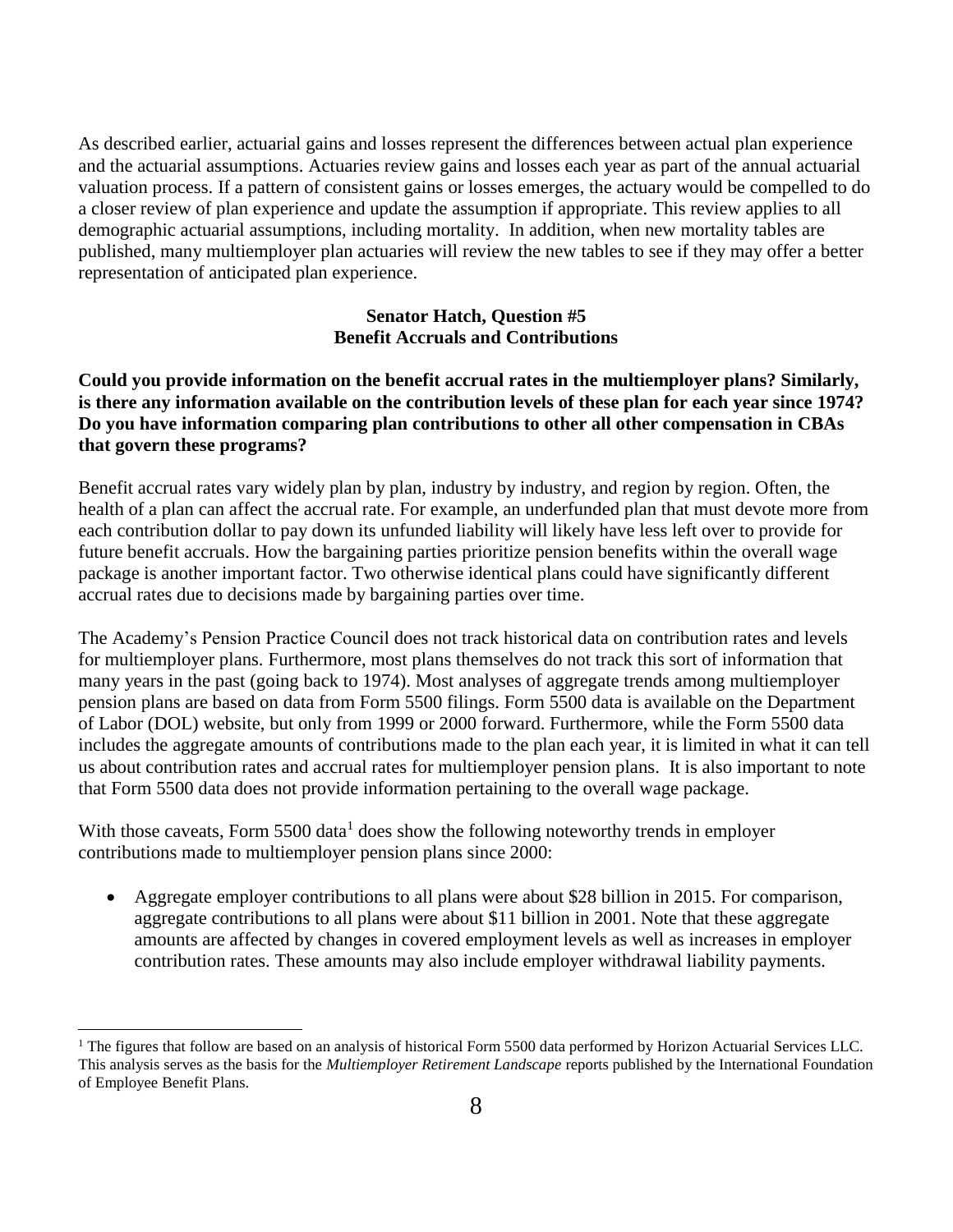While Form 5500 data does not include robust information on contribution rates, it may be instructive to evaluate contributions per active participant—in other words, the plan's contributions in a given plan year divided by the number of its active participants. Focusing on this measure, median contributions per active participant increased 187 percent from 2000 to 2015, which represents an average compounded increase of 7.3 percent per year over that 15-year period.

## **In your experience, is it possible for plans to track what benefits are attributable to which service and with which employers? Likewise, is it possible to track the level of contributions each employer has made in each plan in each year?**

The ability to track which benefits are attributable to different employers will vary from plan to plan. Some plans maintain very detailed records to determine which specific portions of each participant's benefits are attributable to service with different employers. Other plans maintain records sufficient to determine the total amount of each participant's benefit, but they may have difficulty attributing portions of the total benefit to service with different employers.

As for the level of contributions each employer has made to the plan in each year, multiemployer pension plans do track this information, as it is required for determining employer withdrawal liability. The historical periods for which this data is readily available may vary from plan to plan, due to a number of factors, including the plan's withdrawal liability allocation method. For example, some plans may need to track historical contribution data (including contribution rates and contribution base units) for the past 10 or 11 plan years in order to accurately calculate employer withdrawal liability. Other plans may need to track contribution data for the past 25 years or more.

**Workers are protected under ERISA and the Tax Code to receive the full benefit they are promised. What steps have plans and employers taken to guarantee workers receive the full benefit they are promised? Are liabilities calculated by actuaries in such a way as to guarantee that workers will receive the full benefit they are promised? If not, and it is in fact employees who bear much of the risk under the current multiemployer system, are workers and retirees aware of that risk? How is the risk disclosed to them?**

#### Statutory Framework

As its name indicates, the Employee Retirement Income Security Act of 1974 (ERISA) was intended to secure the retirement benefit promises made to workers. It is important to understand, however, that while ERISA provides a framework intended to ensure that participant pension benefits are adequately supported, it does not provide an absolute guarantee of these benefits.

ERISA first established minimum funding standards for private sector pension plans. It also created the "anti-cutback" rule, protecting workers from reductions to benefits they had already accrued. However, ERISA contains provisions to address the possibility that some plans might fail to fulfill their promised benefits. It established the PBGC to assist insolvent plans in paying benefits, up to "guaranteed" levels. ERISA also addresses what happens in the event that PBGC itself might not be able to provide full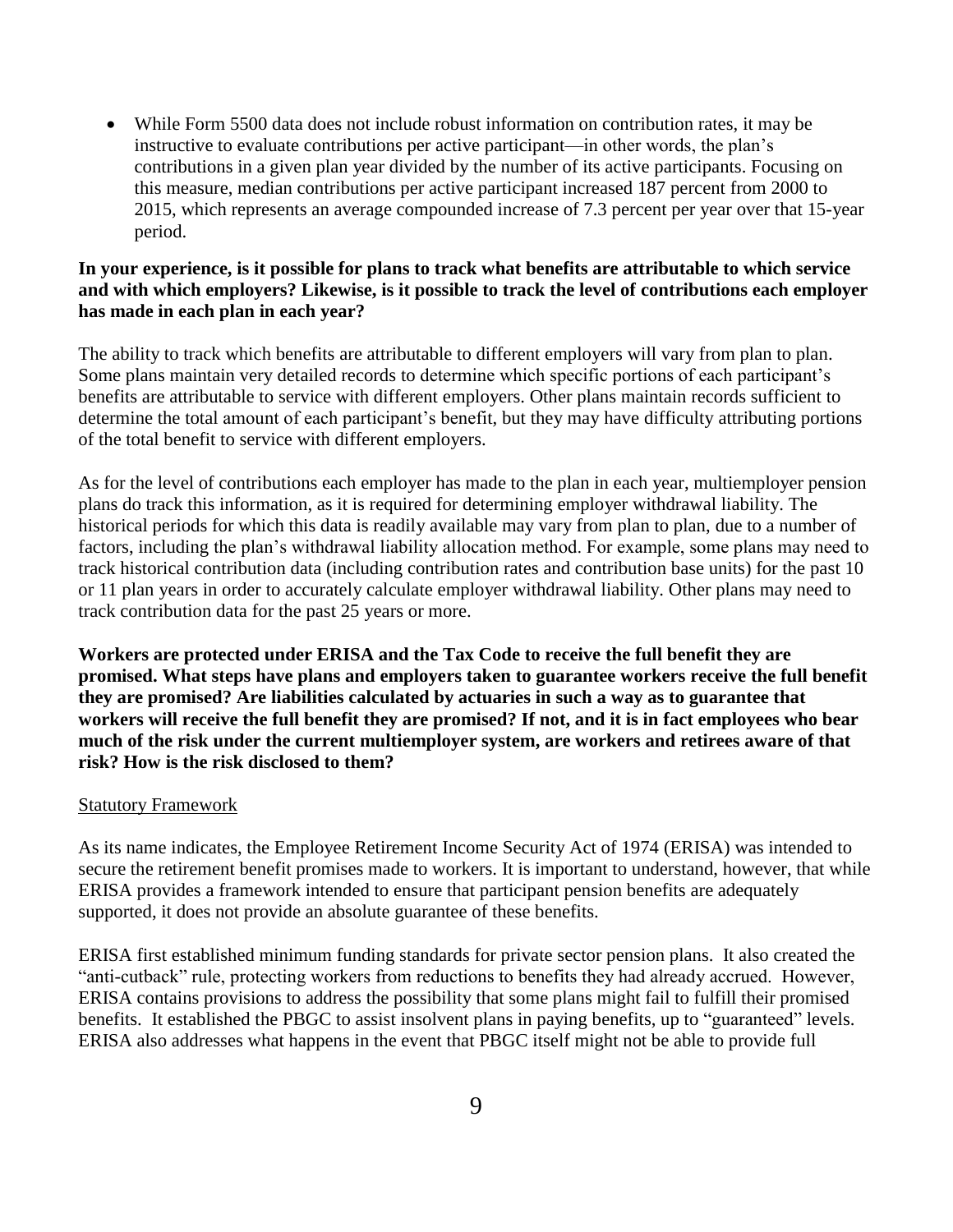support to insolvent plans. If this event were to occur, ERISA provides that PBGC will provide support not to the "guaranteed" levels, but only to the extent its available resources will allow.

Both PPA and MPRA provided further exceptions to the concept of an ironclad benefit guarantee for multiemployer pension plans. Most notably, for plans in critical status, PPA provides for reducing "adjustable benefits." PPA also permits plans to target delaying insolvency—rather than emerging from critical status—but only if the plan sponsor has determined that all reasonable corrective measures have been exhausted. Perhaps more significantly and subject to certain restrictions, MPRA enabled sponsors of plans in critical and declining status to reduce already-accrued benefits if doing so would enable the plan to avoid insolvency. (These developments are described in more detail in our responses to other questions from the Committee.)

#### Steps Taken by Plan Sponsors

When evaluating the steps that multiemployer pension plan sponsors have taken over the years to ensure benefit promises were kept—as well as in reviewing how actuaries measure plan liabilities—it is important to also consider how statutory, financial market, and economic conditions have changed over the past few decades.

- ERISA was passed in 1974 and became effective in 1976, first establishing funding standards for private sector pension plans—a comprehensive contribution framework that is intended to ensure that participant benefits are adequately supported. Most multiemployer plan sponsors have taken steps to fulfill the benefit promises made to workers in the form of having contributions exceed ERISA requirements. (By definition, if a plan has a credit balance in its funding standard account, historical contributions have exceeded historical funding requirements.)
- At the time ERISA was passed, most actuaries were using conservative interest rate assumptions, around 5 percent, to determine minimum funding requirements. In about 1980, actuarial interest rate assumptions began to receive scrutiny for being *too* conservative. Market interest rates were in the double digits, and many argued that lower interest rate assumptions were overstating plan liabilities. From a federal tax perspective, employers were overfunding their pension plans, and were therefore taking greater tax deductions on contributions than was justified. By the mid-1980s, most actuarial interest rate assumptions had been raised to the range of 7 to 8 percent.
- The investment returns of the 1980s and 1990s were strong. Most private sector pension plans were close to full funding, and many were overfunded. The Internal Revenue Code at the time, however, limited the tax-deductibility of employer contributions to plans that were fully funded. This point is important, because as pension plans invest in assets that have volatile returns, they need to be able to build up funding surpluses following investment gains, so they can buffer against investment losses that will inevitably follow. In the case of multiemployer pension plans, many plan sponsors decided to increase benefit levels in order to preserve the tax-deductibility of already-negotiated employer contributions.
- The 2000s brought investment losses, with the "dot-com bubble burst" from 2000 to 2002 and the financial market collapse from 2008 and early 2009. Having entered the decade without much of a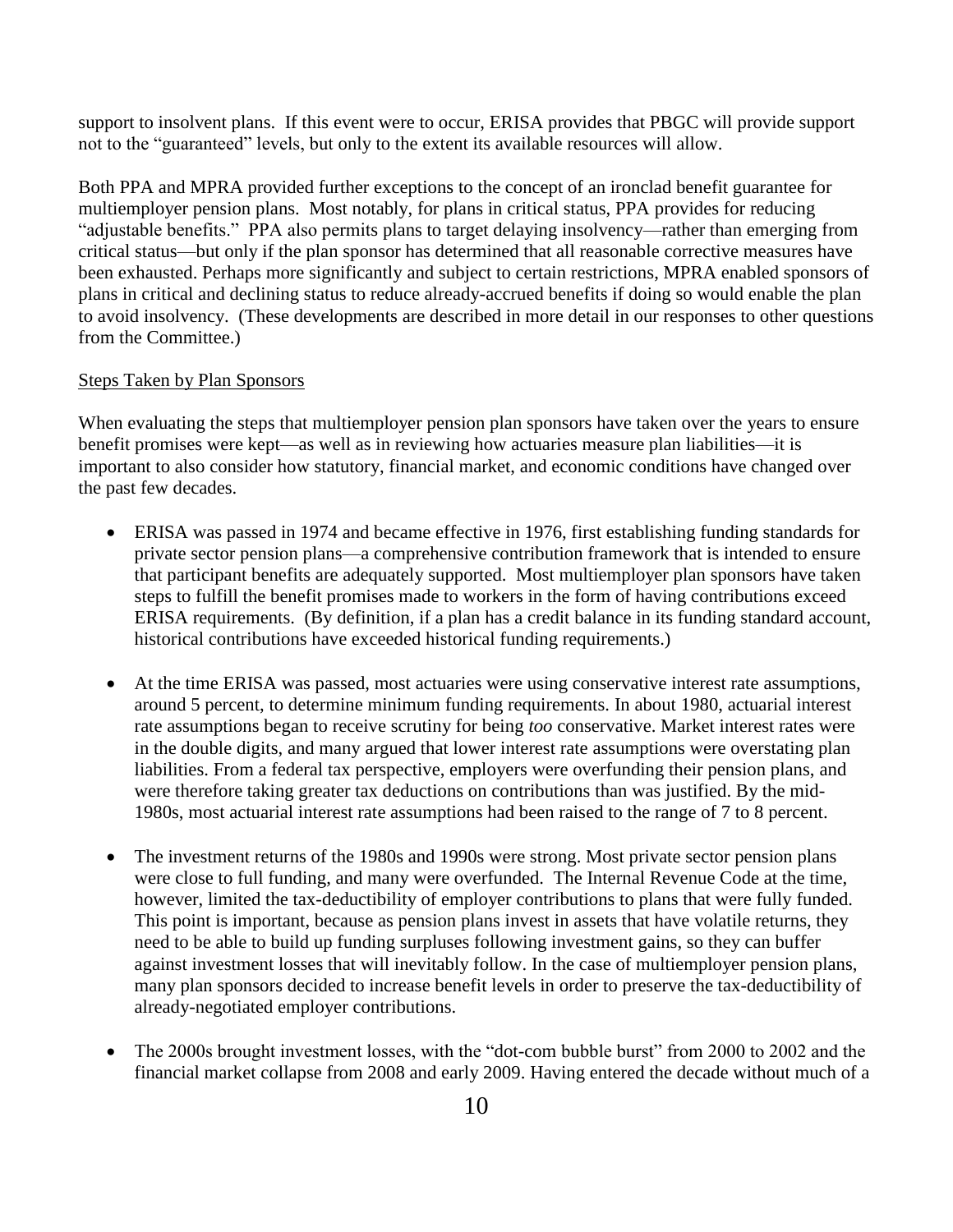cushion, most multiemployer plan sponsors spent the next several years developing strategies to restore funding to its pre-2000 levels. At the same time, many industries faced declining contribution bases, which were worsened by the 2008-2009 Great Recession. These factors made a path to recovery even more challenging.

 While the American Academy of Actuaries Pension Practice Council does not possess comprehensive data, anecdotally, the Pension Practice Council has observed that multiemployer plans that were hit hard by the economic climate of the 2000's have responded with significant corrective measures. It is not unusual to see plans where the contribution rates have more than doubled while the rate of benefit accrual applicable to future service is less than half of what it was previously. For a majority of plans, these measures are expected to be sufficient to ensure that all benefits will be paid. However, some plans that have been hit the hardest by the economic downturn will be unable to recover despite taking draconian measures to protect benefits.

#### **Disclosures**

ERISA requires the disclosure of "current liability," which is a proxy for risk-free liability measurements (i.e., current liability). ERISA, however, does not require that plans fund to current liability levels. A riskfree funding approach would make participants' benefits more secure, but it would also dramatically reduce benefit levels, and pension funding often involves striking a balance between security and costefficiency.

ERISA also contains various disclosure requirements directed at participants, but these requirements do not contain significant information on benefit security risks.

#### **Senator Hatch, Question #6 Plan Resilience**

#### **What are the consequences to the plans if the stock market has a downturn / low returns over two or three years sometime in the next five years?**

If there is another market downturn, multiemployer pension plans will no doubt be put under further stress. Many plans are in a strong enough position to be able withstand another downturn, but others are not. Even some plans currently in the "green zone" have increased employer contribution rates and reduced participant benefit levels as much as they reasonably can. These plans have limited remaining actions they can take to cope with further adverse market events.

#### **Which large plans are vulnerable if a handful of participating employers encounters financial difficulties or withdraws (even paying their full share of withdrawal liability)?**

The Academy's Pension Practice Council has not done an analysis of which specific large plans are most vulnerable to the distressed withdrawal of a small number of employers.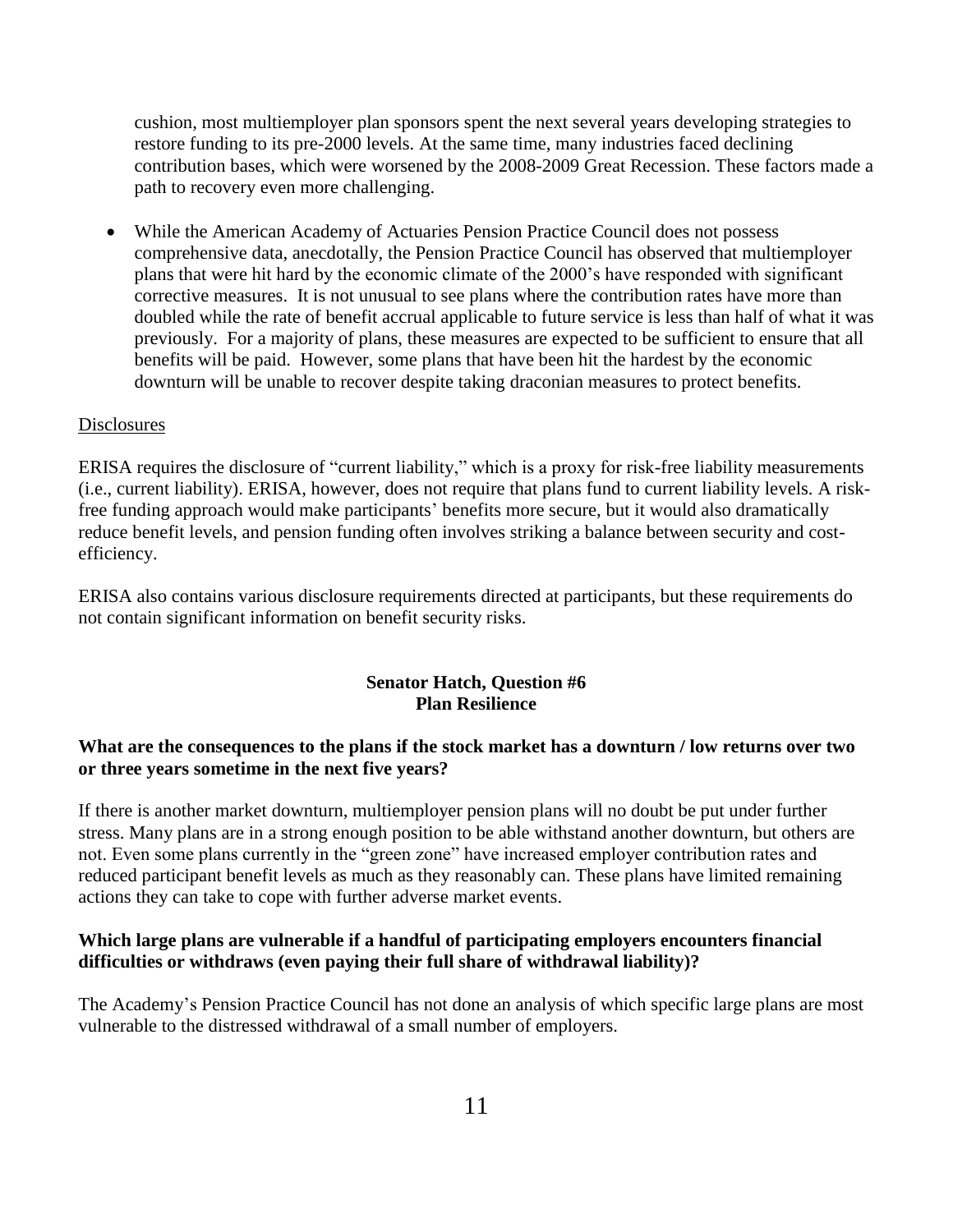**If another economic downturn similar to the 2008—2009 downturn were to occur again within the next 10 years, are plans prepared to survive it? What about plans in the green zone? What steps are plans, and their actuaries, taking to properly assess risk in response to the lessons learned from '08, which you have cited as a major cause of the downfall of certain plans such as Central States?**

If another economic downturn similar to the 2008–2009 recession were to occur, some plans would be able to develop continued strategies to recover. Many other plans would not be able to recover, however, including many plans currently in the "green zone." As described earlier, the reality is that most multiemployer plans have taken significant corrective action in recent years to improve plan funding, including reducing the rate of future benefit accruals and increasing employer contribution rates. While some plans have the ability to take further corrective action if needed, others cannot reasonably make significant changes on top of those they have already made.

Many actuaries working with multiemployer pension plans are actively discussing risk with plan sponsors, quantifying how projected funding levels may be affected by future adverse events. A new actuarial standard of practice  $(ASOP No. 51<sup>2</sup>)$  provides guidance on how pension actuaries should be discussing risk with plan sponsors, to the extent they have not already been doing so.

**You testified that "[plans take money from actives and pay retiree benefits, the contributions on behalf of actives are not going towards guaranteeing their pension promises]." Is this a structurally sound model moving forward? Are employees fully aware that the contributions coming out of their paycheck each week are not in fact going towards their future retiree benefits? What other investment plans use this model?**

Contributions made to multiemployer pension plans are tied to work performed by active participants. A portion of incoming contributions will go toward paying for benefits being earned by the active participants, and a portion will go toward further securing benefits that have already been earned. (The portion of contributions going toward securing benefits could go either to paying down underfunding or to building up a funding cushion against future adverse experience.) This is how pension plan funding works at a fundamental level.

It is important to note that qualified pension plans under ERISA—including multiemployer pension plans—must be prefunded. In other words, the intent is for contributions, accumulated with investment earnings, to prefund benefits as they are being earned. When experience is worse than anticipated, however, the plan may become underfunded, and a portion of incoming contributions must go toward paying down that unfunded liability. Once the plan is restored to full funding, however, ongoing contributions from active participants will not be needed to pay down the unfunded liability, but rather to further secure the overall funding of the plan or to pay for additional benefits being earned by active participants.

To contrast, other benefit programs—such as Social Security and Medicare—are not prefunded, but rather, largely pay-as-you-go. By their design, these programs rely more heavily on incoming

<sup>2</sup> http://www.actuarialstandardsboard.org/asops/estimating-future-costs-prospective-propertycasualty-risk-transfer-riskretention/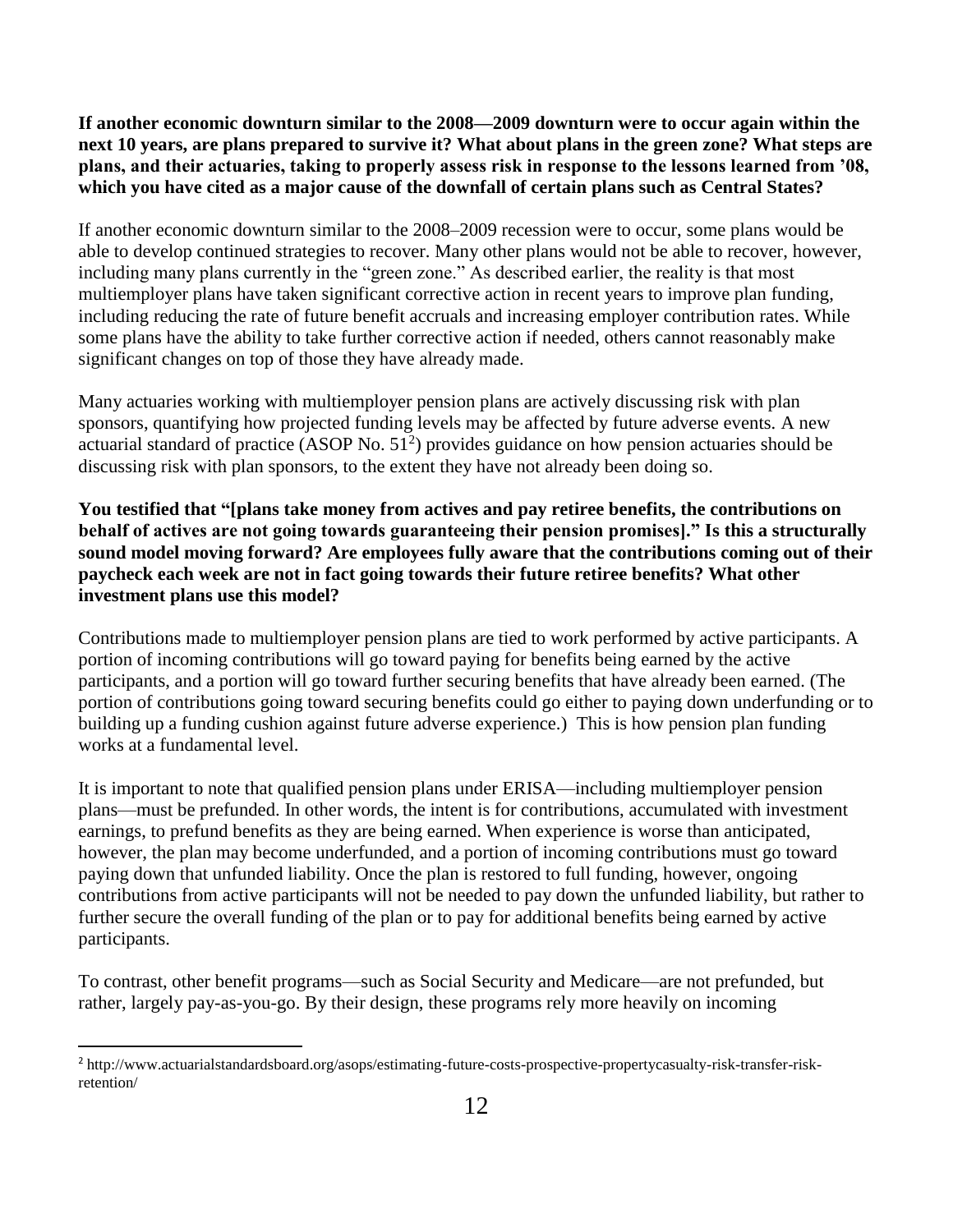contributions from the current active generation to pay benefits that were earned by prior generations. Additionally all insurance programs pool risk and therefore involve a sharing of program assets across all participants.

# **Senator Hatch, Question #7 Withdrawal liability**

**Are you familiar with and would you have access to information on which employers have withdrawn from multiemployer plans in each year since 1974? Is there any aggregate or plan specific information available on the amount of these withdrawal liability payments? (Preferably by employer to each such plan.)**

The Academy's Pension Practice Council does not track data on which employers have withdrawn from multiemployer plans. We are also not aware of any aggregate or plan-specific information on withdrawal liability payments. Focusing on Form 5500 filings, limited information on employer withdrawals and withdrawal liability assessments can be found on the Form 5500 Schedule R. However, this information has only been required since 2009.

## **In general terms, how do withdrawal liability payments compare to each withdrawing employer's share of the unfunded liabilities on an actuarial basis?**

The amount of an employer's statutory withdrawal liability payments (as defined under Section 4219 of ERISA) is not directly related to its assessed withdrawal liability amount, which represents the employer's allocated share of the plan's unfunded vested benefits. In general, the amount of the payment increases as employer contributions increase. (Under MPRA, contribution rate increases required under a rehabilitation plan that take effect after 2014 are excluded from determining withdrawal liability payments.) In the case of a plan with a relatively small unfunded vested liability, the employer's statutory withdrawal liability payments will pay down its withdrawal liability assessment, including applicable interest, in less than 20 years.

In general, the statute limits withdrawal liability payments to 20 years, often referred to as the "20-year cap." (The 20-year cap does not apply in a mass withdrawal situation.) Therefore, if a plan is deeply underfunded, 20 years of statutory payments will often not pay down the employer's withdrawal liability assessment. In general, the worse funded the plan, the bigger the unfunded liability that will not be covered by the statutory withdrawal liability payments.

## **Senator Hatch, Question #8 Assets**

**Is there information available on the portion of each ME plan's assets that have a readily ascertainable market value such as publicly traded stock, Treasury bonds, or cash versus items whose value is not readily ascertainable?**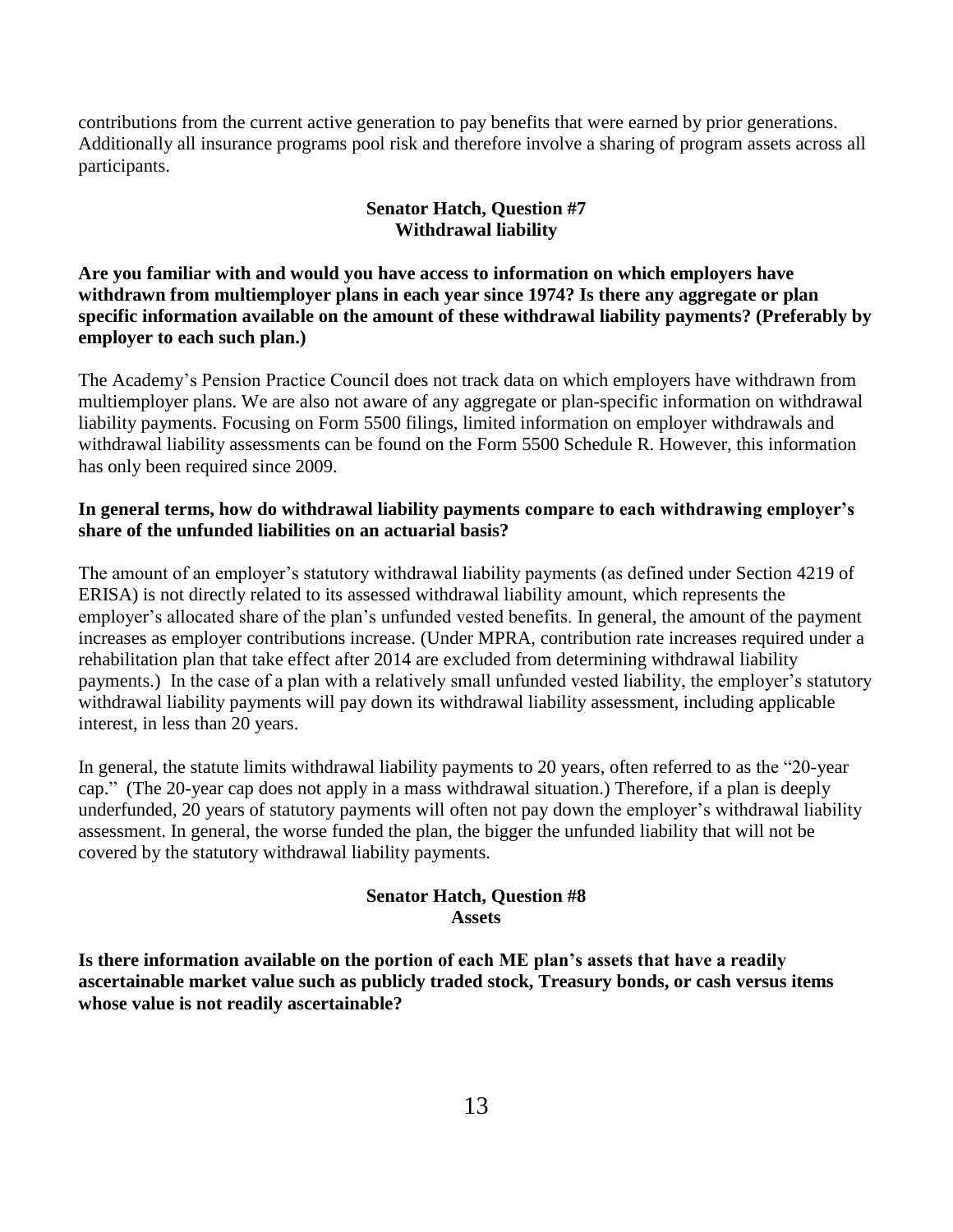There is limited publicly available data regarding the asset allocations for multiemployer pension plans. Perhaps the best data source is the Form 5500 Schedule R, which was recently updated to require plan sponsors to provide basic information regarding their asset allocations.

The following table provides the average asset allocations for multiemployer pension plans, based on the asset classifications on the Form 5500 Schedule R. Note that the allocations are expressed as percentages of plan assets, and only plans with at least 1,000 participants are included. Results are for Form 5500 filings for plan years ending between June 1, 2016, and May 31, 2017.

| <b>Average Asset Allocations for Multiemployer Pension Plans</b>                                |       |      |      |       |  |  |
|-------------------------------------------------------------------------------------------------|-------|------|------|-------|--|--|
| High Yield Debt<br>Other<br><b>Stocks</b><br><b>Investment Grade Debt</b><br><b>Real Estate</b> |       |      |      |       |  |  |
| 47.7%                                                                                           | 18.9% | 5.1% | 9.6% | 18.7% |  |  |

# **Senator Hatch, Question #9 Liabilities**

# **When valuing plan liabilities, are actuaries routinely given information regarding employers in the plans? If not, would it be helpful for them to have this information to better assess risk of the plans and ability of employers to pay should the plan become insolvent?**

Plan sponsors do not generally have information regarding the financial health of its participating employers, as there is no statutory requirement for employers to provide such information to the plans in which they participate. It is also important to keep in mind that providing financial information could be quite burdensome for small or privately held companies. While detailed financial information on contributing employers could help multiemployer plans assess employer-related risks, the practical aspects of gathering and analyzing this information could make such assessments extremely complex, time-consuming, and expensive.

# **Senator Hatch, Question #10 Plan Alternatives**

# **For employees who do not wish to take on the risk that is disclosed to them, would there be a way of providing the employees with different options to bear less risk going forward, such as the choice of having their contributions going either into a separate pool with lower discount rates, or a 401(k) plan in which the employee can make his or her own retirement decisions?**

We are not aware of any examples where employees covered under a multiemployer defined benefit pension plan can opt out of that plan and into an alternative arrangement. There have been a small number of opt-out arrangements in the public plan sector and single-employer plans to allow employees to move into a defined contribution arrangement.

When evaluating alternative plan designs, it is important to consider the risks associated with those designs—to both the plan sponsor and the employee. Specifically: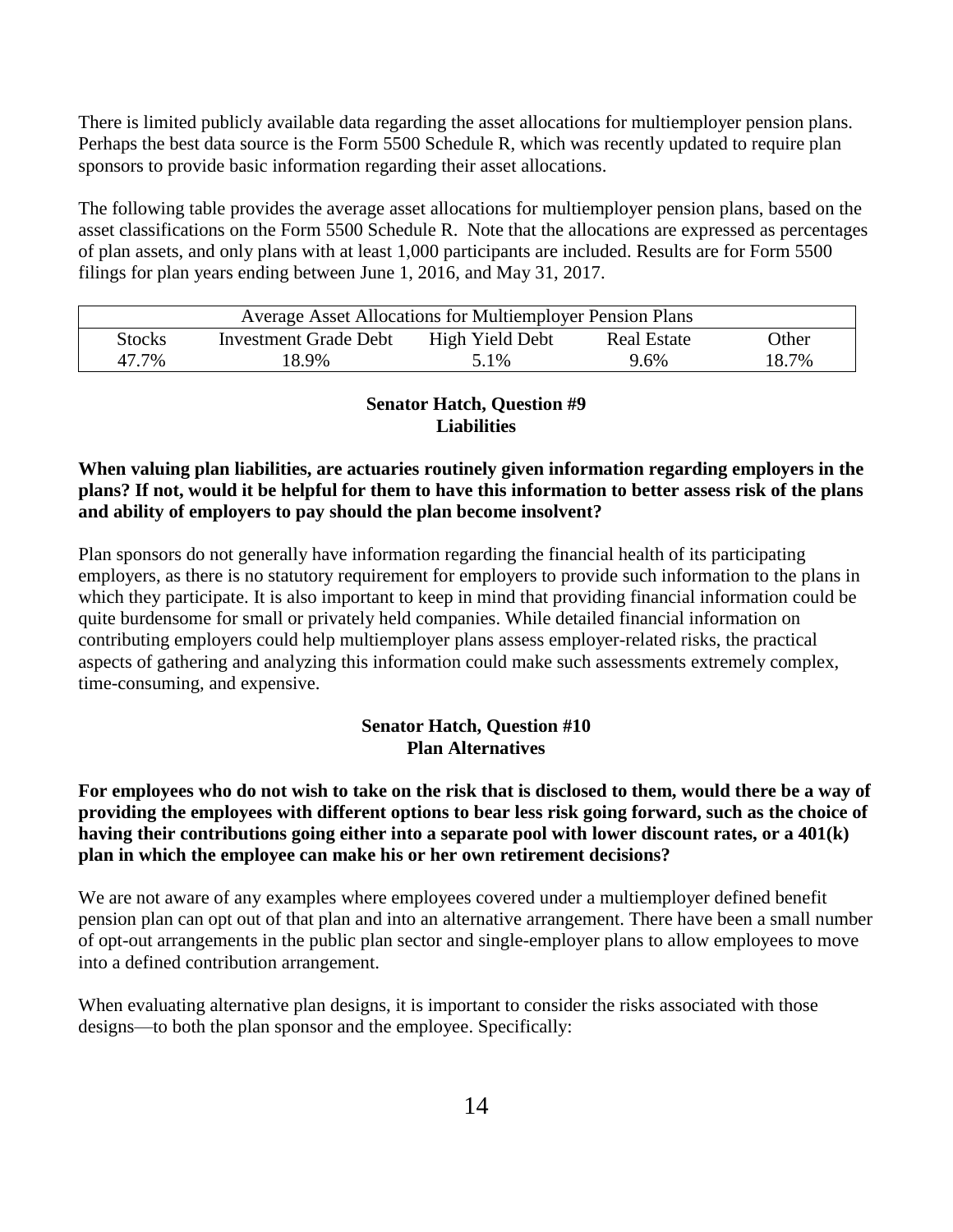- *Defined contribution plan.* With a defined contribution plan (such as a 401(k)-type plan), the employee has reduced or eliminated risk associated with the financial health of the participating employers or industry in which they work. In exchange, the employee now bears all the investment risk and longevity risk for the rest of his or her life. Without the pooling of risk inherent in a defined benefit pension plan, the employee is now subject to risk factors such as the ability to invest wisely and his or her own life expectancy.
- *Lower-risk defined benefit plan.* The sponsor of a multiemployer pension plan could elect to move toward a more conservative investment policy, which would provide a lower expected return but also lower volatility. Such a move would lead to a lower discount rate associated with the actuarial funding measurements. This arrangement would increase the likelihood that the plan would be able to deliver the promised benefit amount. However, with a lower expected return on plan assets, either the promised level of plan benefits would be lower, the level of contributions needed from employers would be higher, or both. In other words, under a more conservative defined benefit arrangement, an employee would have a higher degree of certainty in the promised benefit being delivered, but the level of that promised benefit would be lower.

If the Joint Select Committee wishes to consider an "opt out" provision, there are many factors to be considered, including participant education, whether the options provide lifetime income, anti-selection (participants selecting the option most beneficial to them, thus raising costs and diluting the benefits of pooling risks), and the possibility of individuals making decisions that are not in the interest of their longterm financial security. If employees are allowed to opt out to a defined contribution plan, the contribution base available to support the benefits of the remaining active employees in the defined benefit plan will be reduced, which increases the risk to those choosing to remain in the defined benefit plan. The potential administrative complexities related to providing participant choice between different defined benefit and defined contribution options is another important consideration.

#### **Questions from Senator Brown**

#### **Senator Brown, Question #1**

**Please describe the advantages and disadvantage to the various discount rates that could be used for valuing the liabilities of multiemployer pension plans for minimum funding purposes, such as the current rate based on long-term investment return expectations, the rates applicable to single employer plans based on corporate bond yields, and rates based on Treasury bond yields.**

In addition to the response below, we refer to the response to Question #2 from Senator Hatch, which covers similar topics.

Actuarial methods and assumptions should be appropriate for the purpose of the particular measurement. It is critical to note that the advantages and disadvantages of a discount rate *for minimum funding purposes,* which is what the question asks and this response provides, may be very different in other contexts. The same quality that supports one measurement objective may be contrary to a different objective. Comprehensive understanding of plan dynamics is unlikely to be derived from any single measurement.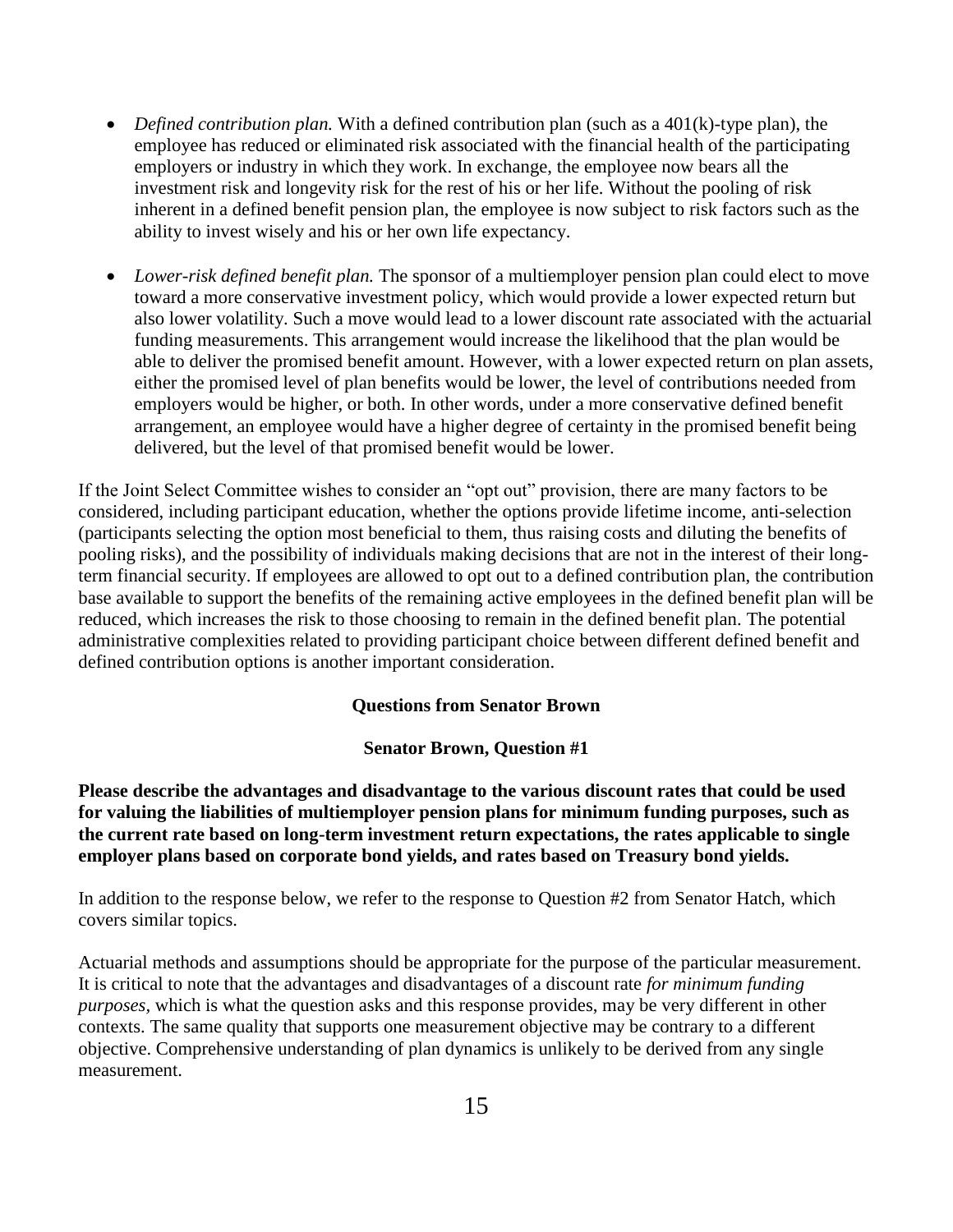Two American Academy of Actuaries pension issue briefs<sup>3</sup>—released in November 2013 and July 2017—compared and contrasted various liability measurements. These papers made use of the following terminology.

| <b>Purpose</b>         | <b>Discount Rate Assumption</b>      |  |  |
|------------------------|--------------------------------------|--|--|
| <b>Budget Value</b>    | Expected long-term investment return |  |  |
| <b>Immunized Value</b> | Current corporate bond yields        |  |  |
| Solvency Value         | Current Treasury bond yields         |  |  |

As noted in the November 2013 issue brief, using the expected long-term investment return determines a "Budget Value." The Budget Value is the theoretical asset amount that would be expected to be sufficient to pay all currently earned (and future) plan benefits if that amount is invested and earns the anticipated return of the plan's investment portfolio, assuming that the current asset allocation remains in place.

The "Immunized Value" is an amount that is theoretically required to fully immunize benefit payments accrued to date with a dedicated high-quality bond portfolio. This is a common measurement for an employer to use to value the pension obligations from single-employer defined benefit pension plans under Financial Accounting Standards Board (FASB) Accounting Standards Codification (ASC) Topic 715.

The "Solvency Value" is a current market-based measurement that determines the amount that a pension plan theoretically would need to invest in risk-free securities in order to provide the accrued benefits with certainty to the affected participants, assuming no additional contributions.

Key advantages and disadvantages of these discount rate assumptions for minimum funding purposes follow:

# *Expected long-term investment return*

Advantages:

- Liability provides the asset value necessary to provide promised benefit payments if the expected return is realized in each future year.
- May provide greater stability for minimum required contribution amounts than other approaches.

Disadvantages:

- Presumes that the sponsor can make additional contributions if the assumed return is not achieved.
- May incent a more aggressive asset allocation to decrease the measurement of the liability.
- Not comparable across plans with different investment allocations.
- Return expectations are subjective and can vary widely.

<sup>&</sup>lt;sup>3</sup> Measuring Pension Obligations, Discount Rates Serve Various Purposes [http://www.actuary.org/files/IB\\_Measuring-Pension-](http://www.actuary.org/files/IB_Measuring-Pension-Obligations_Nov-21-2013.pdf)[Obligations\\_Nov-21-2013.pdf](http://www.actuary.org/files/IB_Measuring-Pension-Obligations_Nov-21-2013.pdf) and Assessing Pension Plan Health, More Than One Right Number Tells the Whole Story <http://www.actuary.org/files/publications/IB-RightNumber07.17.pdf>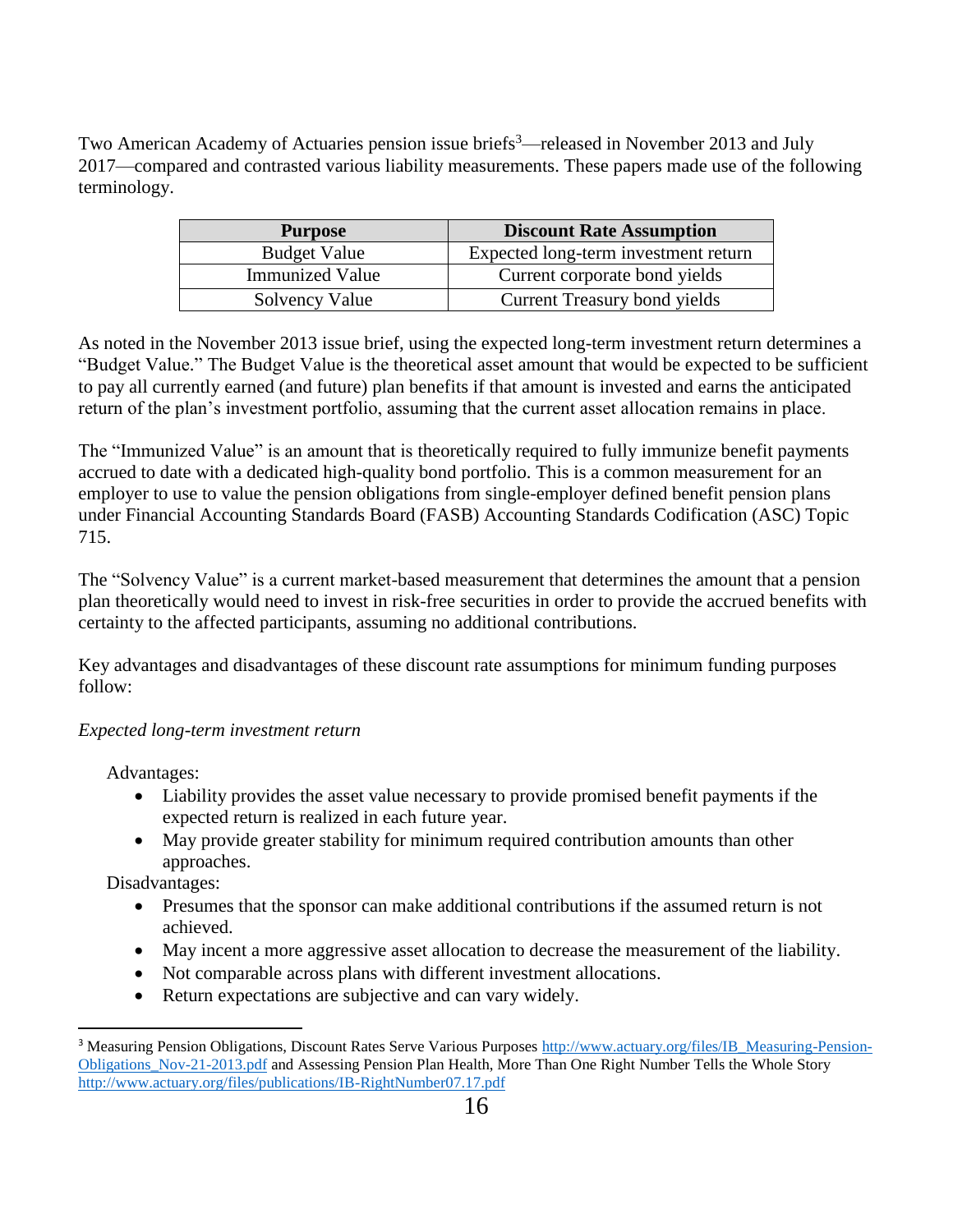#### *Corporate bond rates*

Advantages:

- Liability reflects what would be held on a corporate balance sheet for a similar promise, if considered very low in default risk.
- Greater comparability of liabilities across plans.
- Less incentive for risky investment.

Disadvantages:

- Does not reflect the investment policy of the plan. If the plan is fully funded with this liability measure and a typical investment mix is used, the plan sponsor is likely to have contributed more than is actually necessary to pay benefits.
- Discount rate and resulting liability may be quite volatile, presenting challenges for collective bargaining and other plan management functions.

## *Treasury bond rates:*

Generally the same advantages and disadvantages as for corporate bond rates, but the liability reflects the value of a promise with no default risk (as opposed to very low default risk), consistent with Treasury bond pricing.

## **Senator Brown, Question #2**

# **Please describe in detail the role that the trustees of multiemployer pension plans, employers, and unions representing employees have in setting benefit and contributions levels for plan participants and employers. If there is a range of customary practices, please describe the most prevalent practices.**

Contributions to multiemployer pension plans are collectively bargained, and workers typically forgo some direct compensation in exchange for contributions to retirement plans. In turn, employers are required to fund the plans in accordance with their collective bargaining agreements and subject to certain regulations. The contribution rate is usually a specific amount per hour or other unit worked by or paid to the employee. When a plan becomes underfunded, the trustees may establish minimum contribution rates as part of their funding improvement or rehabilitation plans.

Traditionally, plan boards of trustees have sole authority to determine the plan design and level of benefits that will be supported by negotiated contributions. However, in some cases, collective bargaining agreements may describe the plan design and benefits. In these situations, the trustees are given the authority to collect sufficient contributions to fund the benefits.

# **Senator Brown, Question #3**

**Please describe the procedures by which trustees are selected to serve as such for a multiemployer pension plan.**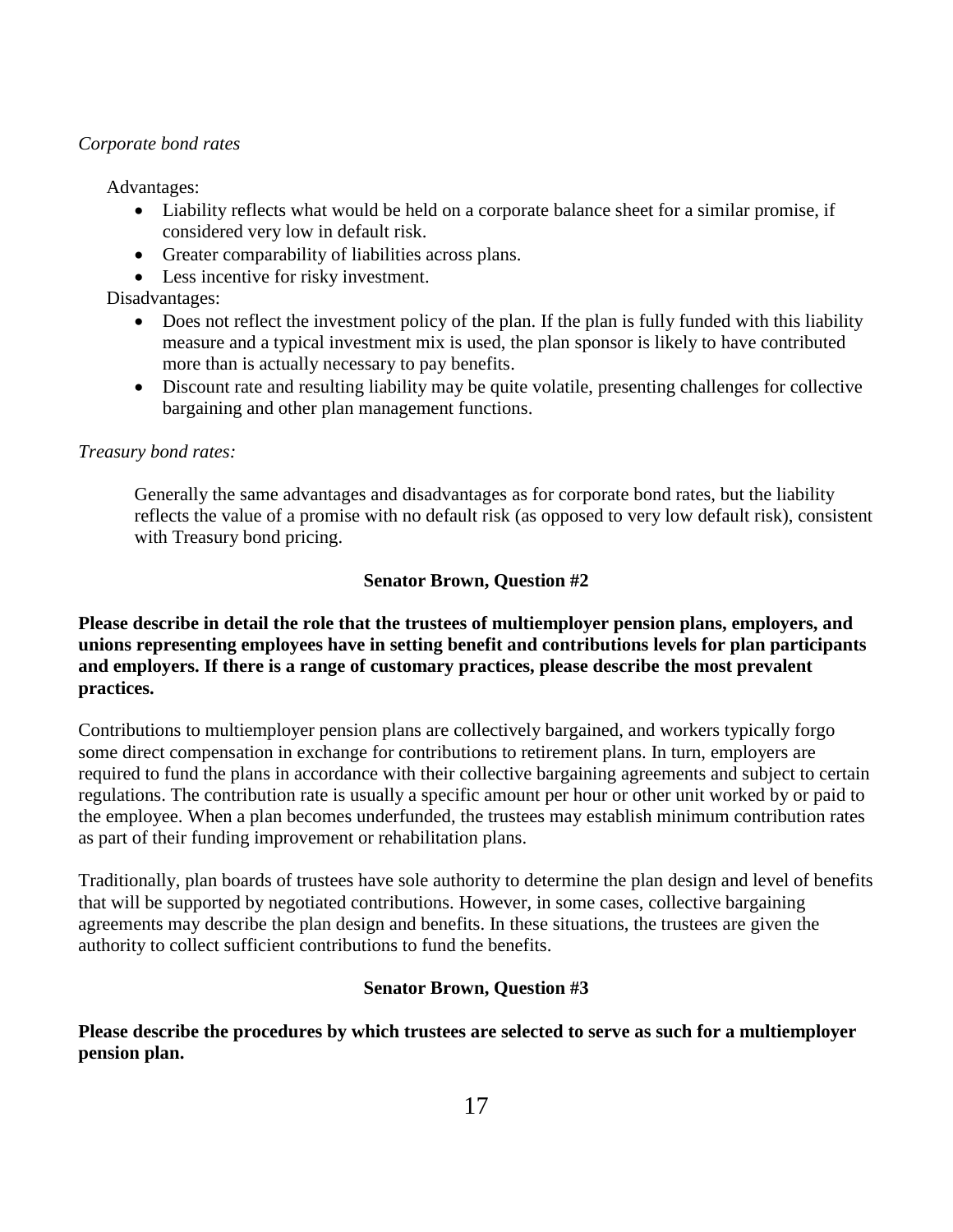Multiemployer plans' boards of trustees consist of an equal number of employer trustees and union trustees. The employer trustees are selected by the contributing employers, or from associations that represent those employers. The union trustees are selected by the participating union or unions. Multiemployer plans are typically governed by trust agreements that can contain varying levels of detail regarding the process that is followed for appointing trustees.

# **Senator Brown, Question #4**

# **Please describe what an investment policy is for a multiemployer pension plan, including how it is created and how it is used.**

An investment policy is a vital document for multiemployer pension plan governance. As the trustees of a multiemployer pension plan are fiduciaries to the plan, they must act with care and in the best interest of plan participants and beneficiaries in all matters – including those related to plan investments. For that reason, the investment policy is important in documenting the objectives, duties, policies, procedures related to the plan investments.

A plan's investment policy is typically created by the plan's board of trustees, with guidance from professional advisors such as the investment consultant and legal counsel.

Some of the key features of an investment policy include the following:

- *Objectives*: The general investment-related goals for the plan, which may include the targeted annual return, minimization of volatility, and adequate liquidity to pay benefits and expenses.
- *Duties*: Who is responsible for making certain decisions and taking certain actions related to plan investments? Parties typically include the board of trustees, an investment committee of the board of trustees, the plan administrator, the investment consultant, investment managers, or custodian.
- Asset allocation: The targeted percentage allocations to various asset classes (such as stocks, bonds, and alternative investments) designed to meet the goals of the investment policy. Typically, the policy will also define acceptable ranges for the asset allocation, as well as procedures for rebalancing the portfolio.
- *Manager selection*: The policies and procedures for selecting investment managers the firms responsible for investing a portion of plan assets according to a specified strategy, the manager's approach (for example, active versus passive) and fees, are important considerations.
- *Monitoring and review*: The metrics for regularly evaluating the performance of the overall strategy relative to the stated goals, and the performance of individual investment managers relative to specified benchmarks.

# **Senator Brown, Question #5**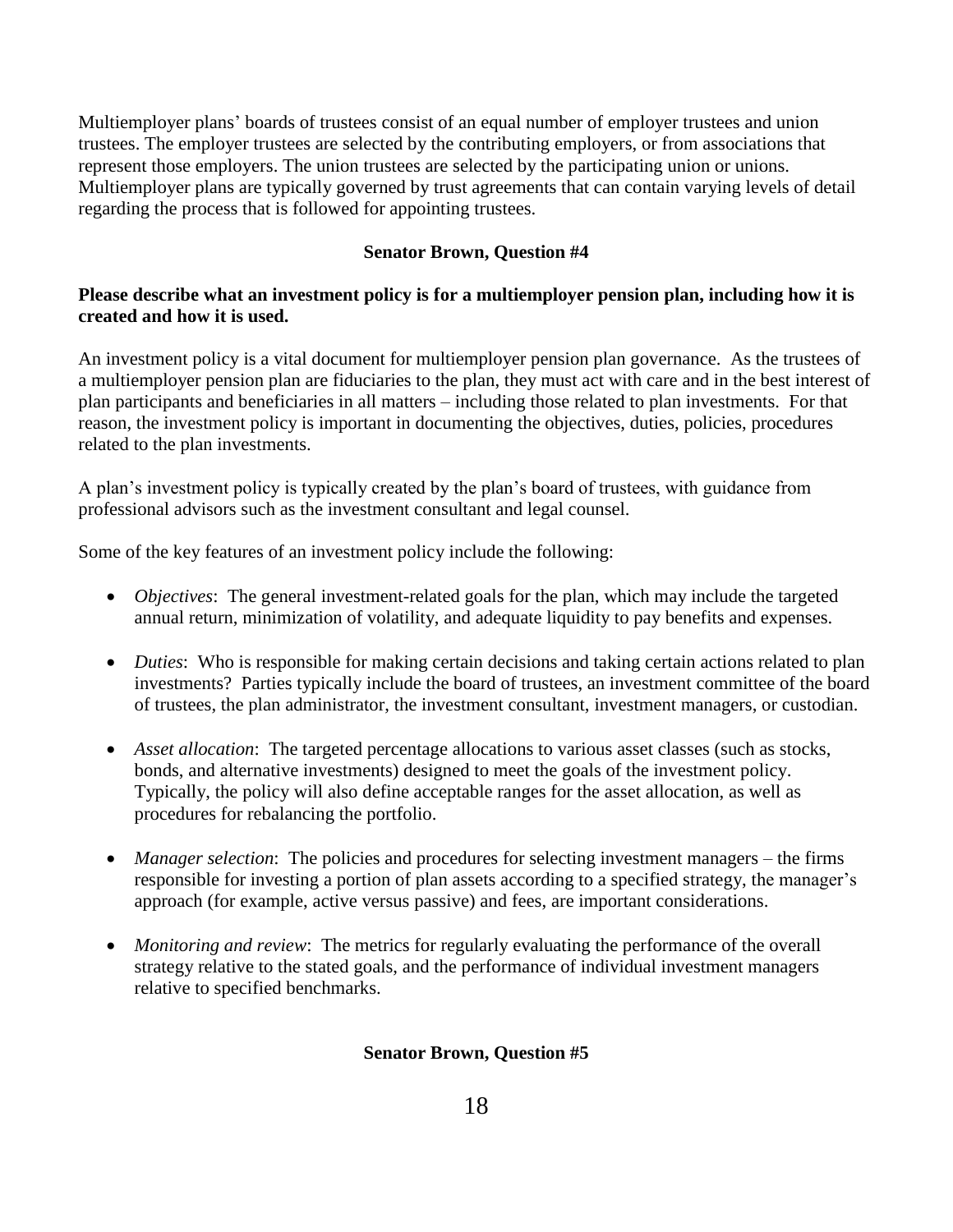#### **Please explain the risk to the multiemployer system in the aggregate if an employer that participates in numerous multiemployer plans goes bankrupt.**

If a major contributing employer that participates in numerous multiemployer plans goes bankrupt, each of those plans will be left with unfunded "orphan" liabilities, as well as a diminished contribution base. These factors will create additional strain on those plans.

The Academy's Pension Practice Council has not done an analysis of the possible impact to the multiemployer pension system in the aggregate if a single employer that participates in several plans were to go bankrupt. The magnitude of the risk to the multiemployer system depends on the size of the employer, the number of plans in which the employer participates, and the current strength of those plans.

#### **Senator Brown, Question #6**

#### **Please describe the characteristics of better-funded plans from those that are facing financial troubles.**

The current funded status of a multiemployer pension plan is likely to have been shaped by many factors, both internal and external. Decisions by the board of trustees with respect to the plan's investments, participant benefit levels, and employer contribution rates all contribute to the current and future health of the plan. There are also significant factors in play that are beyond trustees' control, such as market volatility, plan maturity, overall industry strength and activity, and the financial health of participating employers.

- *Investment performance*: Some multiemployer pension plans have performed better than others with respect to investment returns. That said, the vast majority of plans – which by and large are invested in diversified, balanced asset portfolios – were similarly affected by market volatility in recent decades.
- *Benefit and contribution levels*: Many boards of trustees have taken proactive measures to strengthen plan funding levels in recent years through a combination of increases in employer contribution rates and reductions in participant benefit levels. It is important to note, however, that some plans are so distressed that no reasonable corrective measures available under current law can restore them to good health.
- *Plan maturity*: One measure of plan maturity is the ratio of the number of inactive and retired participants to the number of active participants: this is often called the "support ratio." In other words, more mature plans have more inactive and retired participants supported by fewer active participants. Plan maturity is perhaps the most significant factor in distinguishing healthy plans from those in distress. The mere fact that a plan is mature does not mean that the plan will be distressed, but mature plans tend to be less resilient to adverse experience.
- *Industry activity:* "Industry activity" is a term often used to refer to overall covered employment levels. Declining industry activity can accelerate plan maturity – it causes there to be fewer active participants in the plan and a smaller contribution base, and also increases the support ratio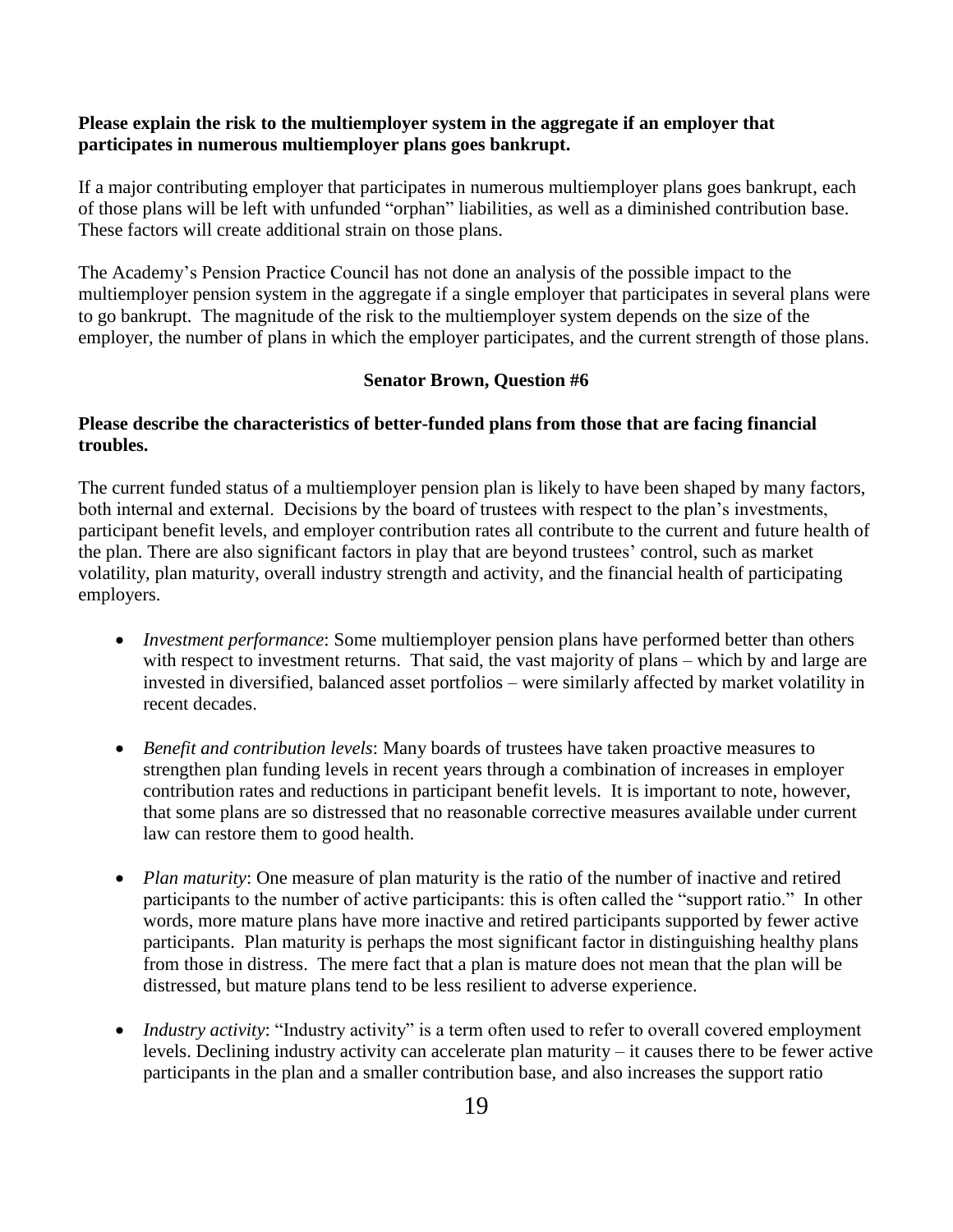described above. Plans in declining industries tend to be less resilient to investment volatility, due to the diminished impact any changes to future contribution rates or benefit accrual rates will have on the trajectory of the plan.

 *Employer health*. A factor related to industry activity is the financial health of participating employers. If employers are distressed, they will be less able to afford increases in contribution rates to strengthen plan funding levels. They are also less likely to be able to pay their full withdrawal liability obligation in the event of a withdrawal, creating unfunded orphan liabilities that must be absorbed by the remaining employers.

#### **Senator Brown, Question #7**

#### **Please explain whether it benefits a multiemployer pension plan to have diversity in the industries represented by its participating employers.**

Multiemployer pension plans cover workers in a variety of industries, such as construction, service, transportation, retail food, manufacturing, and entertainment. In most cases, multiemployer plans cover workers in a specific industry; they are not usually diversified across industries.

Diversification is an important element in reducing risks associated with multiemployer plans – both in pooling of risk among employers, as well as in structuring a balanced asset portfolio. Diversification across industries or trades may have similar benefits for multiemployer plans, in that it would make them more resistant to forces that may adversely affect one industry but not another. That said, structuring multiemployer plans to cover workers in a variety of industries, trades, or unions would represent a major shift in how these plans are created and maintained.

#### **Senator Brown, Question #8**

#### **Please describe the current rules that allow multiemployer plans to merge with other pension plans.**

A merger is when two or more multiemployer plans join to create a single ongoing plan. The plans are often in similar industries or geographic regions and often have employers that contribute to both plans. The trustees of both plans have to make a decision on whether a merger is in the best interest of their plan and its participants, and among other things decide on the future benefits and levels of contributions and whether the underfunding, if any, is made up by the individual plans or managed on a combined basis. The PBGC has provided regulations for allocating unfunded vested benefits for merged plans, where the individual liability is phased out over time.

Section 4231 of ERISA lays out several rules for mergers and transfers between multiemployer plans. That is, the plan must notify the PBGC 120 days prior to merger date, accrued benefits cannot be reduced, benefits are not reasonably expected to be subject to suspension under Section 4245 (insolvent plans), and an actuarial valuation must be completed for each of the affected plans before the merger date.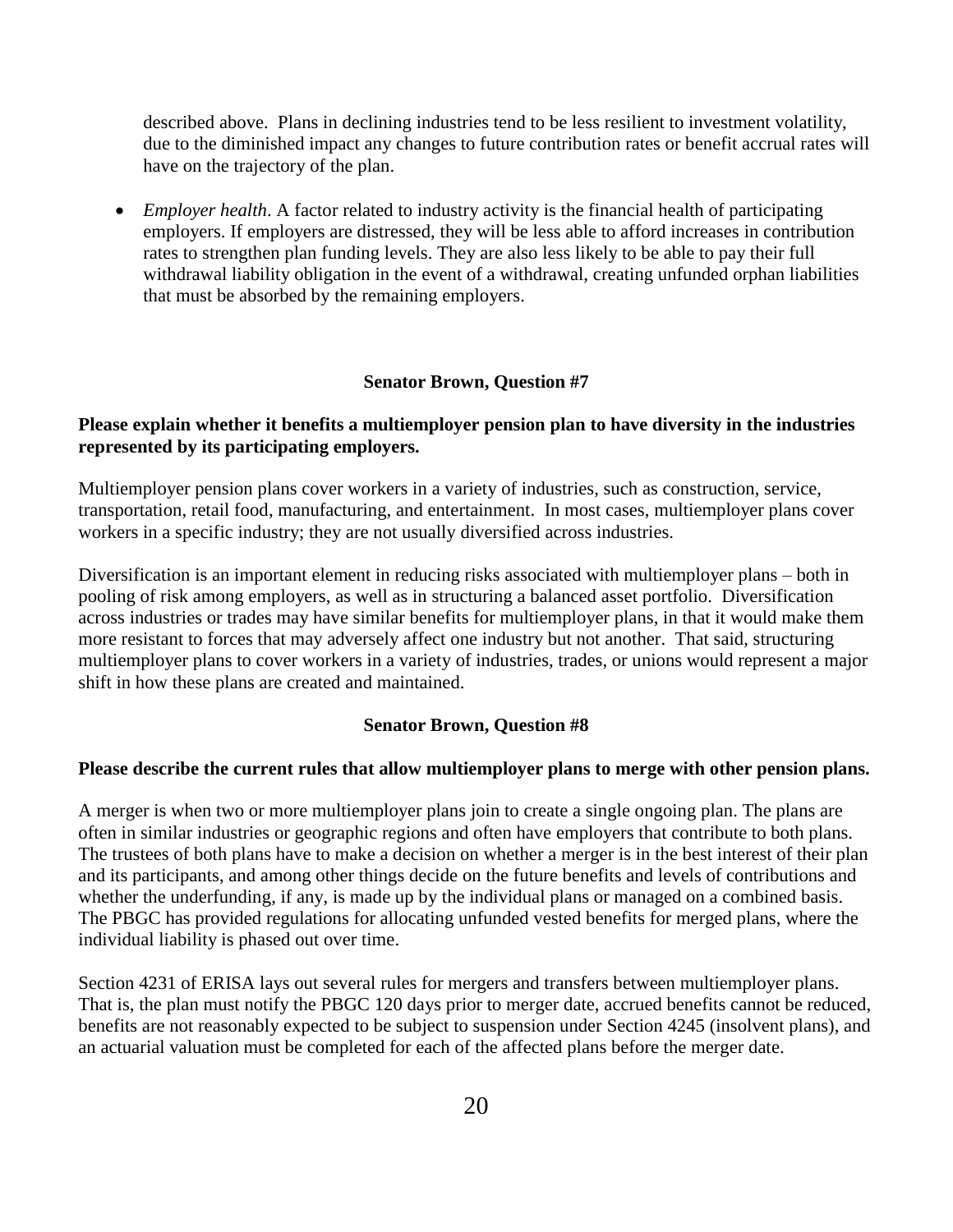PBGC may provide assistance to facilitate a merger if it's in the best interest of the participants and beneficiaries of at least one of the plans and is not reasonably expected to be adverse to the overall interests of the participants and beneficiaries of any of the plans. PBGC's facilitation may include financial assistance, training, technical assistance, mediation, communication with stakeholders, and support with related requests to other government agencies.

PBGC may provide financial assistance to facilitate a plan merger if: (1) at least one plan is critical and declining, (2) financial assistance will reduce PBGC's expected long-term losses from the plans involved, (3) financial assistance is needed for the merged plan to become or remain solvent, (4) PBGC confirms the financial assistance will not impair its ability to meet existing obligations, and (5) any financial assistance is paid out of the PBGC multiemployer guarantee fund.

## **Senator Brown, Question #9**

# **Please describe the steps, if any, that individual workers could have taken to prevent multiemployer plan funding shortfalls. Please describe if it were possible for workers to anticipate or prevent the insolvency of the multiemployer plans in which they participate.**

We are not aware of any actions individual workers could have taken that would have had a significant effect on preventing multiemployer pension funding shortfalls.

## **Questions from Senator Portman**

## **Senator Portman, Question #1**

**Mr. Goldman, you noted that it is not uncommon for employers to pay a negotiated withdrawal liability in the form of a lump sum settlement that is often well below the amount of the employer's withdrawal liability that would be otherwise be calculated under the statute. You further indicated that in reality, an employer's actual payment is often based its ability to pay, since as you said, "it is better to get something than nothing."** 

**To further crystalize this point, what is your analysis of the approximate percentage of employers who negotiate a lump sum withdrawal, and how much of their full withdrawal liability is that negotiated amount?** 

# **Additionally, among employers that pay their withdrawal liability in annual installments, about what percentage have their withdrawal liability forgiven after 20 years, and among these employers, how much is typically forgiven?**

Specific data on withdrawal liability payments is not readily available. However, we can provide some anecdotal observations.

• In very well-funded plans, there is no withdrawal liability. In moderately well-funded plans, the withdrawal liability is paid off in less than 20 years. In distressed plans, however, withdrawal liability payments are often limited by the 20-year cap.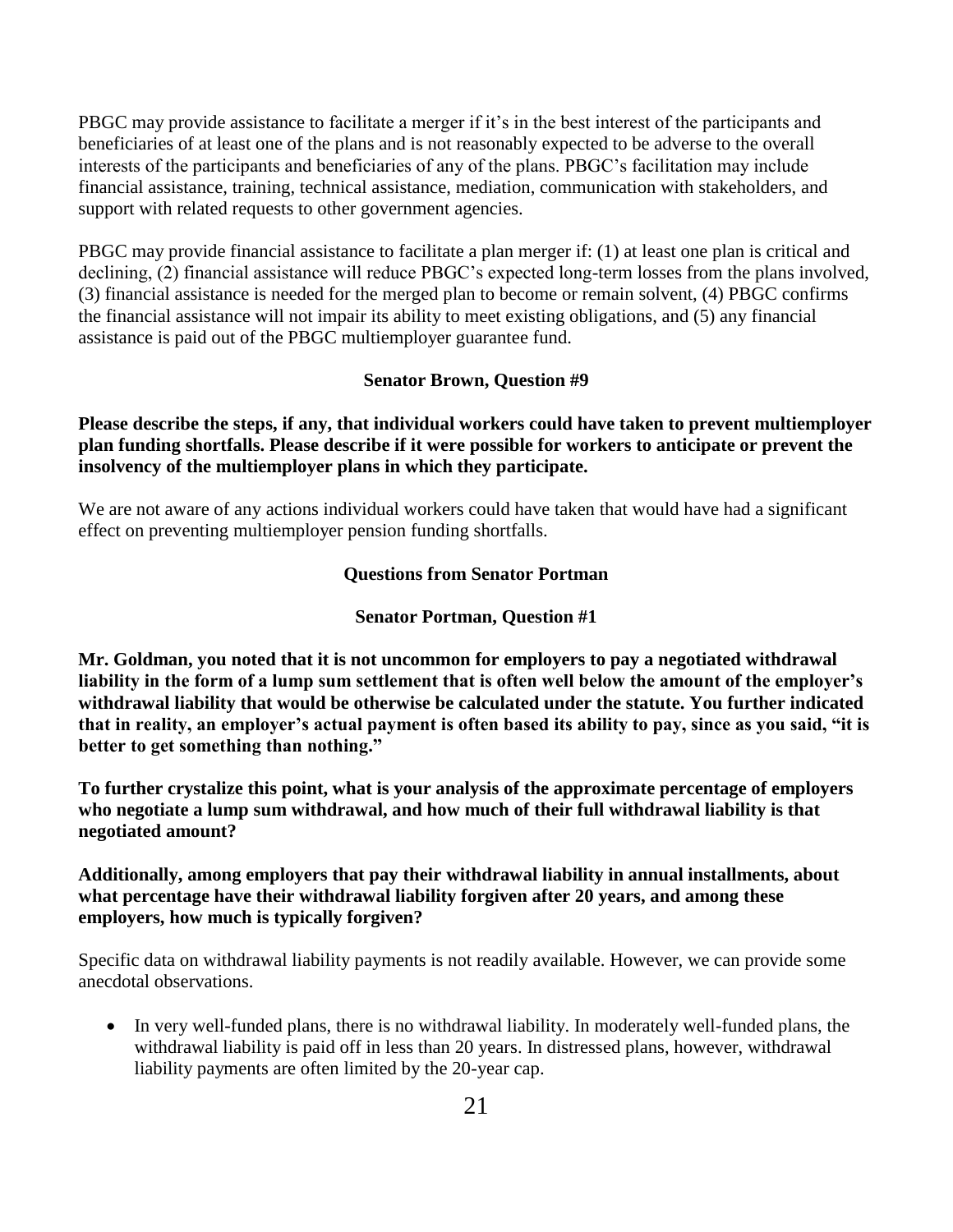- The typical lump sum settlement amount is usually some percentage (for example, 80 to 90 percent) of the present value of the future withdrawal liability payments. Any settlement below 100 percent of the present value of future payments would likely reflect the uncertainty of the employer's ability to make its required withdrawal liability payments many years into the future. In evaluating proposed settlements, plan trustees often weigh the amount of the discount against the added certainty of receiving the entire amount upfront.
- A very wide range of settlement terms have been negotiated between withdrawn employers and multiemployer funds, and unfortunately there is no data available that summarizes these agreements.

## **Senator Portman, Question #2**

# **To follow up regarding the rate of return that multiemployer plans currently assume in discounting their liabilities, how often in the past thirty years have multiemployer pension plans achieved a market rate of return of over 7%?**

When reviewing investment returns for multiemployer pension plans (or retirement plans in general, for that matter), it is important to keep in mind that annual returns can be quite volatile, even with a welldiversified portfolio. It is also important to note that historical data on investment returns for multiemployer pension plans is not broadly available.

With that said, we have prepared an analysis of historical median investment returns for multiemployer pension plans. This analysis draws on publicly available Form 5500 data where it is available, specifically for calendar years from 2000 through 2016. For calendar years from 1982 through 1999, and for calendar year 2017<sup>4</sup>. (Note that this data may include multiemployer plans other than defined benefit pension plans.) For calendar years prior to 1982, investment return data for multiemployer plans was not readily available. Therefore, for those years, the analysis uses a 50/50 blend of index returns for the S&P 500 and bond markets.

Based on the above data and indexes:

- Focusing on the 30-year period from 1988 through 2017, median investment returns met or exceeded a 7.0% benchmark return in 19 of 30 years. The annualized return for that 30-year period is 7.7%. It is important to note that even over a 30-year period, these statistics can be endpoint sensitive. In other words, these stats may change noticeably by simply shifting the period forward or backward by one year.
- Investment returns for multiemployer plans have varied by decade, sometimes significantly. Median annualized returns were: 6.7% for the 1970s; 13.1% for the 1980s; 11.2% for the 1990s; and 2.7% for the 2000s. The median annualized return so far this decade (for the eight years from 2010 through 2017) has been 8.2%.

<sup>&</sup>lt;sup>4</sup> The analysis is based on market data for multiemployer benefit plans gathered by Segal Marco Advisors, an investment consulting firm in the industry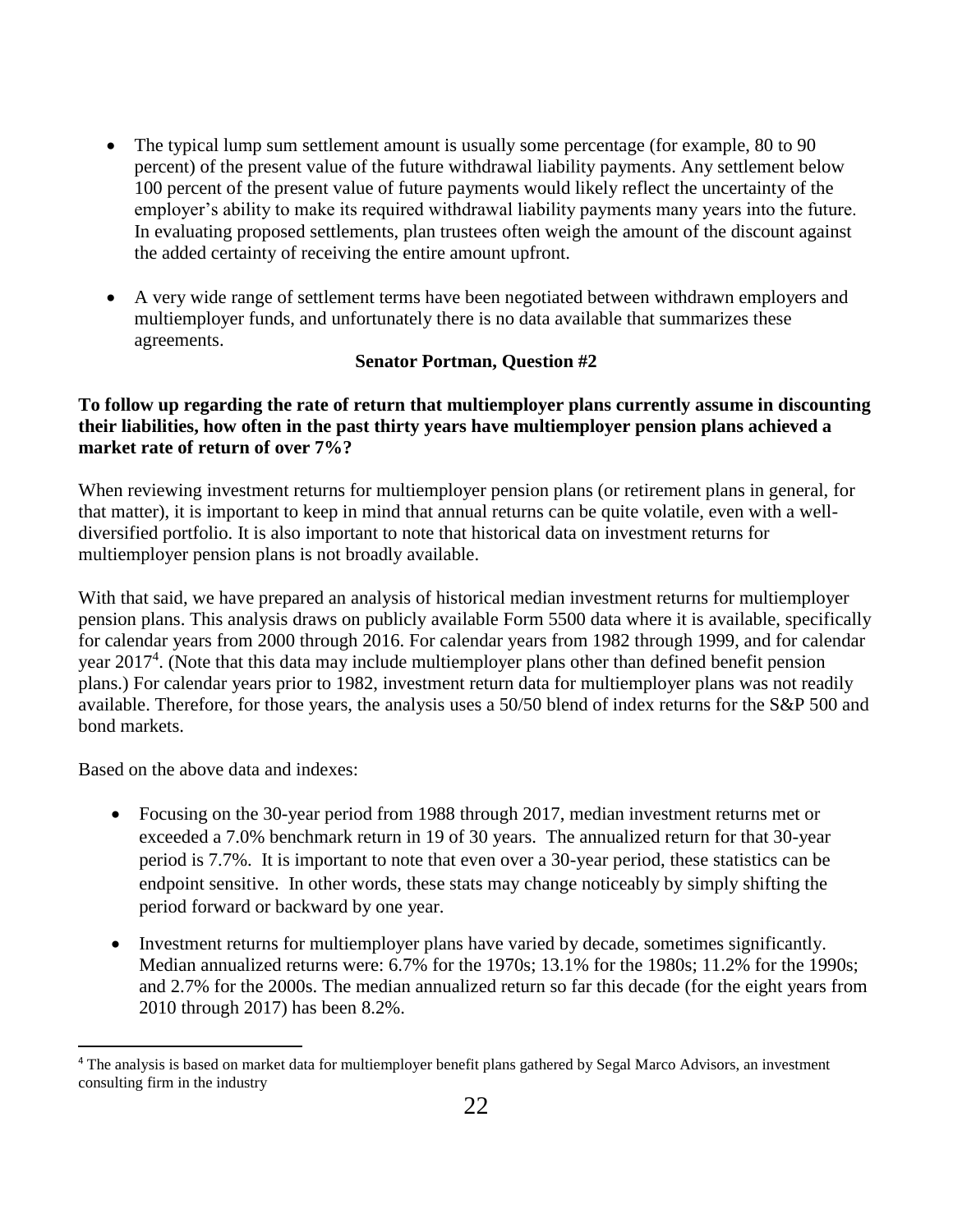# **Questions from Representative Scott**

# **Representative Scott, Question #1**

# **Please describe in detail the funding rules of the single employer pension plans and the multiemployer pension plans.**

Below is a comparison of the general funding rules for single-employer plans and multiemployer plans:

| т кан типиниант т инише, кикэ |                                                                                   |                                            |  |  |  |
|-------------------------------|-----------------------------------------------------------------------------------|--------------------------------------------|--|--|--|
|                               | <b>Single-Employer</b>                                                            | <b>Multiemployer</b>                       |  |  |  |
| <b>Relevant</b>               | Sections 412, 430, 436                                                            | Sections 412, 431, 432                     |  |  |  |
| <b>Internal</b>               |                                                                                   |                                            |  |  |  |
| <b>Revenue Code</b>           |                                                                                   |                                            |  |  |  |
| <b>Sections</b>               |                                                                                   |                                            |  |  |  |
| <b>Actuarial Assumptions:</b> |                                                                                   |                                            |  |  |  |
| <b>Economic</b>               | Selection subject to Actuarial Standard of Practice No. 27 <sup>5</sup> (ASOP 27) |                                            |  |  |  |
| <b>Assumptions</b>            |                                                                                   |                                            |  |  |  |
| <b>Assumed Rate</b>           | Generally based on expected return over                                           | Generally based on expected return over    |  |  |  |
| of Return                     | a long-term investment horizon                                                    | a long-term investment horizon             |  |  |  |
| <b>on</b>                     | (typically 20 or more years) for the                                              | (typically 20 or more years) for the       |  |  |  |
| <b>Investments</b>            | actual or target investment portfolio                                             | actual or target investment portfolio      |  |  |  |
|                               | held in trust.                                                                    | held in trust.                             |  |  |  |
|                               |                                                                                   |                                            |  |  |  |
|                               | Actuary selects assumption. Only used                                             | Actuary selects assumption. Used in the    |  |  |  |
|                               | in calculation of Actuarial Value of                                              | calculation of Actuarial Value of Assets   |  |  |  |
|                               | Assets, and limited to third segment rate                                         | and Actuarial Liability.                   |  |  |  |
|                               | (i.e., the average yield on high-quality                                          |                                            |  |  |  |
|                               | corporate bonds with maturity of 20                                               |                                            |  |  |  |
|                               | years or more).                                                                   |                                            |  |  |  |
| <b>Discount Rate</b>          | Prescribed, based on 24-month average                                             | Selection is subject to ASOP 27, with a    |  |  |  |
|                               | of high-quality corporate bond yields.                                            | "best estimate" standard. The discount     |  |  |  |
|                               | However, statutory relief measures                                                | rate is based on the expected long-term    |  |  |  |
|                               | adopted following the 2008 financial                                              | rate of return on investments that will be |  |  |  |
|                               | crisis have broken the link with current                                          | used to pay all future benefits (including |  |  |  |
|                               | market rates by extending the averaging                                           | those not yet accrued). For current        |  |  |  |
|                               | period to 25 years.                                                               | liability, a four-year average of 30-year  |  |  |  |
|                               |                                                                                   | Treasury bond yields is prescribed.        |  |  |  |

# **Comparison of U.S. Single-Employer and Multiemployer Pension Plan Minimum Funding Rules**

<sup>&</sup>lt;sup>5</sup> http://www.actuarialstandardsboard.org/asops/selection-economic-assumptions-measuring-pension-obligations/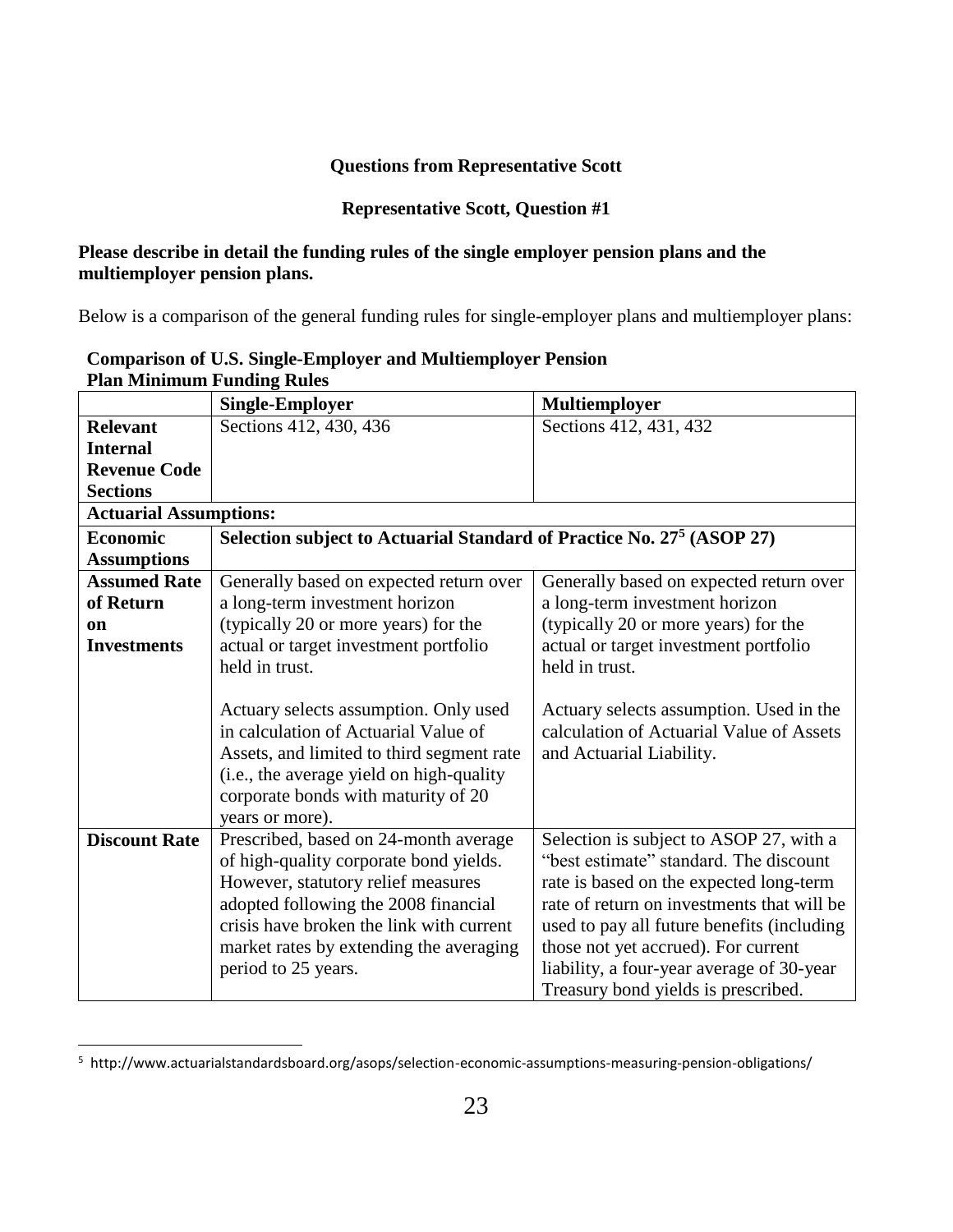|                                                                                                                                                                  | <b>Single-Employer</b>                                                                                                                                                                                                                                                                                                      | Multiemployer                                                                                                                                                                                                                |  |  |
|------------------------------------------------------------------------------------------------------------------------------------------------------------------|-----------------------------------------------------------------------------------------------------------------------------------------------------------------------------------------------------------------------------------------------------------------------------------------------------------------------------|------------------------------------------------------------------------------------------------------------------------------------------------------------------------------------------------------------------------------|--|--|
| <b>Other</b><br><b>Economic</b><br><b>Assumptions</b><br>Such as<br><b>Inflation or</b><br><b>Assumed Rate</b><br>of Future<br><b>Salary</b><br><b>Increases</b> | Actuary selects assumptions.                                                                                                                                                                                                                                                                                                | Actuary selects assumptions.                                                                                                                                                                                                 |  |  |
| Demographic<br><b>Assumptions</b>                                                                                                                                | Selection subject to Actuarial Standard of Practice No. 35 <sup>6</sup> (ASOP 35)                                                                                                                                                                                                                                           |                                                                                                                                                                                                                              |  |  |
| <b>Mortality</b>                                                                                                                                                 | Prescribed                                                                                                                                                                                                                                                                                                                  | In general, actuary selects assumption,<br>however, "Current Liability"<br>measurement uses prescribed<br>assumptions.                                                                                                       |  |  |
| <b>Other</b><br>Demographic<br><b>Assumptions</b>                                                                                                                | Actuary selects assumptions, using a<br>"best estimate" standard.                                                                                                                                                                                                                                                           | Actuary selects assumptions, using a<br>"best estimate" standard.                                                                                                                                                            |  |  |
| <b>Funding</b><br><b>Method</b>                                                                                                                                  | Selection subject to Actuarial Standard of Practice Nos. 4 and 44 (ASOPs 4<br>and 44)                                                                                                                                                                                                                                       |                                                                                                                                                                                                                              |  |  |
| <b>Actuarial</b><br><b>Cost Method</b>                                                                                                                           | Prescribed, a traditional Unit Credit<br>method that results in a Target Liability<br>and Target Normal Cost.                                                                                                                                                                                                               | Selection subject to ASOP 4 <sup>7</sup> and pre-<br>PPA rules. Most common methods are<br>Entry Age Normal and traditional Unit<br>Credit.                                                                                  |  |  |
| <b>Asset</b><br><b>Valuation</b><br><b>Method</b>                                                                                                                | Actuarial Value of Assets (AVA) is Fair<br>Market Value or may be calculated<br>under a restricted number of alternative<br>methods outlined in Internal Revenue<br>Service (IRS) Notice 2009-22 which<br>recognize market returns over not more<br>than 24 months, with AVA limited to<br>within 10% of Fair Market Value. | Selection subject to ASOP 44 <sup>8</sup> and<br>various rules promulgated by the IRS.<br>Reflection of market returns over a<br>period of five years is allowed, with<br>AVA limited to within 20% of Fair<br>Market Value. |  |  |
| <b>Amortization</b><br>of Unfunded<br><b>Liabilities</b>                                                                                                         | Generally over 7 years; temporary<br>amortization relief permitted extended<br>amortization periods of up to 15 years<br>for certain years between 2008 and<br>2011.                                                                                                                                                        | Generally over 15 years; certain pre-<br>PPA amounts amortized over longer<br>periods may continue to be amortized<br>over the remainder of those periods.                                                                   |  |  |

# **Comparison of U.S. Single-Employer and Multiemployer Pension Plan Minimum Funding Rules**

<sup>6</sup> http://www.actuarialstandardsboard.org/asops/selection-of-demographic-and-other-noneconomic-assumptions-for-measuringpension-obligations/

<sup>7&</sup>lt;br>http://www.actuarialstandardsboard.org/asops/measuring-pension-obligations-determining-pension-plan-costs-contributions/

<sup>8</sup> http://www.actuarialstandardsboard.org/asops/selection-use-asset-valuation-methods-pension-valuations/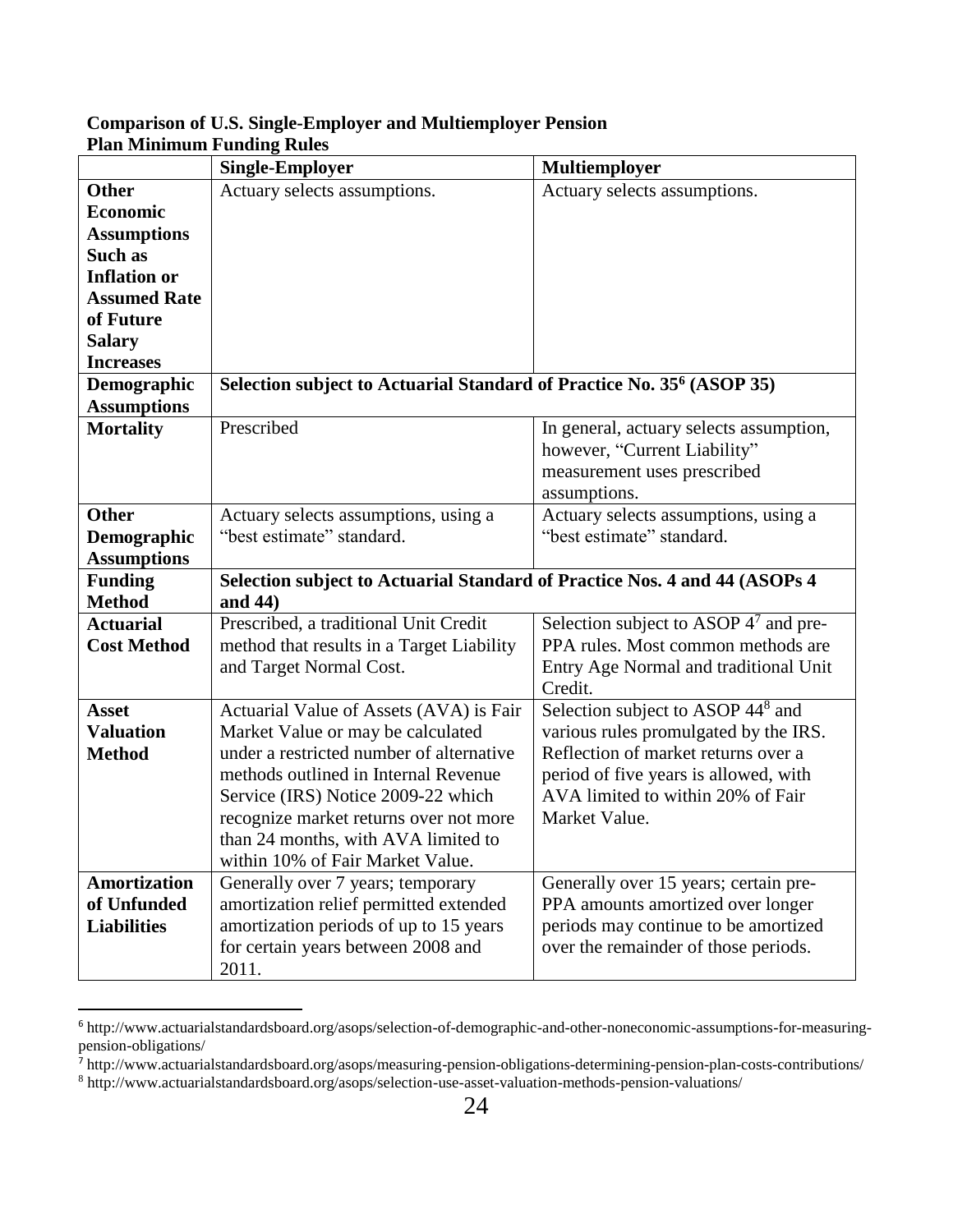|                       | <b>Single-Employer</b><br><b>Multiemployer</b> |                                                                              |
|-----------------------|------------------------------------------------|------------------------------------------------------------------------------|
| <b>Calculation of</b> | Target Normal Cost (the value of               | Normal Cost plus amortization of                                             |
| <b>Minimum</b>        | benefits expected to be earned in the          | unfunded liabilities.                                                        |
| <b>Required</b>       | year plus plan administrative expenses         |                                                                              |
| <b>Contribution</b>   | expected to be paid from plan assets           |                                                                              |
| (MRC)                 | during the year), plus amortization of         |                                                                              |
|                       | unfunded Target Liability (referred to as      |                                                                              |
|                       | the Funding Shortfall). If the AVA             |                                                                              |
|                       | exceeds the Target Liability, any Excess       |                                                                              |
|                       | Assets reduce the Target Normal Cost.          |                                                                              |
| <b>Credit</b>         | Plan sponsor may elect to apply                | Accumulated past contributions in                                            |
| <b>Balances</b>       | contributions in excess of MRC to              | excess of MRC can be used                                                    |
| <b>Available to</b>   | "Prefunding Balance" (PFB), which              | automatically (to the extent needed) to                                      |
| <b>Offset MRC</b>     | may be used to offset future MRC               | offset MRC for current and future years.                                     |
|                       | contributions. Plan assets are reduced by      | Plan assets are not reduced by credit                                        |
|                       | PFB and any pre-PPA Carryover                  | balance when determining funded                                              |
|                       | Balance (COB) when MRC is                      | percentage. Interest is credited based on                                    |
|                       | calculated, and use of COB/PFB is              | the discount rate.                                                           |
|                       | generally precluded if plan is less than       |                                                                              |
|                       | 80% funded. Interest is credited               |                                                                              |
|                       | annually on unused balances based on           |                                                                              |
|                       | the actual return on plan assets.              |                                                                              |
| <b>Annual</b>         | <b>Annual Adjusted Funding Target</b>          | Annual "Zone Status" Certification                                           |
| <b>Certification</b>  | <b>Attainment Percentage (AFTAP)</b>           | required. Satisfactorily funded                                              |
| of Funded             | Certification required.                        | (generally 80% funded with no                                                |
| <b>Status by</b>      |                                                | projected inability to pay MRC in next                                       |
| <b>Enrolled</b>       |                                                | seven years) plans in Green Zone.                                            |
| <b>Actuary</b>        |                                                | "Endangered" plans (generally less than                                      |
|                       |                                                | 80% funded or projected unable to pay<br>MRC) in Yellow Zone. Critical plans |
|                       |                                                | (generally projected inability to pay                                        |
|                       |                                                | MRC in near future) in Red Zone. A                                           |
|                       |                                                | critical and declining subset are                                            |
|                       |                                                | projected to become insolvent within 20                                      |
|                       |                                                | years (or within 15 years for certain                                        |
|                       |                                                | plans).                                                                      |
| <b>Consequences</b>   | Plans with AFTAP less than 80%                 | Plans not certified as Green by Enrolled                                     |
| of Lower              | funded are subject to restrictions on          | Actuary must adopt plan of action to                                         |
| <b>Funding</b>        | payment of (accelerated benefit                | reduce benefits and/or increase                                              |
| <b>Levels</b>         | distributions (most commonly lump              | employer contributions to improve plan                                       |
|                       | sums), amendments increasing plan              | funding and emerge from current zone                                         |
|                       | benefits, and unpredictable contingent         | status. Red Zone plans have benefit                                          |
|                       | event benefits. Plans less than 60%            | improvement restrictions.                                                    |

# **Comparison of U.S. Single-Employer and Multiemployer Pension Plan Minimum Funding Rules**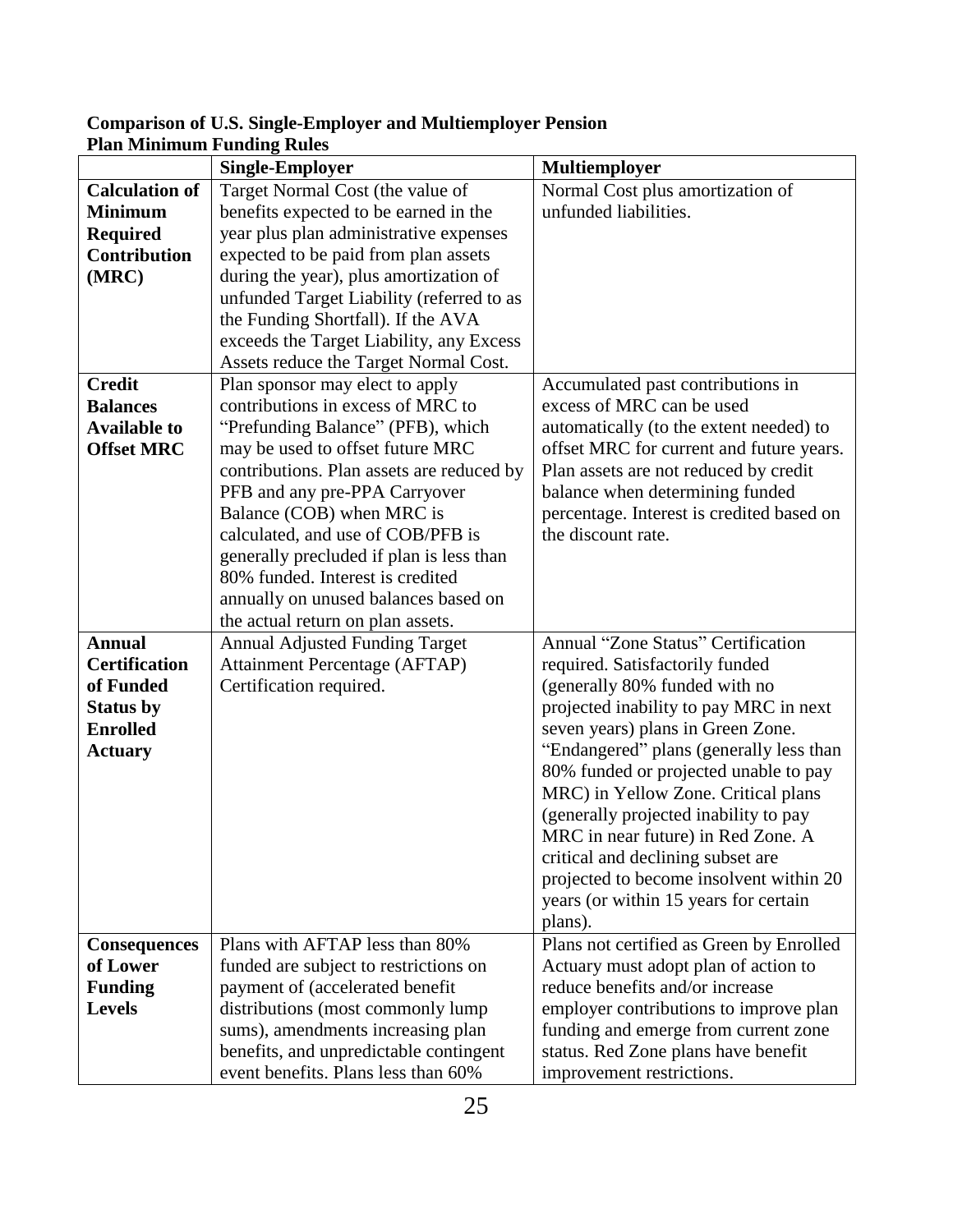| <u>t iait ivinninium i unume Kuics</u> |                                                                                 |                                         |  |  |  |
|----------------------------------------|---------------------------------------------------------------------------------|-----------------------------------------|--|--|--|
|                                        | <b>Single-Employer</b>                                                          | <b>Multiemployer</b>                    |  |  |  |
|                                        | funded must freeze benefit accruals.<br>Additional restrictions apply for plans |                                         |  |  |  |
|                                        | with an AFTAP less than 100% where                                              |                                         |  |  |  |
|                                        | sponsor is in bankruptcy. Accelerated                                           |                                         |  |  |  |
|                                        | contributions may also be required if                                           |                                         |  |  |  |
|                                        | plan deemed "At-Risk" or to remove                                              |                                         |  |  |  |
|                                        | benefit restrictions in some cases.                                             |                                         |  |  |  |
| Quarterly                              | Generally, plans less than 100% funded                                          | Quarterly contributions not required.   |  |  |  |
| <b>Contribution</b>                    | must make quarterly payments toward                                             | Contributions are generally made        |  |  |  |
| Requirement                            | the MRC.                                                                        | throughout the year pursuant to         |  |  |  |
|                                        |                                                                                 | collective bargaining agreements.       |  |  |  |
| <b>Failure to</b>                      | Excise taxes, notification of participants,                                     | Excise taxes and other penalties apply. |  |  |  |
| contribute                             | the DOL, IRS and PBGC, possible lien                                            | However, plans in the Red Zone          |  |  |  |
| <b>MRC</b>                             | against plan sponsor's assets if                                                | operating under a Rehabilitation Plan   |  |  |  |
|                                        | aggregate unpaid amounts exceed \$1                                             | generally qualify for waiver of excise  |  |  |  |
|                                        | million.                                                                        | tax.                                    |  |  |  |

# **Comparison of U.S. Single-Employer and Multiemployer Pension Plan Minimum Funding Rules**

# **What are the main differences between the two?**

The main differences between the single-employer plan and multiemployer plan funding rules are the following:

|                      | <b>Single-Employer</b>                | Multiemployer                            |
|----------------------|---------------------------------------|------------------------------------------|
| <b>Discount Rate</b> | Prescribed, based on modified         | Selection is subject to ASOP 27.         |
|                      | ("stabilized") high-quality corporate | Typically the discount rate is based on  |
|                      | bond yields.                          | the expected long-term rate of return on |
|                      |                                       | investments. Current liability discount  |
|                      |                                       | rate prescribed based on 30-year         |
|                      |                                       | Treasury rates.                          |
| <b>Mortality</b>     | Prescribed                            | Selection Subject to ASOP 35,            |
|                      |                                       | however, "Current Liability"             |
|                      |                                       | measurement uses prescribed              |
|                      |                                       | assumptions.                             |
| <b>Asset</b>         | Investment gains/losses smoothed over | Investment gains/losses smoothed over    |
| <b>Valuation</b>     | no more than 24 months; AVA limited   | no more than five years; AVA limited     |
| <b>Method</b>        | to within 10% of Fair Market Value.   | to within 20% of Fair Market Value.      |
| Amortization         | Generally over 7 years.               | Generally over 15 years.                 |
| of Unfunded          |                                       |                                          |
| <b>Liabilities</b>   |                                       |                                          |

|  |  | Differences between U.S. Single-Employer and Multiemployer Pension Plan Funding Rules |  |  |
|--|--|---------------------------------------------------------------------------------------|--|--|
|  |  |                                                                                       |  |  |
|  |  |                                                                                       |  |  |
|  |  |                                                                                       |  |  |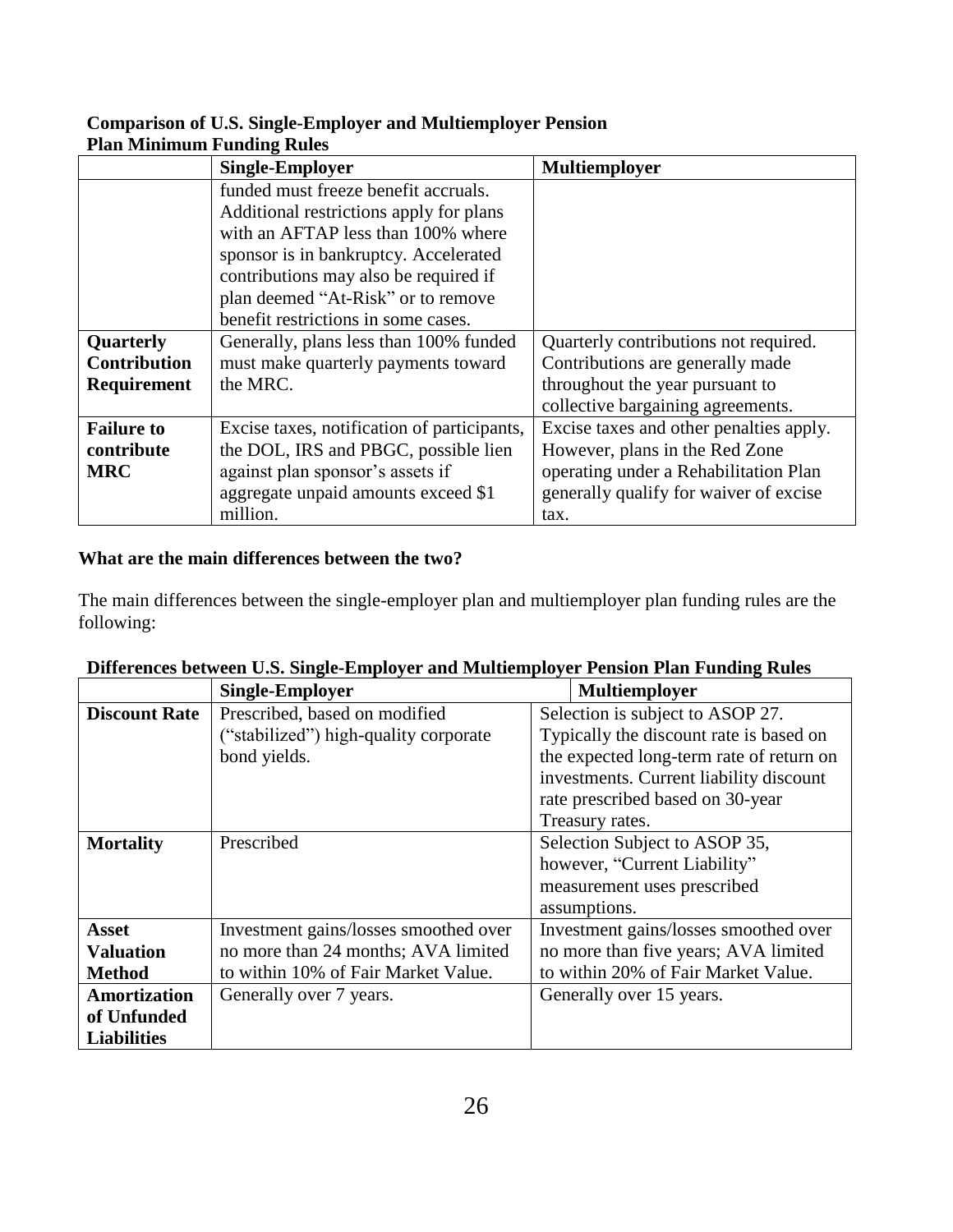| <b>Credit</b>       | Available only when plan funded at        | Automatically applied as needed to        |  |  |
|---------------------|-------------------------------------------|-------------------------------------------|--|--|
| <b>Balances</b>     | 80% or higher in the prior year. Applied  | meet minimum funding requirements,        |  |  |
|                     | based on plan sponsor elections.          | regardless of plan funded status. Credit  |  |  |
|                     | Existing balanced offset AVA in some      | balances do not offset plan assets in     |  |  |
|                     | cases when determining funded status      | funded status measures. Unused            |  |  |
|                     | measures. Unused balances marked to       | balances carried at book value by         |  |  |
|                     | market by crediting interest based on     | crediting interest based on discount rate |  |  |
|                     | actual return on plan assets.             | (i.e., expected return on plan assets).   |  |  |
| <b>Consequences</b> | Plans less than 80% funded are subject    | Plans not certified as Green by Enrolled  |  |  |
| of Lower            | to restrictions on accelerated benefit    | Actuary must take actions to reduce       |  |  |
| <b>Funding</b>      | distributions, amendments increasing      | benefits and/or increase employer         |  |  |
| <b>Levels</b>       | plan benefits, and payment of             | contributions to improve plan funding.    |  |  |
|                     | unpredictable contingent event benefits.  | Benefit improvements are restricted for   |  |  |
|                     | Plans less than 60% funded must freeze    | Red Zone plans.                           |  |  |
|                     | benefit accruals. Additional restrictions |                                           |  |  |
|                     | when plan sponsor is in bankruptcy.       |                                           |  |  |
|                     | Accelerated contributions may be also     |                                           |  |  |
|                     | be required if plan deemed "At-Risk" or   |                                           |  |  |
|                     | to remove benefit restrictions in some    |                                           |  |  |
|                     | cases.                                    |                                           |  |  |

# **What would be the key impacts to plans, employers, and participants if multiemployer pension plans were funded like single employer plans?**

#### Plans

Use of the single-employer plan funding rules would generally result in significantly lower funded status percentages.<sup>9</sup> Many multiemployer pension plans would be subject to accelerated funding requirements and restrictions on benefit payments. Some plans would be required to freeze benefit accruals due to being under 60 percent funded. Plans could see a resulting decline in active participation as bargaining units negotiate out of plans where their members will receive no additional accruals.

# Employers

Use of the single-employer plan funding rules would generally result in increased and unstable contribution requirements. Increases to the contributions would need to be negotiated, and instability would severely hamper employer viability, especially in construction and other competitive industries. Failure to negotiate contribution increases may result in excise taxes and other penalties owed by the employers. If unfunded vested benefit liability were calculated using the single-employer liability assumptions, the exposure to withdrawal liability in some plans would increase for many employers

 $\overline{a}$ <sup>9</sup> Note that funded status is only one measure of plan funding or financial health. Different measures of funded status may be used for different purposes, but are only estimates of the relative values of plan assets and liabilities at a point in time, using a specified set of assumptions to estimate the plan's liabilities. The true cost of a defined benefit plan is based on the actual benefits that come due to participants in the future, the pattern of which will inevitably differ from any estimate developed to measure the cost of those payments.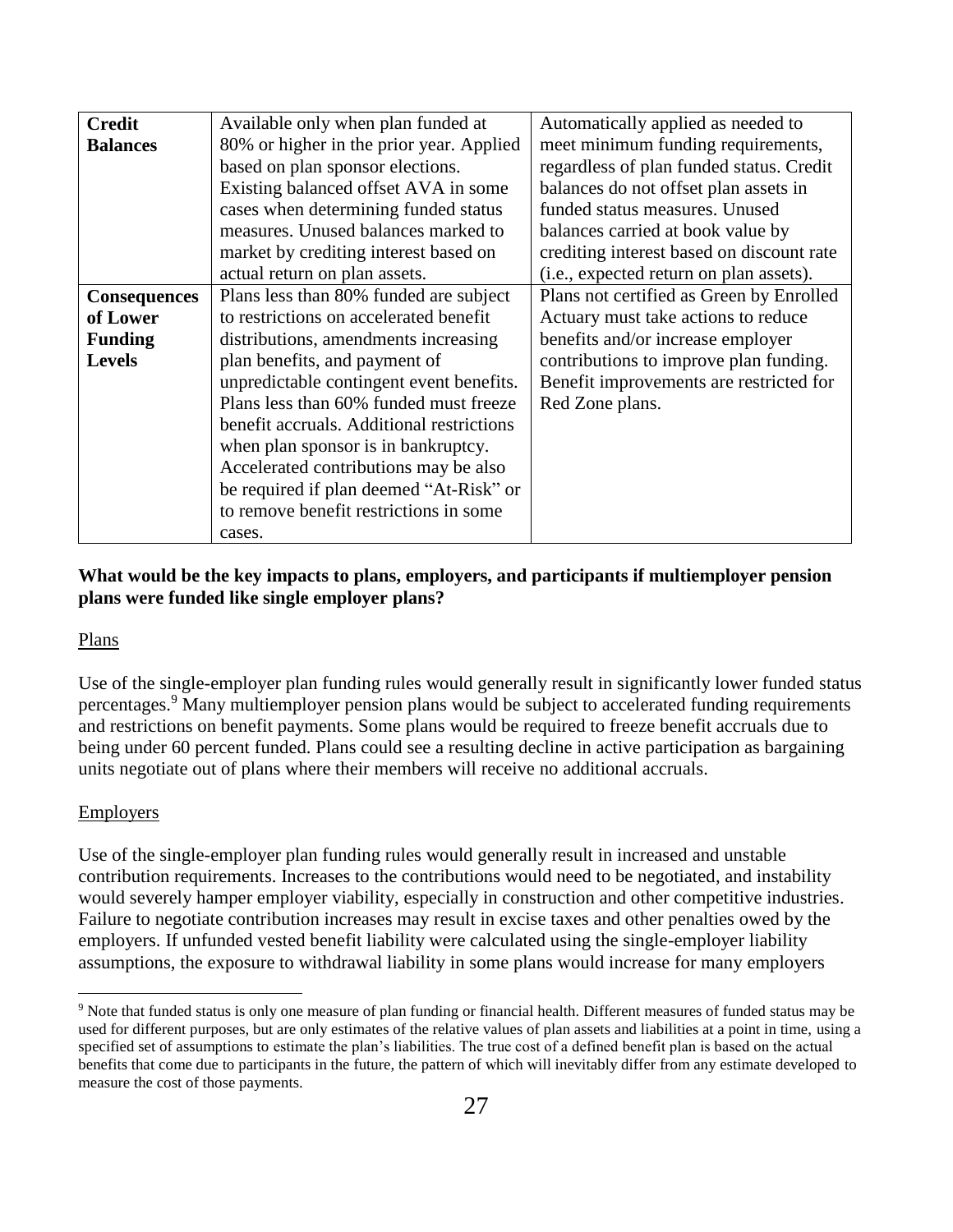(depending on the actuarial basis used), and the instability of ongoing funding could lead to a wave of employer withdrawals that would result in additional plans becoming insolvent.

## **Participants**

Future participant benefits would likely be reduced from current levels. Plans less than 60 percent funded under the single-employer rules would be required to freeze benefits. Plans over 60 percent funded may still need to reduce future benefit accruals in order to meet the accelerated amortization of unfunded liability. Members would be pressured to give up more of their wages to help meet higher funding requirements, and be far less likely to support continued plan participation.

# **Additional Details on the Primary Differences Between the Single Employer and Multiemployer Plan Funding Rules**

## Discount Rate(s)

*Single-Employer:* The single-employer funding rules require discounting of future expected pension benefit payments using rates based on the yields on high-quality corporate bonds, regardless of the plan's actual investments, in order to develop the actuarial present value of accrued benefits as of a valuation date. Under the original PPA 2006 rules, the bond rates could either be based on a full yield curve incorporating a one-month average of bond yields, or could be based on three "segment rates" derived from a 24-month average of rates. The three segment rates represent the average yields for periods less than 5 years (the first segment rate), 5 to 20 years (the second segment rate), and 20 years and beyond (the third segment rate).

The Pension Relief Act of 2010 (PRA) was the first of several funding relief measures in the wake of the 2008–2009 financial crisis. PRA allowed plan sponsors to extend the amortization period of the funding shortfall for any two of the years 2008 through 2011, inclusive. In 2012, the Moving Ahead for Progress in the 21<sup>st</sup> Century Act (MAP-21) provided for "Segment Rate Stabilization," which limited the segment rates to within a corridor defined by a decreasing percentage (starting at 30 percent and reducing in 5 percentage-point increments to 10 percent) of the 25-year average of the original PPA segment rates for calculation of the MRC and AFTAP used to determine the applicability of the PPA benefit restrictions. Segment Rate Stabilization raised the allowable segment rates, which significantly decreased minimum required contributions and provided relief from benefit restrictions for single-employer plans. The phaseout of the corridor based on 25-year average rates has been extended subsequent to MAP-21 by the Highway and Transportation Funding Act of 2014 and again in the Bipartisan Budget Act of 2015.

Notably, Segment Rate Stabilization did not apply to the funded status measurements required to determine whether reporting to the PBGC under ERISA Section 4010 was required by a plan sponsor, and also did not apply to the calculation of the unfunded vested benefits used to compute a plan's PBGC variable premium. Thus, since enactment of the PRA many plan sponsors have been able to satisfy the minimum funding requirements but are faced with PBGC variable premiums sufficiently large that a significant incentive exists for the sponsor to fund at a higher level than the MRC (which may not be affordable for some plan sponsors) or to remove liability from their plans through pension risk transfer transactions (e.g., lump sum windows or annuity purchases).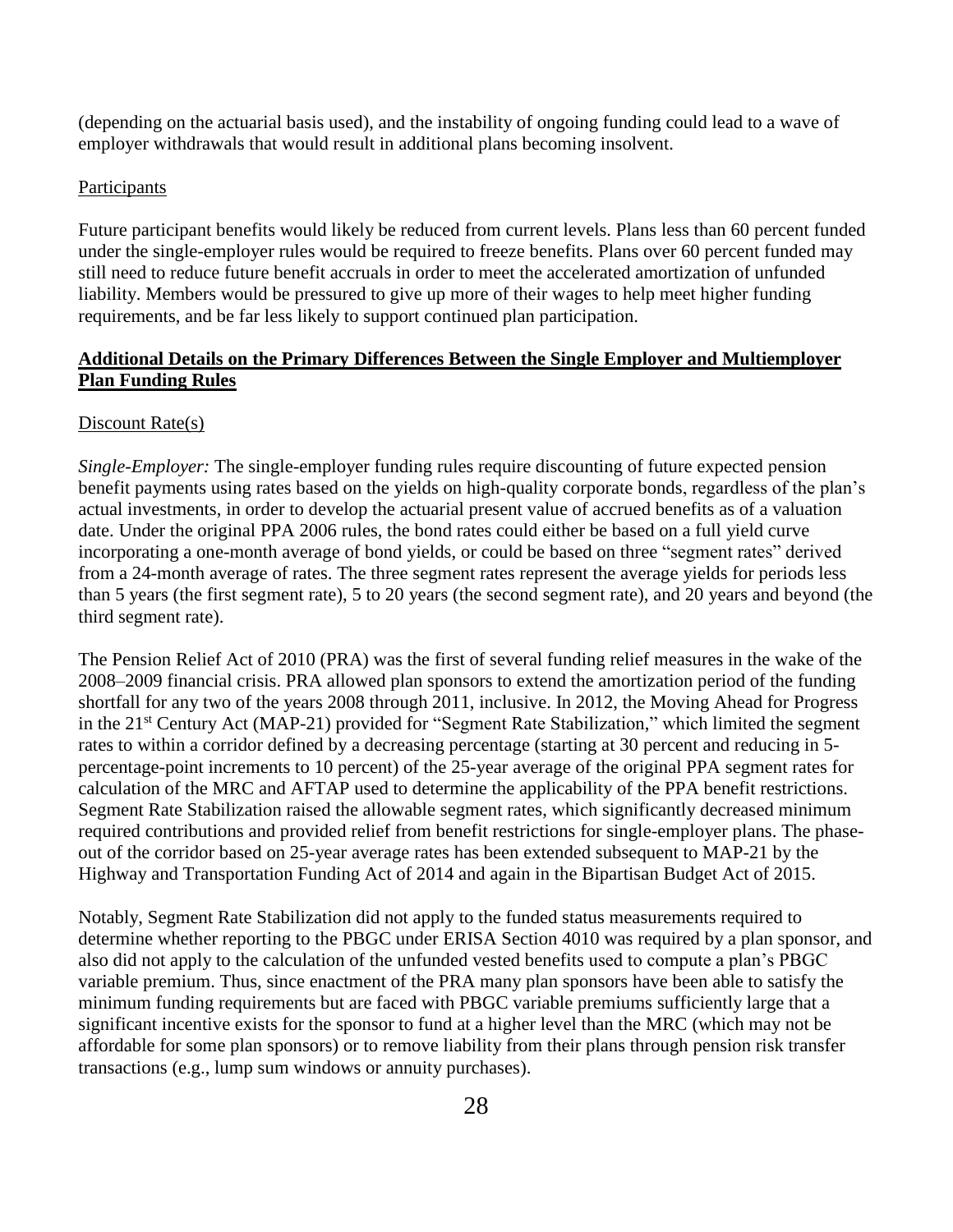As of March 31, 2018, the segment rates applicable for various purposes are shown in the table below. For comparison purposes, the "effective interest rate," which is the single discount rate that would produce the same target liability as the segment rates, will typically fall between the second and third segment rates.

|                                                 |                          | <b>Segment Rate</b> |        |       |
|-------------------------------------------------|--------------------------|---------------------|--------|-------|
| <b>Measurement Purpose</b>                      | Averaging Period         | First               | Second | Third |
| Minimum Required Contribution and PPA Benefit   |                          | 3.92%               | 5.52%  | 6.29% |
| <b>Restrictions</b>                             | $25$ years <sup>10</sup> |                     |        |       |
| PBGC ERISA Section 4010 Reporting Applicability | 24 months                | 1.94%               | 3.66%  | 4.46% |
| <b>PBGC Variable Rate Premiums</b>              | One month                | 2.91%               | 3.99%  | 4.43% |

*Multiemployer:* Multiemployer plan actuaries generally use a discount rate to value plan liabilities equal to the expected long term rate of return on plan assets. Selection of this assumption is subject to ASOP No. 27. Since most multiemployer plans invest in a diversified portfolio that includes return-seeking asset classes such as equities, discount rates tend to be higher than the single-employer discount rates, even with Segment Rate Stabilization. The average discount rates reported on the IRS Form 5500s used by multiemployer plans in 2015 was approximately 7.4%.

## **Mortality**

*Single-Employer:* The mortality rates (and allowance for improvement over time) to be used to calculate the Funding Target and Target Normal Cost are prescribed. These rates are generally based on studies performed by the SOA, but until a recent update in 2018 were based on a study published in 2000 and had not been revised since PPA was enacted. The mandated assumptions do not vary by industry, geographical area or other plan-specific demographics. Only very large plans may use their own mortality experience to set assumptions, if they can show that their plan experience is statistically significantly different from the mortality rates under the standard prescribed tables.

*Multiemployer:* The selection of the mortality tables and improvement scales to be used for multiemployer plans is subject to ASOP No. 35. The recent SOA studies published in 2014 (with subsequent updates to the improvement scales in 2015, 2016, and 2017) have included mortality tables that vary by "collar" and many multiemployer plans may use some variation of these "blue collar" tables, although those tables were not based on multiemployer experience. The SOA's RP-2014 blue collar mortality rates may result in slightly lower plan liabilities than the prescribed tables for single-employer plans. There are studies indicating that plans, and many industries in which multiemployer plans are prevalent, experience mortality rates that are significantly higher than the SOA blue collar table would indicate, so actuarial judgment is often used to modify the SOA tables.

#### Asset Valuation Methods

 $10$  The actual 25-year average is made using 24-month averages of the monthly segment interest rates, effectively extending the averaging period beyond 25 years.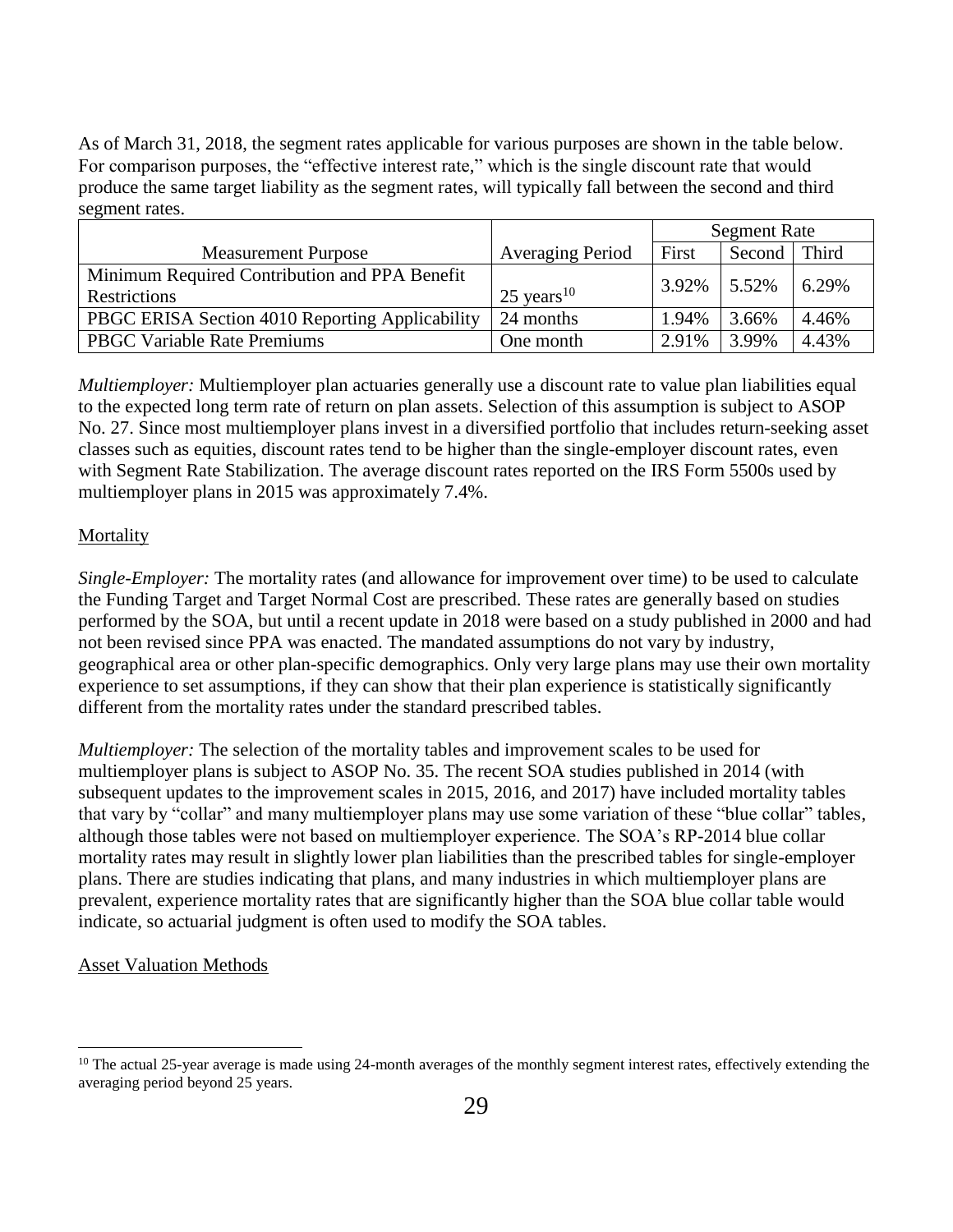Both single-employer and multiemployer funding rules allow for an AVA to be used for funding calculations. Generally, this is allowed to smooth out volatility in investment returns so that plan costs are less volatile than what would be calculated if the fair market value of assets was used in the calculations.

*Single-Employer:* The allowable AVA methods are narrowly defined in IRS Notice 2009-22. Actual investment returns differing from expected investment returns must be fully recognized in the AVA within 24 months. The expected rate of investment returns is limited by the third segment rate as of each valuation date, and the AVA must lie between 90 and 110 percent of fair market value.

*Multiemployer:* The range of allowable AVA methods is subject to ASOP No. 44 and pre-PPA regulatory guidance. Actual investment returns differing from expected investment returns are typically recognized over a period of five years or less. The expected rate of investment return is based on a best estimate of expected returns for the plan's investment portfolio. The AVA must lie between 80 and 120 percent of fair market value.

One of the PRA 2010 funding relief measures allowed for 10-year recognition of 2008–2009 investment losses in the AVA and longer amortization of those losses after they are recognized for multiemployer plans that elected the relief.

## Amortization of Unfunded Liabilities

*Single-Employer:* The single-employer funding rules define the "Funding Shortfall" as the Funding Target minus AVA, where AVA is reduced by any PFB or COB. Each year, the Funding Shortfall in excess of the unamortized balance of prior Funding Shortfall amounts is amortized over seven years. A single annual amortization base is established, such that changes due to experience gains/losses, plan amendments, and assumption changes are not separately identified.

One of the PRA 2010 funding relief measures allowed for amortization of Funding Shortfall amounts for one or two of the plan years beginning in 2008, 2009, 2010, and 2011 to be amortized over 15 years or over "2 plus 7" years (where amortization was interest only for the first two years).

*Multiemployer:* Under the multiemployer funding rules, the unfunded actuarial liability (UAL) is defined as Actuarial Liability (AL) minus AVA. The PPA 2006 multiemployer funding rules allowed for the previously established amortizations of past plan amendments and assumption changes to be amortized over the remainder of their original 30-year amortization periods. Pre-PPA 2006 gains or losses continued to be amortized over the remainder of their 15-year amortization periods. All post-PPA 2006 changes in UAL due to experience gains or losses, plan amendments, or assumption changes are amortized over 15 years. Changes in UAL are separately identified and amortized by source, even though the amortization period is the same for each of these sources. Funding method changes are amortized over 10 years.

Another of the PRA 2010 funding relief measures allowed for amortization of 2008–2009 investment losses to be amortized over a 29-year period.

#### Calculation of the MRC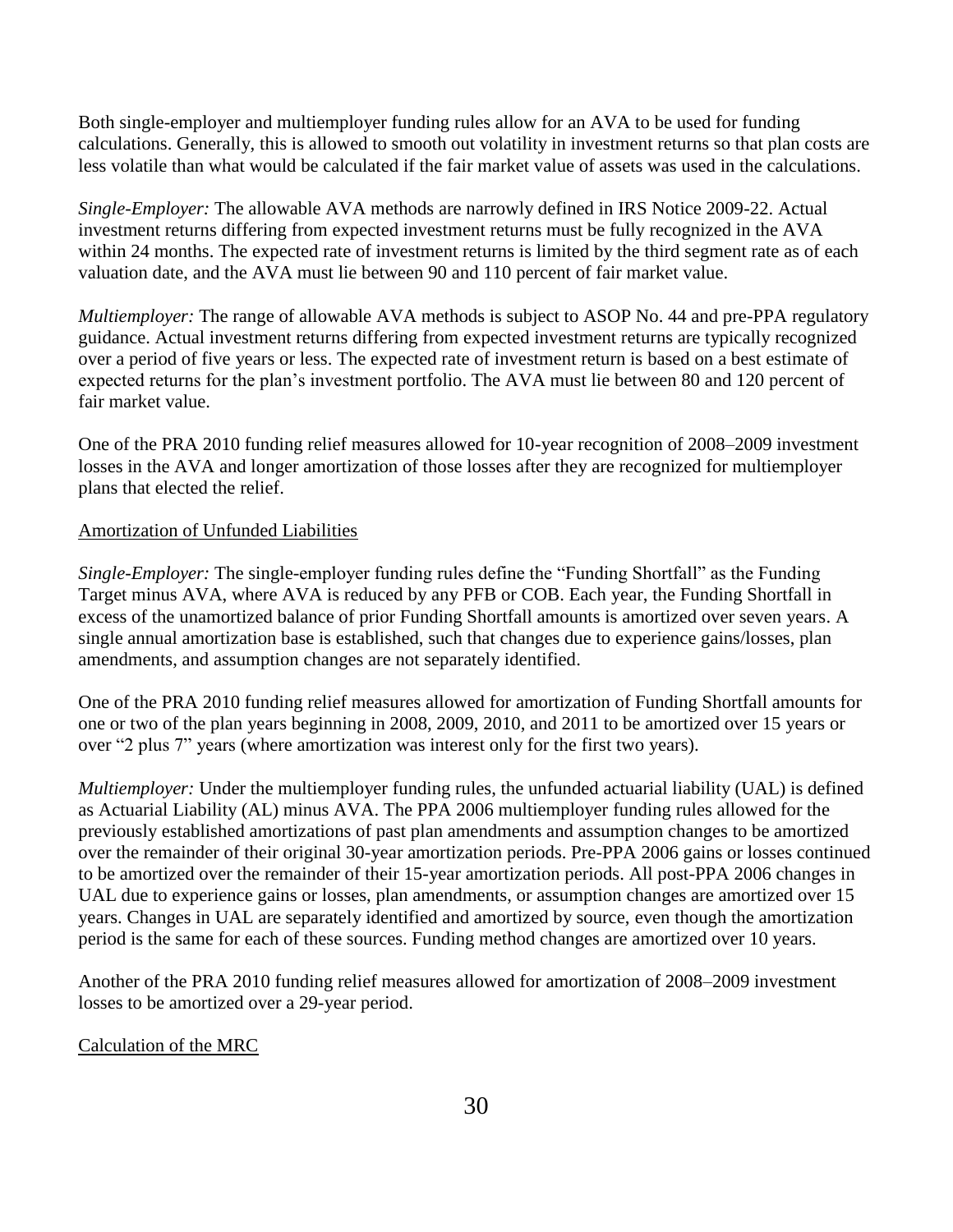*Single-Employer:* Under the single-employer funding rules, the MRC is generally equal to Target Normal Cost plus Shortfall Amortization, where, as discussed earlier, Target Normal Cost (TNC) is calculated using prescribed discount rates based on corporate bond yields and a prescribed mortality table, Shortfall Amortization is over seven years, and the Funding Shortfall is calculated based on AVA reduced by PFB and COB. The TNC includes an estimate of the administrative expenses expected to be paid from plan assets during the year, and is reduced by any Excess Assets (defined as the AVA – COB – PFB – TL).

*Multiemployer:* Under the multiemployer funding rules, the MRC is generally equal to Normal Cost plus amortization of UAL, where, as discussed earlier, Normal Cost is calculated using a discount rate equal to the expected rate of return on plan assets and a best-estimate mortality table, and UAL is amortized generally over 15 years. The expense load for expected plan administration expenses may be defined explicitly by inclusion in the normal cost (as with single-employer plans) or implicitly through a reduction in the discount rate.

#### Credit Balances Available to Offset MRC

Both the single-employer and multiemployer funding rules allow plan sponsors to offset the MRC by past contributions made in excess of past MRC amounts.

*Single-Employer:* The use of COB or PFB is restricted in a number of ways under the PPA 2006 singleemployer funding rules, to reduce the ability of a plan sponsor with a seriously underfunded plan to rely on a large credit balance to meet minimum funding requirements. PPA 2006 does not allow a plan less than 80 percent funded to use these balances to satisfy minimum funding requirements. PPA 2006 requires the funding shortfall to be calculated deducting PFB and COB from AVA, so maintaining these balances actually increases a plan sponsor's calculated MRC amounts by increasing the shortfall amortization amounts. A plan sponsor may also waive these balances to increase the funded percentage, for example to avoid benefit restrictions or restrictions on plan amendments under IRC Section 436 or reporting to the PBGC under ERISA Section 4010.

The COB and PFB are credited annually with interest at the actual rate of return on plan assets, to the extent not used to offset the MRC or reduced to improve the funded percentage. This mark-to-market approach precludes a plan sponsor from incurring large losses while still increasing its future funding credits with an assumed rate of return. Plan sponsors must actively elect to use the balances to satisfy the MRC, and must specify the exact amount to be used each year.

*Multiemployer:* The PPA funding rules for multiemployer plans retained the credit balance concept from the pre-PPA funding rules. Any prior years' contributions in excess of prior MRC amounts are accumulated at the valuation interest rate (i.e., an expected return on assets) and are automatically used to satisfy current minimum funding requirements to the extent not otherwise satisfied with cash contributions. If the credit balance ever becomes negative, this amount is called a "funding deficiency." If a funding deficiency occurs or is projected to occur in the next four or five years, the plan will be considered to be in critical status (in the Red Zone) and must adopt a rehabilitation plan, which reduces plan benefits and/or increases employer contributions to correct the funding problem, if possible. If a funding deficiency is projected to occur within seven years, a plan is considered to be endangered (in the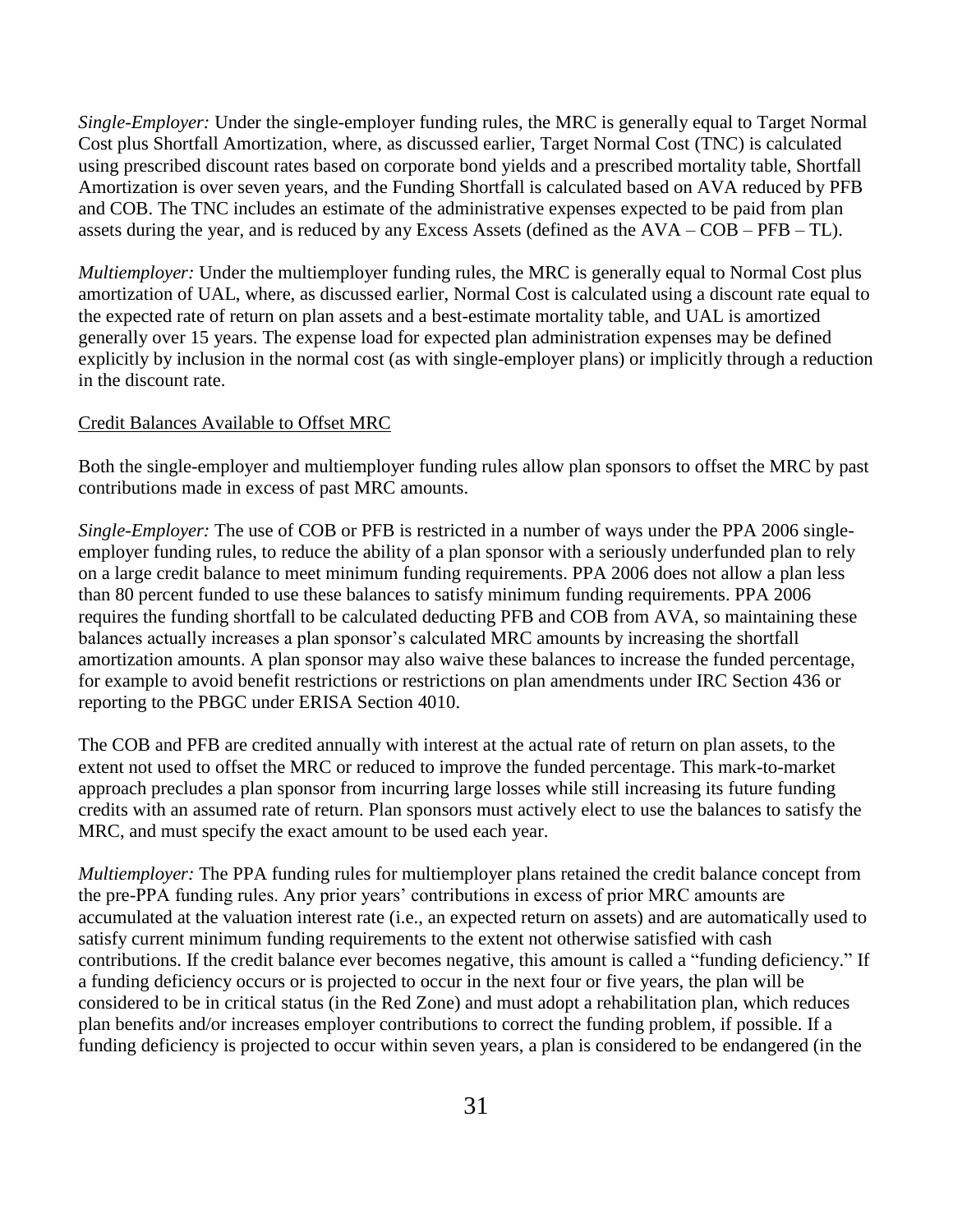Yellow Zone) and must adopt a Funding Improvement Plan, reducing the rate of future benefit accruals and/or increasing employer contributions to correct the funding problem.

# Consequences of Lower Funding Levels

 $\overline{a}$ 

*Single-Employer:* Plans less than 80 percent funded are subject to restrictions on (a) payment of accelerated benefit distributions (such as lump sums and other amounts paid more rapidly than in equal installments over a participant's lifetime), (b) amendments increasing plan benefits, and (c) unpredictable contingent event benefits. Special "At-Risk" funding measures accelerate the minimum funding requirements for certain plans that are less than 80 percent funded on the regular funding assumptions and less than 70 percent funded using special "At-Risk" assumptions.<sup>11</sup> Plans less than 60 percent funded must freeze benefit accruals. Additional contributions in excess of the minimum funding requirements may be made to remove these restrictions, and cannot be added to the plan's PFB. A plan sponsor in bankruptcy will be subject to the accelerated benefit restrictions unless the plan's actuary has certified the funded percentage for the current year to be in excess of 100 percent. The only remedial actions available for underfunded single-employer plan sponsors are to reduce or eliminate future benefit accruals, waive PFB and COB, or contribute their way out of underfunding.

*Multiemployer:* Plans not certified as Green by the Enrolled Actuary must take actions to reduce benefits and/or increase employer contributions to improve plan funding. Within 30 days of certification as endangered or critical, the plan must notify all participants and beneficiaries, the bargaining parties, the PBGC, and the Secretary of Labor. Certain improvements are to be made over a funding improvement period or rehabilitation period of about 10 years. Annual certification of "scheduled progress" under the funding improvement plan or rehabilitation plan must be certified by the Enrolled Actuary or further corrective action is required. The guidelines and applicable timelines for establishing the funding remedies were designed to work under the collective bargaining process.

Generally, endangered plans may reduce future benefit accruals and increase employer contributions. Critical plans may reduce optional forms of benefit subsidies, amounts payable at early retirement ages and disability benefits payable prior to normal retirement age, in addition to reducing future benefit accruals. Some severely underfunded critical plans may not be able to restore funding within the rehabilitation period and in that case may conclude that all "reasonable measures" to restore plan funding have been taken.

MPRA allows critical and declining plans to apply for benefit suspensions to reduce all benefits, but not below 110 percent of the PBGC guaranteed level, if this is projected to restore solvency after all reasonable measures have been taken to attempt to restore funding without benefit suspensions. Another MPRA measure allows the PBGC to consider applicants for a "partition," in which the agency provides immediate resources to pay for the benefits of a segment of the participants, in combination with a maximum suspension for all participants, enabling long-term solvency to be projected for the nonpartitioned segment.

 $11$  The special "At-Risk" assumptions reflect accelerated retirement timing and an election of the most valuable form of benefit payment at the assumed retirement date.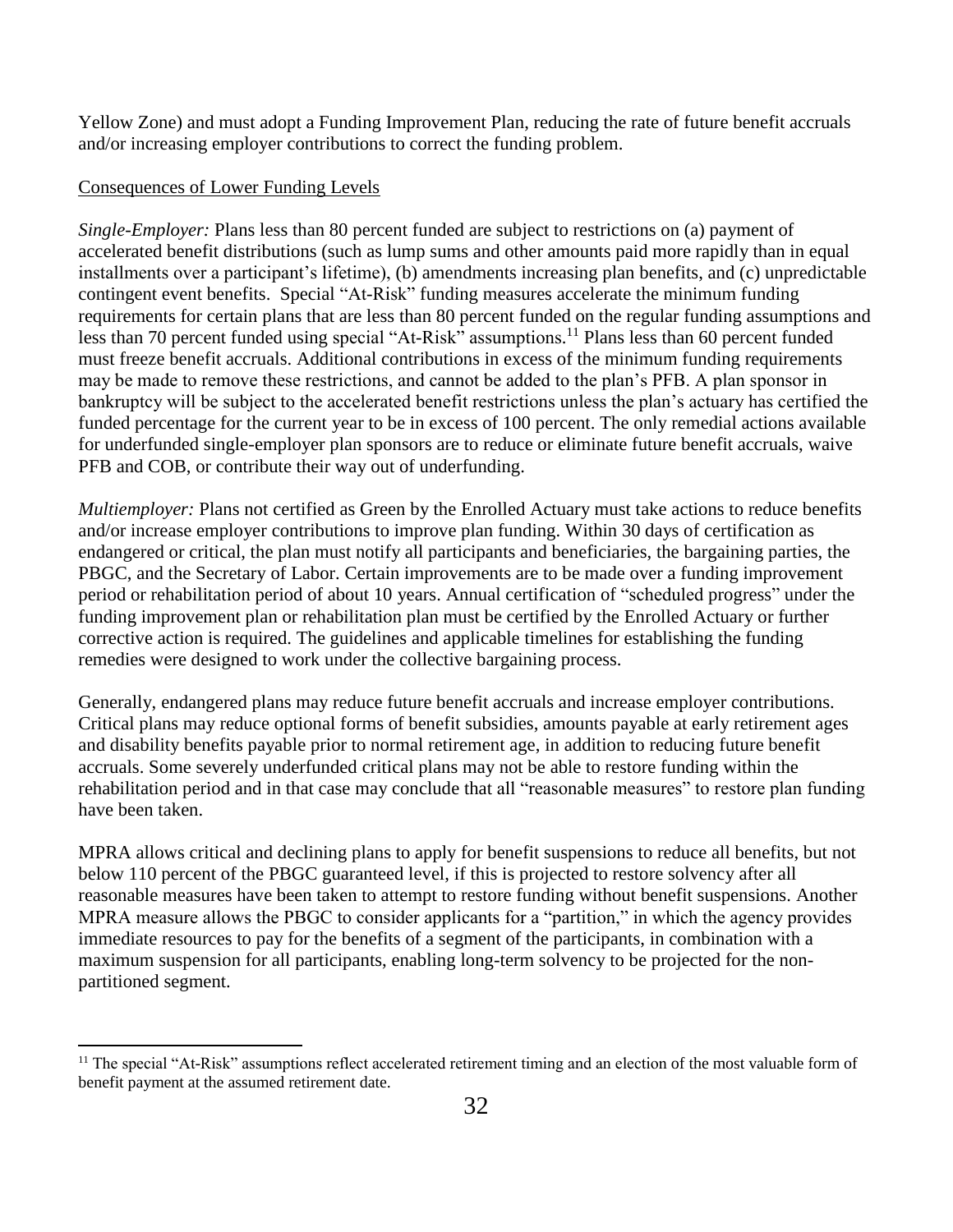#### Quarterly Contributions

*Single-Employer:* Plans less than 100 percent funded must make quarterly payments toward the MRC to accelerate the payment of minimum required contributions to the plan. Plan sponsors may elect to use PFB or COB to cover the quarterly requirements, in certain circumstances. Failure to make a quarterly contribution or a timely election to use PFB or COB to cover the quarterly requirement is a PBGCreportable event, and requires participant notification (unless promptly corrected).

*Multiemployer:* There is no quarterly contribution requirement for multiemployer plans. Employer contributions are generally made throughout the year based on hours or other units worked for which employer contributions are due under the applicable collective bargaining agreements.

#### Failure to Contribute MRC

*Single-Employer:* There are several consequences of failure to satisfy the minimum funding requirements.

- Additional interest penalties apply when quarterly contributions are paid late. When the full MRC is not paid by the final contribution due date (8½ months after the end of the year), interest on the late amount continues to accrue until paid. For late quarterly payments, an additional 5 percent interest penalty applies in addition to the regular interest accrued.
- An excise tax equal to 10 percent of the unpaid MRC is due for failure to pay the full amount by the final contribution due date. Amounts remaining unpaid continue to accrue additional 10 percent penalties as of each final contribution due date for subsequent years, until corrected. Amounts that remain uncorrected after several years may become subject to a 100 percent excise tax.
- The PBGC must be notified of the failure to pay the MRC in a timely fashion. Special reporting applies when the aggregate unpaid amount of any quarterly and final installments (with interest) exceeds \$1 million.
- When aggregate unpaid contributions (with interest) exceed \$1 million, the PBGC may place a lien against the plan sponsor's assets.

Plan sponsors experiencing temporary financial hardship may apply for a minimum funding waiver, allowing them to defer and amortize the waived contribution over a period of five years, if they can demonstrate an ability to make the amortization payments in addition to their projected funding requirements in future years.

*Multiemployer:* Excise taxes and other penalties apply. However, plans in the Red Zone operating under a Rehabilitation Plan generally qualify for a waiver of the excise tax.

# **Representative Scott, Question #2**

**In the PBGC's multiemployer program, the "insurable event" is plan insolvency. What does that mean in practice? Please describe in detail the corrective action specified under the Pension Protection Act (PPA) and the Multiemployer Pension Reform Act (MPRA) requiring plans to identify and take steps to remedy funding challenges before insolvency is reached.**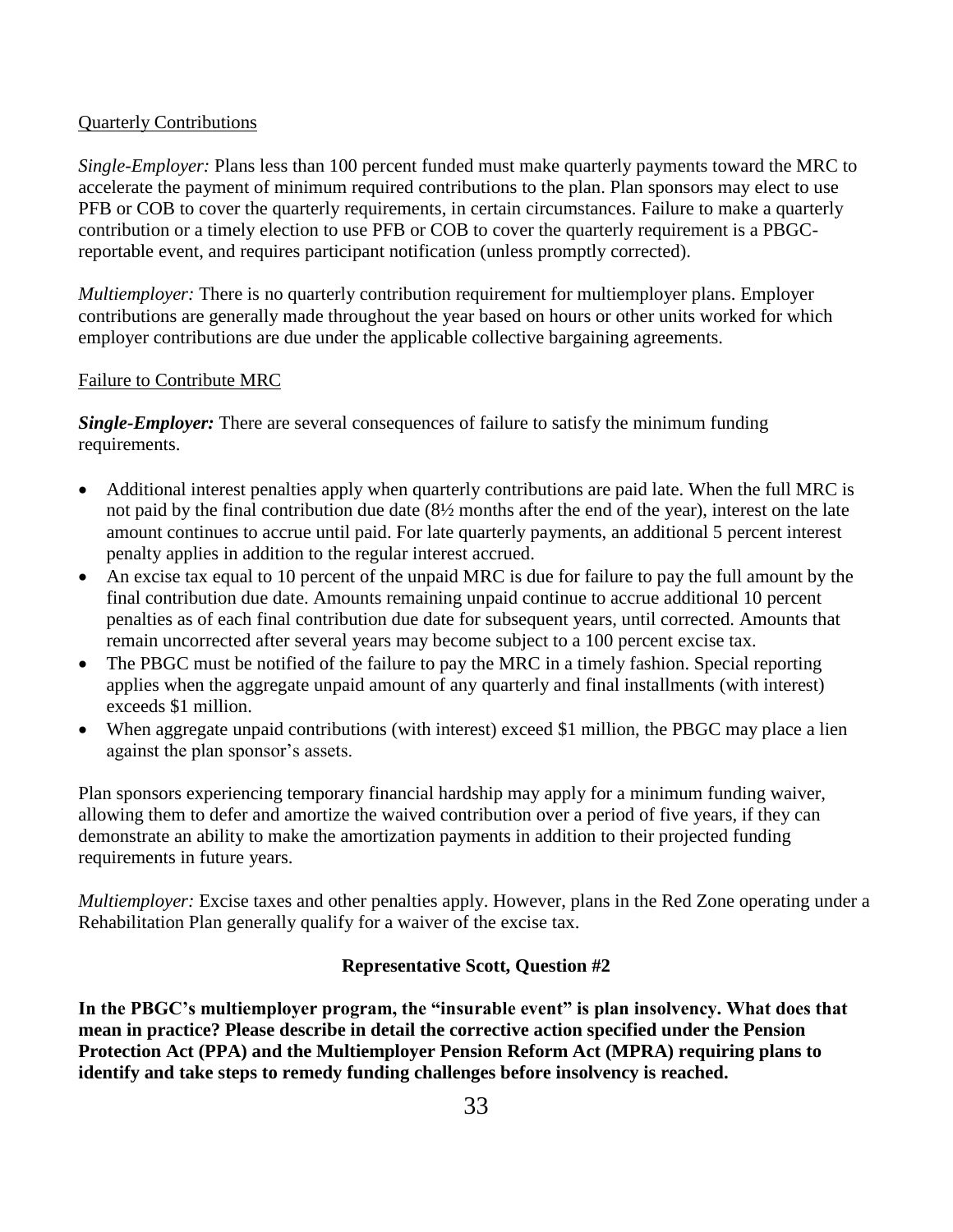## Plan Insolvency and PBGC

A multiemployer pension plan is insolvent when it will have insufficient liquid assets and revenue to pay next year's benefit payments to retirees and beneficiaries in pay status. When a multiemployer pension plan becomes insolvent, triggering PBGC's insurable event, PBGC will provide the plan with financial assistance to enable the plan to make benefit payments, but only up to the PBGC-guaranteed levels. The amount of the financial assistance considers the plan's available resources—any liquid plan assets and cash inflow such as employer contributions and withdrawal liability payments—that can be used to pay at least a portion of guaranteed benefits.

Technically, the financial assistance provided by PBGC is structured as a loan, but it is highly unlikely the insolvent plan will be able to repay that loan. (To date, only one insolvent plan has repaid the financial assistance provided to it by PBGC.)

## Corrective Actions under PPA

 $\overline{a}$ 

PPA provided multiemployer pension plans a framework and new tools to address their underfunding that did not previously exist under ERISA. Most notably:

- *Required remedial action plans in endangered or critical status:* PPA requires annual actuarial status certifications for multiemployer pension plans. Certifications are based on current and projected funded levels. The sponsor of a plan certified to be in "endangered" status must adopt a "funding improvement plan," and the sponsor of a plan in "critical" status must adopt a "rehabilitation plan."
- *Required contribution increases*: A critical status rehabilitation plan or endangered status funding improvement plan may include schedules of required increases in contribution rates, which must be adopted by the bargaining parties. Prior to PPA, multiemployer plan sponsors could encourage bargaining parties to adopt increases in contribution rates, but there was no specific statutory authority providing for this.
- *Reductions in adjustable benefits*: A rehabilitation plan (but not a funding improvement plan) may include reductions to "adjustable benefits," which include early retirement benefits, ancillary benefits, and other subsidies. These reductions may apply to benefits that have already been accrued, but generally may not apply to participants in payment status. Prior to PPA, accrued benefits were protected under the anti-cutback rule first established under ERISA.<sup>12</sup> With very limited exceptions, accrued normal retirement benefits and benefits already in payment status when a plan enters critical status remain protected under PPA.

<sup>&</sup>lt;sup>12</sup> Internal Revenue Code Section  $411(d)(6)$  prohibits the reduction or elimination of any accrued benefit, early retirement benefit and retirement-type subsidies, and optional forms of benefit.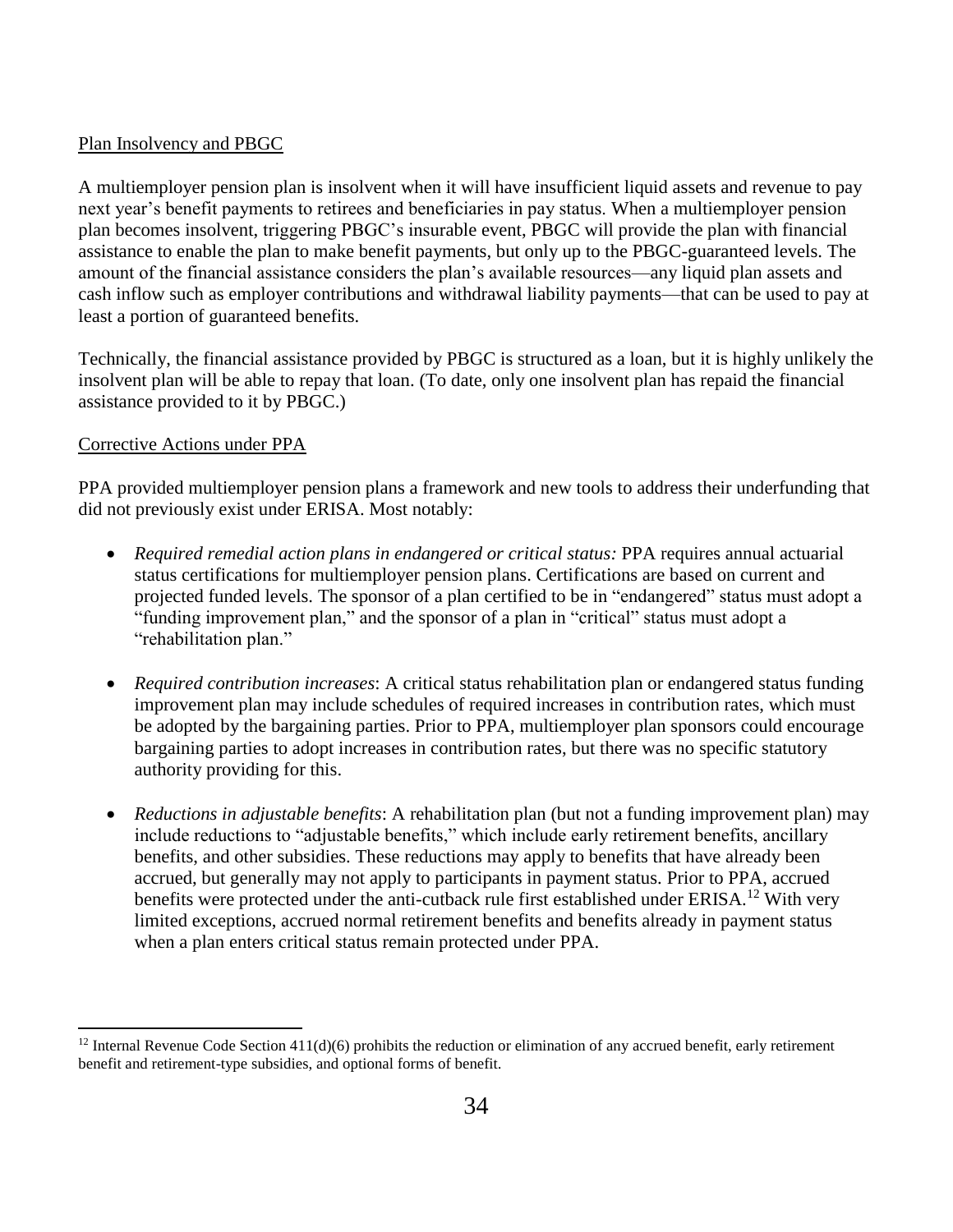*Exhaustion of all reasonable measures*: Under PPA, the primary goal of a rehabilitation plan is to enable the plan to emerge from critical status by the end of a 10-year rehabilitation period. If, however, a plan sponsor determines that it has exhausted all reasonable measures, it can instead adopt a rehabilitation plan that takes reasonable measure to enable the plan to emerge from critical status at a later date, or to forestall the projected insolvency.

The financial market collapse of 2008 and the Great Recession put significant strain on multiemployer pension plans, but most were able to work within the framework provided by PPA to restore funding levels. Some plan sponsors, however, found their plans were too severely distressed to develop a remedial plan that enabled the plan to emerge in a timely way from critical status or avoid projected insolvency.

For these severely distressed plans, even after significant benefit reductions, the contribution rate increases needed to emerge from critical status within the required statutory timeframe were so immense that they would cripple or bankrupt the participating employers. Therefore, these plan sponsors relied on the "exhaustion of reasonable measures" clause under PPA and adopted rehabilitation plans that focused instead on emerging from critical status at a later date, or perhaps delaying insolvency for as long as possible. Those plan sponsors acknowledged the reality that unreasonable required contribution increases and unreasonable benefit reductions would be counterproductive. In other words, overly burdensome contribution increases could actually reduce plan revenue by triggering employer withdrawals or the rejection of plan participation by active employees.

#### Corrective Actions under MPRA

When MPRA was passed in late 2014, it targeted those plans in critical status that had exhausted all reasonable measures and were still on the path toward insolvency. MPRA intended to provide these severely distressed plans with additional tools to enable them to remain solvent. Specifically:

- *Critical and declining status*: MPRA established a new status for severely distressed plans: critical and declining status. In general, a multiemployer pension plan is in critical and declining status if it is in critical status and also projected to become insolvent (in other words, run out of money) in the next 20 years.
- *Suspension of benefits:* MPRA permits sponsors of plans in critical and declining status to elect to suspend benefits if doing so would enable the plan to be reasonably expected to avoid projected insolvency. For this purpose, a suspension of benefits is a temporary or permanent reduction in benefits that would otherwise be protected under ERISA, including benefits that have already been accrued and benefits already in payment status. Certain classes of participants—for example, those over a certain age or those who are or will be receiving disability benefits under the plan—are fully or partially protected from suspensions. Additionally, suspensions must not reduce benefits below 110 percent of PBGC guarantee levels. Plan sponsors that decide to suspend benefits must submit an application to the Department of Treasury for review and approval.
- *Partitions and facilitated mergers*: MPRA also permits sponsors of plans in critical and declining status to apply to PBGC for special assistance in the form of a partition or a facilitated merger. Under a partition, PBGC would provide financial assistance to cover a portion of plan benefits, but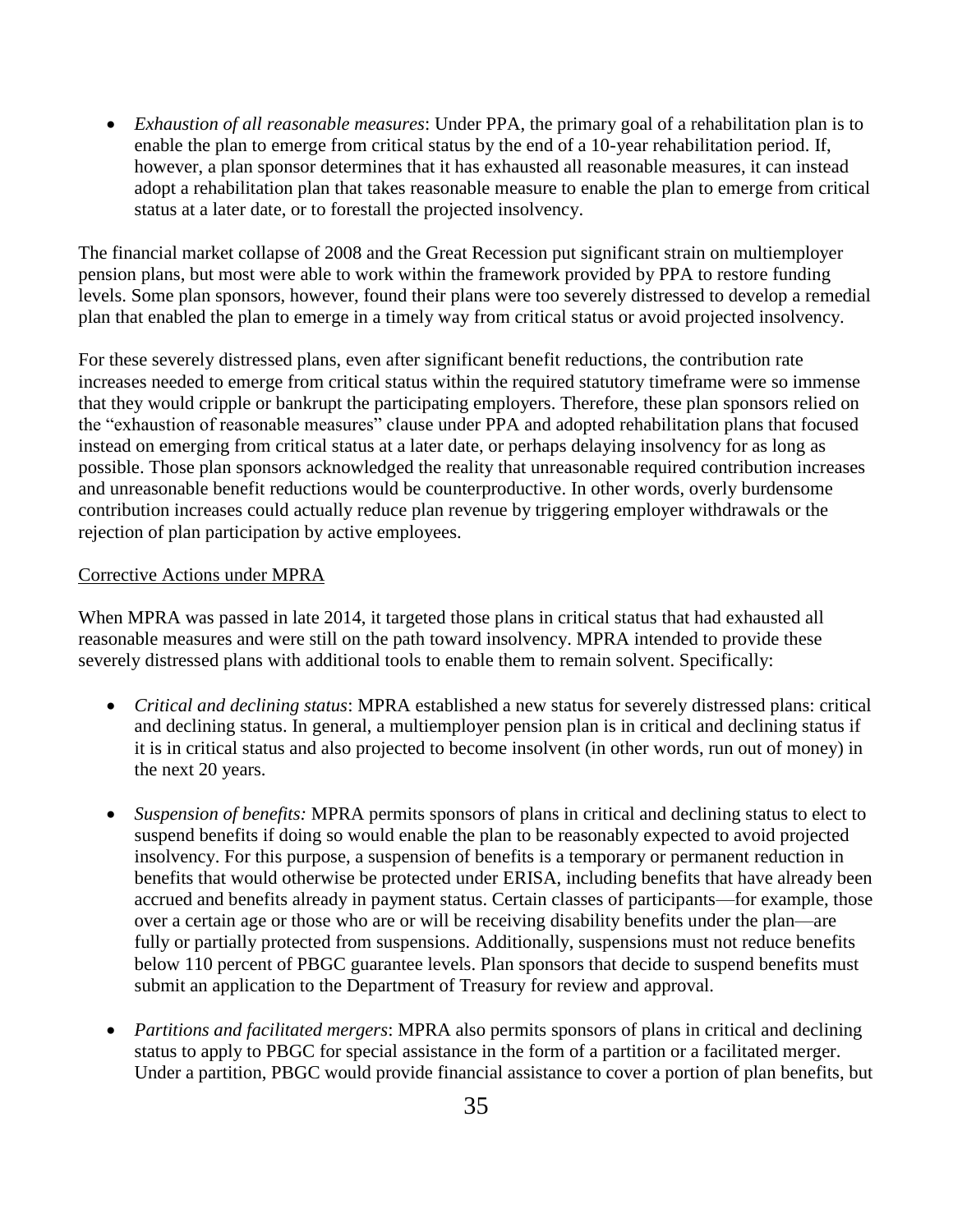only up to PBGC-guaranteed levels. A precondition of a partition is that the plan must suspend benefits to the maximum extent permitted under law. Under a facilitated merger, PBGC may provide financial assistance to enable a merger between two plans, with the goal of extending plan solvency and reducing PBGC's overall anticipated losses related to the plans involved. PBGC may only approve a partition or facilitated merger if the transaction would not impair PBGC's ability to provide financial assistance to other insolvent plans. Given the financial condition of PBGC's multiemployer program, the impairment requirement significantly limits the level of available financial assistance from PBGC.

#### **Representative Scott, Question #3**

# **In any case where all but one employer withdraws from a multiemployer pension plan, is that one remaining employer's withdrawal liability equal to the entire unfunded liability of the plan? Please describe in detail the "last man standing" rule.**

Many refer to the "last man standing" rule as meaning that the final remaining employer in a multiemployer pension plan is responsible for the entire unfunded liability of the plan. When a multiemployer plan is suffering from a declining employer base, the remaining employers tend to bear a larger proportional share of the plan's underfunding. However, it is also important to understand that there are provisions in the statute that significantly limit the actual exposure to the last remaining employers. Most notably:

- Under ERISA, as amended by PPA, the sponsor of a plan in critical status may determine that it has exhausted all reasonable corrective measures to emerge from critical status within the required number of years. In that case, the plan sponsor may develop a rehabilitation plan that includes reasonable measures that target emergence from critical status at a later date, or forestall possible plan insolvency. This provision provides relief to plans with only a few remaining participating employers, in that it does not force them to provide unreasonable contribution increases to rectify underfunding that may be associated with employers that have previously withdrawn.
- Under ERISA, an employer's withdrawal liability assessment is not required to be paid as a lump sum. Instead, the statute establishes a withdrawal liability payment schedule based on historical contribution rates and contribution base units. Furthermore, under ERISA, withdrawal liability payments are generally subject to the "20-year cap," meaning that they stop after 20 years if the statutory payments have not paid down the employer's withdrawal liability assessment, with accumulated interest. In a mass withdrawal situation, however, the 20-year cap no longer applies, meaning that the statutory payments could continue indefinitely. Even if statutory withdrawal liability payments continue forever, however, an employer's withdrawal liability assessment may not be fully satisfied. In other words, the statute does not require an employer to pay its withdrawal liability assessment, even in a mass withdrawal situation.
- Finally, under ERISA, a mass withdrawal may be triggered if "substantially all" employers have withdrawn from a multiemployer pension plan. Furthermore, mass withdrawal rules may "claw back" certain employers that have withdrawn in the three years prior to a mass withdrawal. These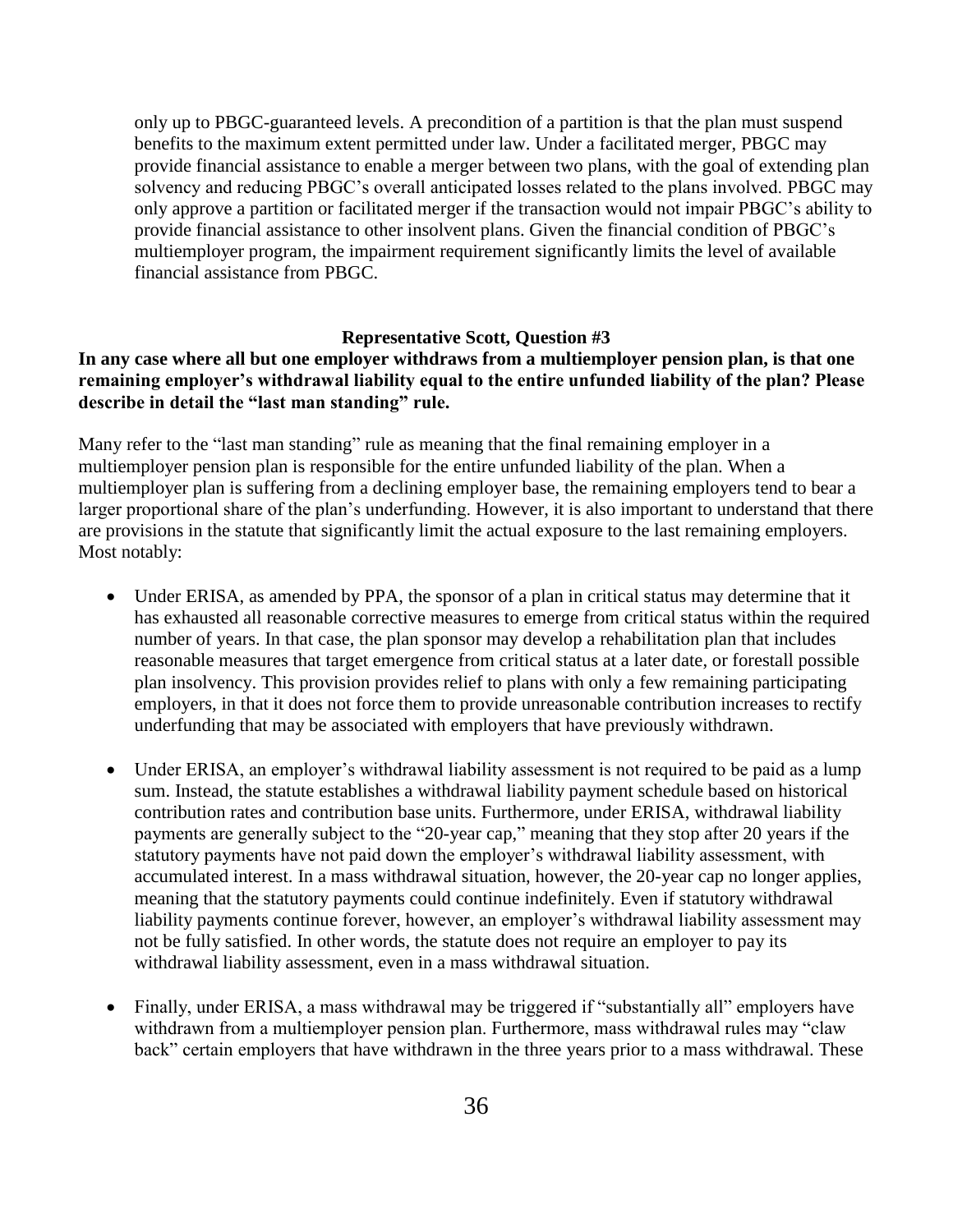provisions may help mitigate the unfunded liability exposure to the final few employers participating in a multiemployer plan.

# **Representative Scott, Question #4**

# **Please explain why the risk to employers participating in multiemployer pension plans could occur sooner than plan insolvency dates if accounting rules eventually require such employers to record their contingent withdrawal liability on their balance sheets.**

Under current accounting rules, there are required disclosures for employers that participate in multiemployer pension plans, including information regarding the employer's total contributions to all multiemployer plans in which they participate. Withdrawal liability is not a balance sheet liability, nor is it a required financial disclosure. That said, some employers voluntarily disclose contingent withdrawal liability in their financial reporting footnotes.

If employers were required to record contingent withdrawal liability on their balance sheet, it would likely result in lowered valuations for publically traded companies. Many employers, both public and private may experience increased difficulty in securing financing. In some cases, these factors could add additional financial pressures to companies already facing challenging economic conditions.

# **Representative Scott, Question #5**

**In your written testimony, you concluded by saying "[o]ne of three actions must be taken: Either benefits are reduced (this is the current course if there are no interventions), or contributions to the plans have to increase, or as a third option, more risk can be taken by plans to achieve prospective investment gains. Each option presents pros and cons with very different outcomes to different stakeholders." Please describe in detail the key considerations of each option.** 

All available solutions to avoid the insolvency of plans in critical and declining status, which have not found a means to resolve their funding distress, will involve one or more of three actions, broadly defined. In each of these approaches, equity and fairness to participants, employers, and taxpayers—and the ability to accept and withstand risk—all need to be considered.

#### Option 1: Benefits can be reduced

There are many ways this could be accomplished on a targeted basis. It would be necessary to decide whose benefit is reduced (e.g., everyone, future retirees, or current retirees, or even current retirees under a specified age), and by how much to reduce benefits. The reductions could vary by group or even by individual. If no action is taken, benefit reductions to the PBGC guarantee limit are the default, upon insolvency. However, if the PBGC is unable to honor its guarantee, then further drastic reductions will take place.

This option relies on sacrifices from plan participants in order to resolve the funding crisis.

# Option 2: Provide financial assistance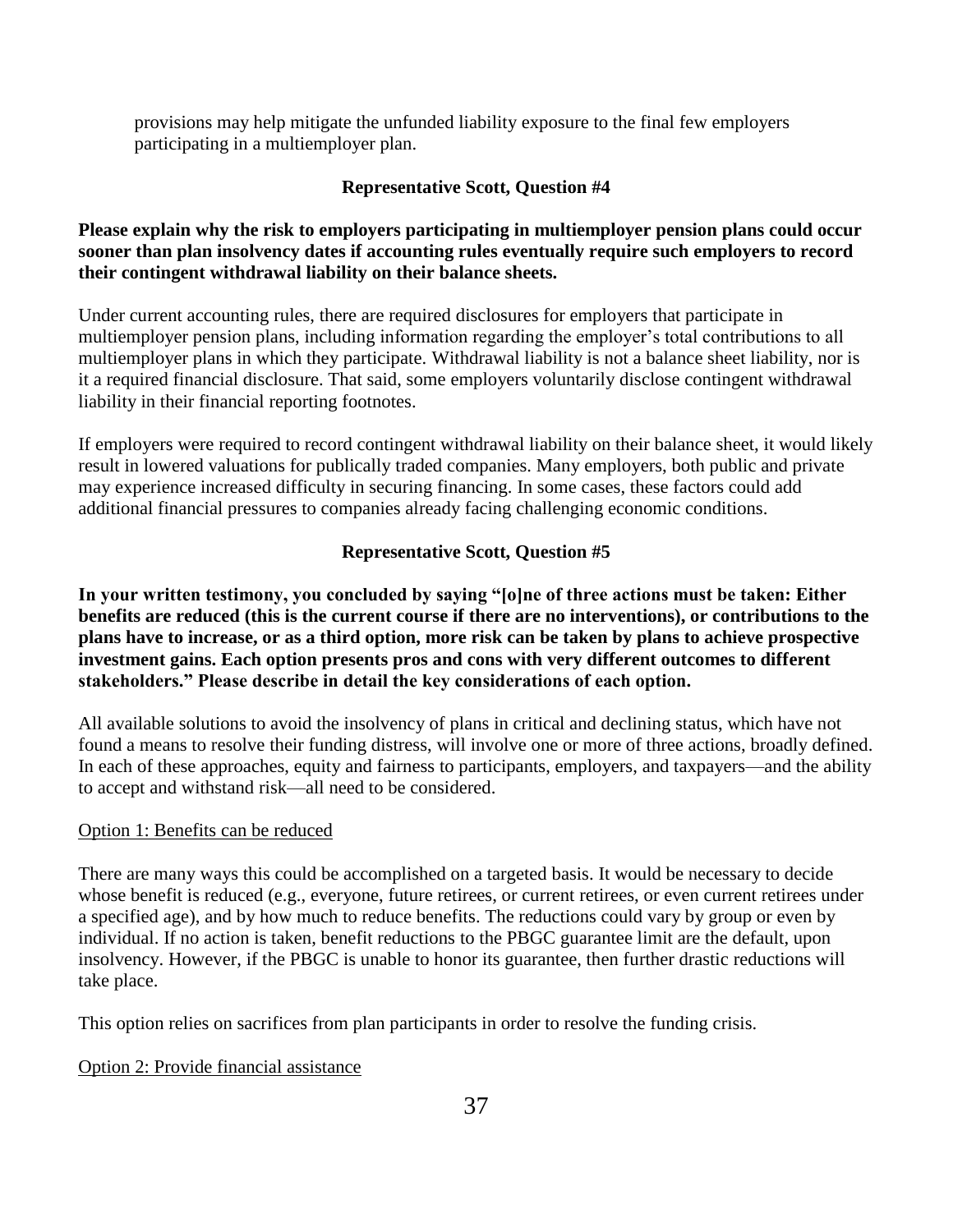Financial assistance provided to troubled plans could be in the form of more contributions—from employers, existing participants, or even retirees—or from other sources. There are practical limits on how much employer contributions can be increased and still be affordable (i.e., not contribute to bankruptcy or withdrawal), and limits on how much can be paid from participants; in general, critical and declining plans have determined that they have already reached that limit—they have no recourse in the absence of other sources of assistance.

The PBGC offers financial assistance that, per the statute, is a loan (that is realistically not anticipated to be repaid); however, the PBGC's multiemployer program is itself currently projected to become insolvent by the end of 2025 if another solution is not found to stave off several pending insolvencies from systemically significant plans. An alternative is for financial assistance to come from outside the current multiemployer system. To the extent that this option draws on taxpayer money, it represents a sacrifice from the associated taxpayers.

#### Option 3: Take on more risk

The option of taking on more risk could reduce the amount of benefit reduction or additional financial support needed to avoid projected insolvency. It is important to note, however, that taking on additional risk could still result in plan insolvency. It should also be noted that taking on additional risk must be done in combination with other measures. In other words, plans currently in critical and declining status cannot reasonably expect to alleviate their projected insolvency solely by taking on more investment risk in hopes of achieving higher returns.

An example of taking on additional risk would be to use funds from a government-backed loan at a lower interest rate but then investing the borrowed amount in return-seeking assets (including stocks) with the potential to earn a better return than the fixed rate of the loan, which would shift the risk to whatever entity provides or underwrites the loan.

This option will likely involve a taxpayer cost that is expected to be less than would be required under Option 2, but that cost will not be known in advance, and could be higher than expected or could result in unanticipated benefit losses if future experience is poor.

#### **Representative Scott, Question #6**

## **Is present law sufficient to address the looming failure of several systemically important multiemployer pension plans and the insolvency of the PBGC's multiemployer program? Or are additional legislative tools necessary?**

As described above, the provisions under PPA and MPRA are not sufficient to avoid the looming insolvency for roughly 100 to 120 multiemployer plans. For some plans in critical and declining status, Treasury and PBGC may be able to provide a means of survival via approval of plan applications for benefit suspensions and partitions. For other plans the existing tools are insufficient and additional legislative measures will be needed to avoid the insolvency and to prevent the failure of the PBGC